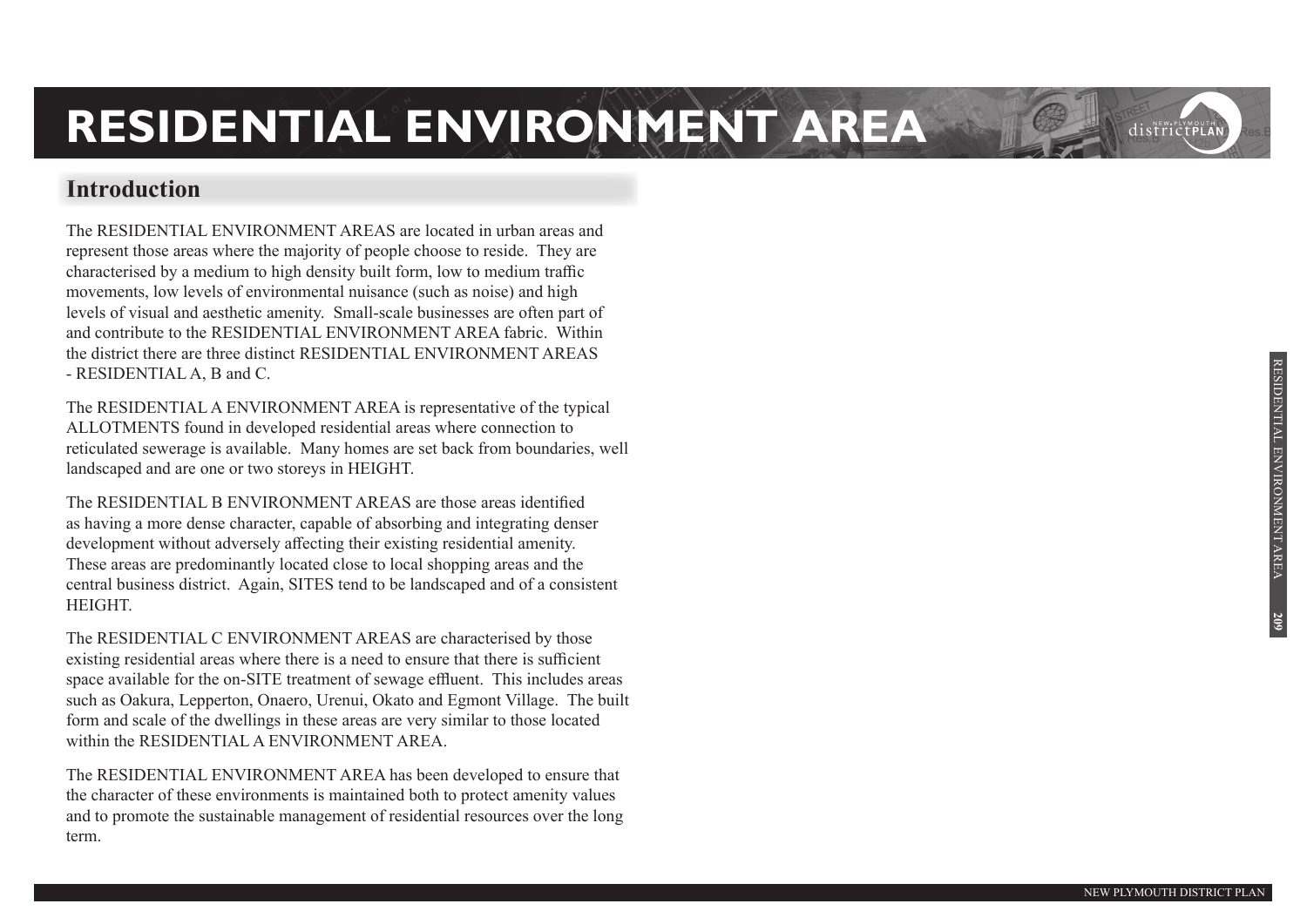### **Checklist to the RESIDENTIAL ENVIRONMENT AREA**

**1 Does your activity involve any of the following?** 

|   |           | No $\longrightarrow$ go to question 2                                                                                                                                   |               |                |
|---|-----------|-------------------------------------------------------------------------------------------------------------------------------------------------------------------------|---------------|----------------|
|   | Yes       |                                                                                                                                                                         |               |                |
|   |           | Rules that apply to specific activities:                                                                                                                                |               | Refer to Rule  |
|   | $\bullet$ | ERECTION of STRUCTURES including:                                                                                                                                       |               |                |
|   |           |                                                                                                                                                                         | $\Box$        | $Res1-3, 5-19$ |
|   |           |                                                                                                                                                                         | $\Box$        | Res1-3, 20-22  |
|   |           |                                                                                                                                                                         | $\Box$        | Res1-3, 24-43  |
|   |           |                                                                                                                                                                         | $\Box$        | $Res1-3$       |
|   | $\bullet$ |                                                                                                                                                                         | □             | Res44-49       |
|   | $\bullet$ |                                                                                                                                                                         |               | Res50          |
|   | $\bullet$ |                                                                                                                                                                         |               | Res51-52       |
|   | $\bullet$ |                                                                                                                                                                         |               | Res53          |
|   | $\bullet$ |                                                                                                                                                                         |               | Res54-64       |
|   |           | Note: When determining what the activity involves consider all aspects of the activity, e.g. NETWORK UTILITY operations may also involve BUILDINGS,<br>earthworks, etc. |               |                |
| 2 |           | Do you meet the following standards?                                                                                                                                    |               |                |
|   |           | Rules that apply to all land uses:                                                                                                                                      |               | Refer to Rule  |
|   |           |                                                                                                                                                                         | $\mathcal{L}$ | $Res65-67$     |

• Noise emission standards ............................................................................................................................................................................ Res68-72 • Requirement to provide VEHICLE ACCESS POINTS, on-SITE parking for MEDIUM SERVICE VEHICLES or larger, loading and standing areas, and on-SITE manoeuvring and queuing ............................................................................................................................. Res73-80 • Traffic generation ........................................................................................................................................................................................ Res81-90

Note: Where a rule in an OVERLAY and a rule in these sections are inconsistent, the rule in the OVERLAY applies.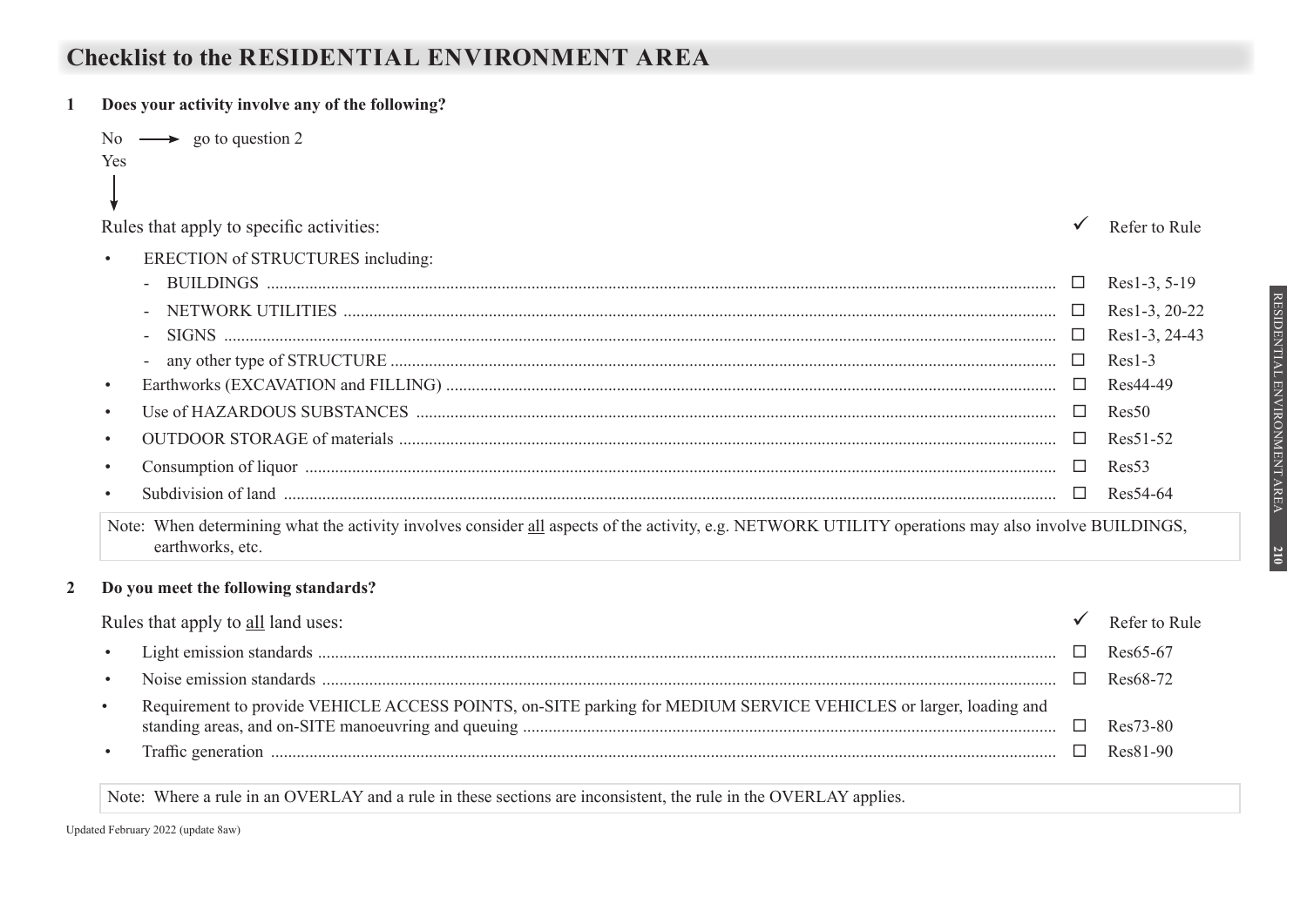## **Rules specific to activities**

| Rule             |                                                                                                                                              |                                                                                                                                                                                                                                                          |            | <b>Standards and Terms</b>                                  | Matters over which  | Assessment Criteria                                                                                                                                                                                                                                                                                                                                                                                                                              |  |  |  |  |
|------------------|----------------------------------------------------------------------------------------------------------------------------------------------|----------------------------------------------------------------------------------------------------------------------------------------------------------------------------------------------------------------------------------------------------------|------------|-------------------------------------------------------------|---------------------|--------------------------------------------------------------------------------------------------------------------------------------------------------------------------------------------------------------------------------------------------------------------------------------------------------------------------------------------------------------------------------------------------------------------------------------------------|--|--|--|--|
| No.              | Parameter                                                                                                                                    | <b>Conditions Permitted</b>                                                                                                                                                                                                                              | Controlled | Discretionary                                               | control is reserved | COUNCIL has restricted the exercise of its discretion to these<br>matters for land use consents                                                                                                                                                                                                                                                                                                                                                  |  |  |  |  |
|                  | <b>STRUCTURES</b>                                                                                                                            |                                                                                                                                                                                                                                                          |            |                                                             |                     |                                                                                                                                                                                                                                                                                                                                                                                                                                                  |  |  |  |  |
|                  | <b>STRUCTURES - rules applying to all STRUCTURES (including BUILDINGS)</b>                                                                   |                                                                                                                                                                                                                                                          |            |                                                             |                     |                                                                                                                                                                                                                                                                                                                                                                                                                                                  |  |  |  |  |
|                  | <b>ERECTION of STRUCTURES</b>                                                                                                                |                                                                                                                                                                                                                                                          |            |                                                             |                     |                                                                                                                                                                                                                                                                                                                                                                                                                                                  |  |  |  |  |
|                  | (excluding any<br><b>STRUCTURE</b> located<br>underground) within the<br>shaded area of the railway<br>level crossing sightline area<br>for: |                                                                                                                                                                                                                                                          |            |                                                             | n/a                 | The potential hazard to ROAD and rail traffic safety and<br>1)<br>efficiency due to a loss of visibility.                                                                                                                                                                                                                                                                                                                                        |  |  |  |  |
| Res1             | a controlled crossing<br>(refer Diagrams 19.1)<br>and 19.2, Appendix 19)                                                                     | n/a                                                                                                                                                                                                                                                      | n/a        | under all<br>circumstances                                  |                     |                                                                                                                                                                                                                                                                                                                                                                                                                                                  |  |  |  |  |
|                  | an uncontrolled<br>crossing (refer<br>Diagrams 19.3 and<br>19.4, Appendix 19)                                                                |                                                                                                                                                                                                                                                          |            |                                                             |                     |                                                                                                                                                                                                                                                                                                                                                                                                                                                  |  |  |  |  |
| Res2             | within the restart zone                                                                                                                      | n/a                                                                                                                                                                                                                                                      | n/a        | under all<br>circumstances                                  |                     |                                                                                                                                                                                                                                                                                                                                                                                                                                                  |  |  |  |  |
| Res <sub>3</sub> | not within the restart<br>zone                                                                                                               | maximum size of 0.3m in<br>diameter or width                                                                                                                                                                                                             | n/a        | does not meet the<br>conditions for a<br>permitted activity |                     |                                                                                                                                                                                                                                                                                                                                                                                                                                                  |  |  |  |  |
|                  |                                                                                                                                              | <b>STRUCTURES - rules applying to all STRUCTURES other than BUILDINGS</b>                                                                                                                                                                                |            |                                                             |                     |                                                                                                                                                                                                                                                                                                                                                                                                                                                  |  |  |  |  |
|                  |                                                                                                                                              | <b>ERECTION of STRUCTURES other than BUILDINGS</b>                                                                                                                                                                                                       |            |                                                             |                     |                                                                                                                                                                                                                                                                                                                                                                                                                                                  |  |  |  |  |
| Res4             | maximum HEIGHT<br>(excluding BUILDINGS<br>and TEMPORARY<br>STRUCTURES)                                                                       | whichever is the greater of:<br>a) $10m$ ; or<br>b) 7.5m divided by the<br>AVERAGE WIDTH of<br>the STRUCTURE;<br>In addition, any attachment<br>to a STRUCTURE may<br>exceed the permitted<br>HEIGHT of the<br>STRUCTURE provided<br>that the sum of the | n/a        | does not meet the<br>conditions for a<br>permitted activity | n/a                 | 1) The extent to which the increased HEIGHT of the<br>STRUCTURE will:<br>adversely affect the character and visual amenity of the<br>area;<br>visually dominate the area;<br>adversely affect OUTSTANDING or REGIONALLY<br>SIGNIFICANT LANDSCAPES;<br>intrude into and/or block an URBAN VIEWSHAFT (see<br>section 3 of the planning maps); and<br>adversely affect the natural character of the coastal<br>environment or PRIORITY WATERBODIES. |  |  |  |  |

RESIDENTIAL ENVIRONMENT AREA

RESIDENTIAL ENVIRONMENT AREA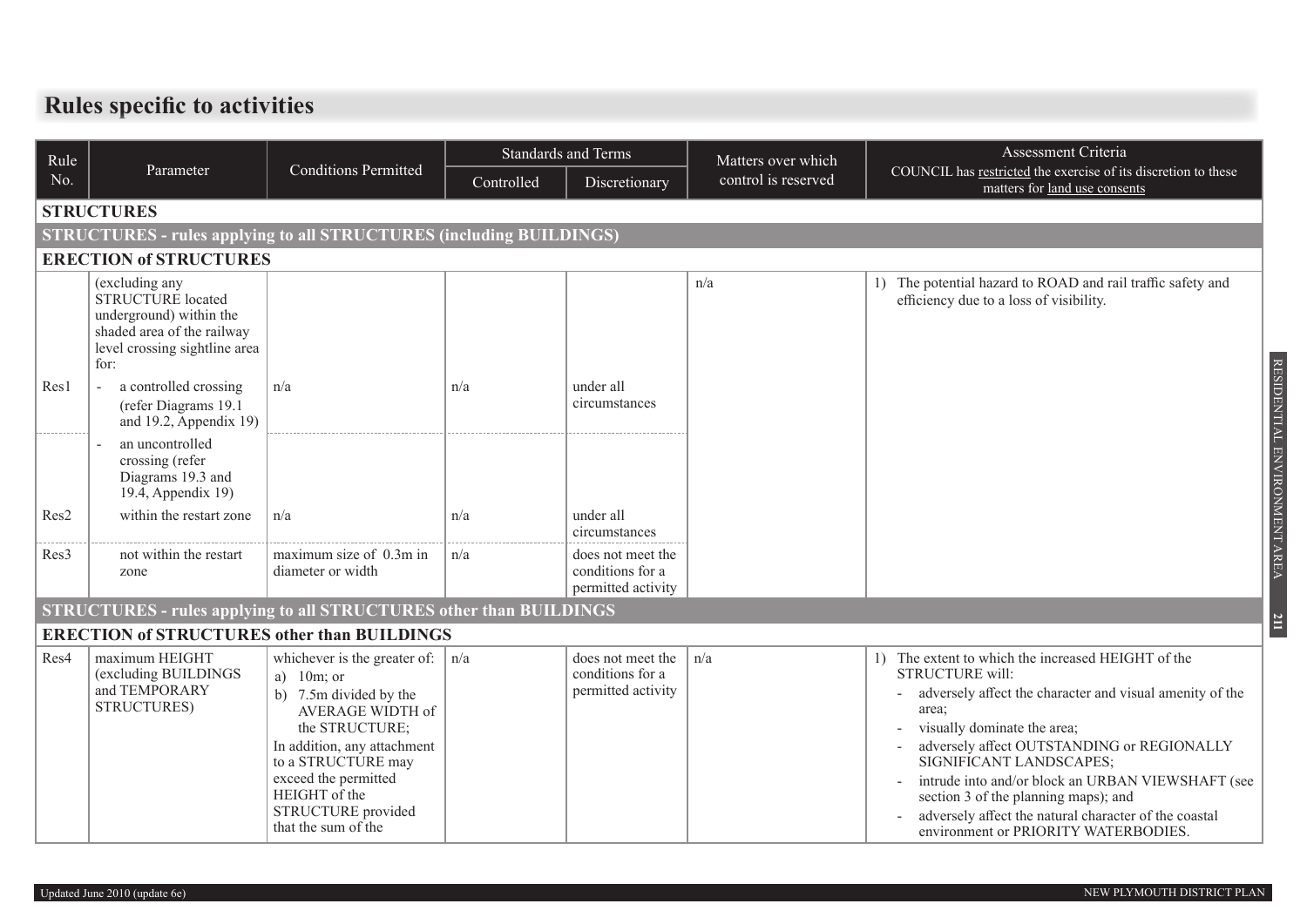| Rule |                                                 |                                                                                                                                                                                                                                                                                                                                                                                                                                                                                                                               |            | <b>Standards and Terms</b>                                  | Matters over which  | Assessment Criteria                                                                                                                                                                                                                                                                                                                                                                                                                                                                                                                                                                                                                                                                                                                                                                                                                                                                                                                                                                                                                                                                                                                                                                                                  |
|------|-------------------------------------------------|-------------------------------------------------------------------------------------------------------------------------------------------------------------------------------------------------------------------------------------------------------------------------------------------------------------------------------------------------------------------------------------------------------------------------------------------------------------------------------------------------------------------------------|------------|-------------------------------------------------------------|---------------------|----------------------------------------------------------------------------------------------------------------------------------------------------------------------------------------------------------------------------------------------------------------------------------------------------------------------------------------------------------------------------------------------------------------------------------------------------------------------------------------------------------------------------------------------------------------------------------------------------------------------------------------------------------------------------------------------------------------------------------------------------------------------------------------------------------------------------------------------------------------------------------------------------------------------------------------------------------------------------------------------------------------------------------------------------------------------------------------------------------------------------------------------------------------------------------------------------------------------|
| No.  | Parameter                                       | <b>Conditions Permitted</b>                                                                                                                                                                                                                                                                                                                                                                                                                                                                                                   | Controlled | Discretionary                                               | control is reserved | COUNCIL has restricted the exercise of its discretion to these<br>matters for land use consents                                                                                                                                                                                                                                                                                                                                                                                                                                                                                                                                                                                                                                                                                                                                                                                                                                                                                                                                                                                                                                                                                                                      |
|      |                                                 | attachment's three<br>dimensions does not exceed<br>4.5m (HEIGHT plus width<br>plus depth);<br>And provided that,<br>in all instances, the<br>STRUCTURE does not<br>penetrate AIRPORT<br>FLIGHT PATH SURFACE<br>1 (refer to Appendix 11,<br>Diagrams 11.1 and 11.2 of<br>Volume II and section 3 of<br>Volume III).<br>For the purpose of this rule,<br>permitted HEIGHT means<br>allowed by part a) or b)<br>of this rule, existing use<br>rights, resource consent, or<br>by an approved outline plan<br>for a designation. |            |                                                             |                     | adversely affect the natural character of the coastal<br>environment or PRIORITY WATERBODIES.<br>2) Whether topography, planting, set backs or alternative design<br>will mitigate the adverse effects of extra HEIGHT.<br>3) Where the SITE is located in AIRPORT FLIGHT PATH<br>SURFACE 1 (APFPS1 - refer to section 3 of the planning<br>maps), the extent to which the additional HEIGHT of the<br>proposed STRUCTURE will adversely affect the safe<br>and efficient movement of aircraft in the vicinity of New<br>Plymouth Airport.<br>Any adverse visual effects on the New Plymouth entrance<br>4)<br>corridor.<br>RESIDENTIAL ENVIRONMENT AREA<br>Whether the STRUCTURE is necessary for the operation of<br>5)<br>an EMERGENCY SERVICE and what alternative locations<br>are available.<br>Where the use of a SITE is for RENEWABLE<br>6)<br>ELECTRICITY GENERATION ACTIVITIES, the<br>alternative locations and methods that have been considered<br>to avoid, remedy or mitigate any adverse effects,<br>recognising:<br>the practical constraints associated with RENEWABLE<br>ELECTRICITY GENERATION ACTIVITIES; and<br>the environmental benefits of RENEWABLE<br>ELECTRICITY GENERATION ACTIVITIES. |
|      | <b>STRUCTURES - BUILDINGS</b>                   |                                                                                                                                                                                                                                                                                                                                                                                                                                                                                                                               |            |                                                             |                     |                                                                                                                                                                                                                                                                                                                                                                                                                                                                                                                                                                                                                                                                                                                                                                                                                                                                                                                                                                                                                                                                                                                                                                                                                      |
|      | <b>ERECTION of BUILDINGS</b>                    |                                                                                                                                                                                                                                                                                                                                                                                                                                                                                                                               |            |                                                             |                     |                                                                                                                                                                                                                                                                                                                                                                                                                                                                                                                                                                                                                                                                                                                                                                                                                                                                                                                                                                                                                                                                                                                                                                                                                      |
| Res5 | daylighting requirement<br>from SIDE BOUNDARIES | no part of the BUILDING<br>shall project beyond the<br>daylighting envelope<br>shown in Diagram 3.2 in<br>Appendix 3                                                                                                                                                                                                                                                                                                                                                                                                          | n/a        | does not meet the<br>conditions for a<br>permitted activity | n/a                 | 1) The extent of additional shading from the projection beyond<br>the daylighting envelope, taking into account the amount of<br>shadow cast and the period of time the adjacent SITES are<br>affected.<br>The nature of the activities undertaken on any affected SITE.<br>2)<br>The extent to which the projection beyond the daylighting<br>3 <sup>)</sup><br>envelope is necessary due to the shape or natural and<br>physical features of the SITE.<br>4) The ability to mitigate adverse effects.<br>Where the use of a SITE is for RENEWABLE<br>5)<br>ELECTRICITY GENERATION ACTIVITIES, the<br>alternative locations and methods that have been considered<br>to avoid, remedy or mitigate any adverse effects,<br>recognising:                                                                                                                                                                                                                                                                                                                                                                                                                                                                              |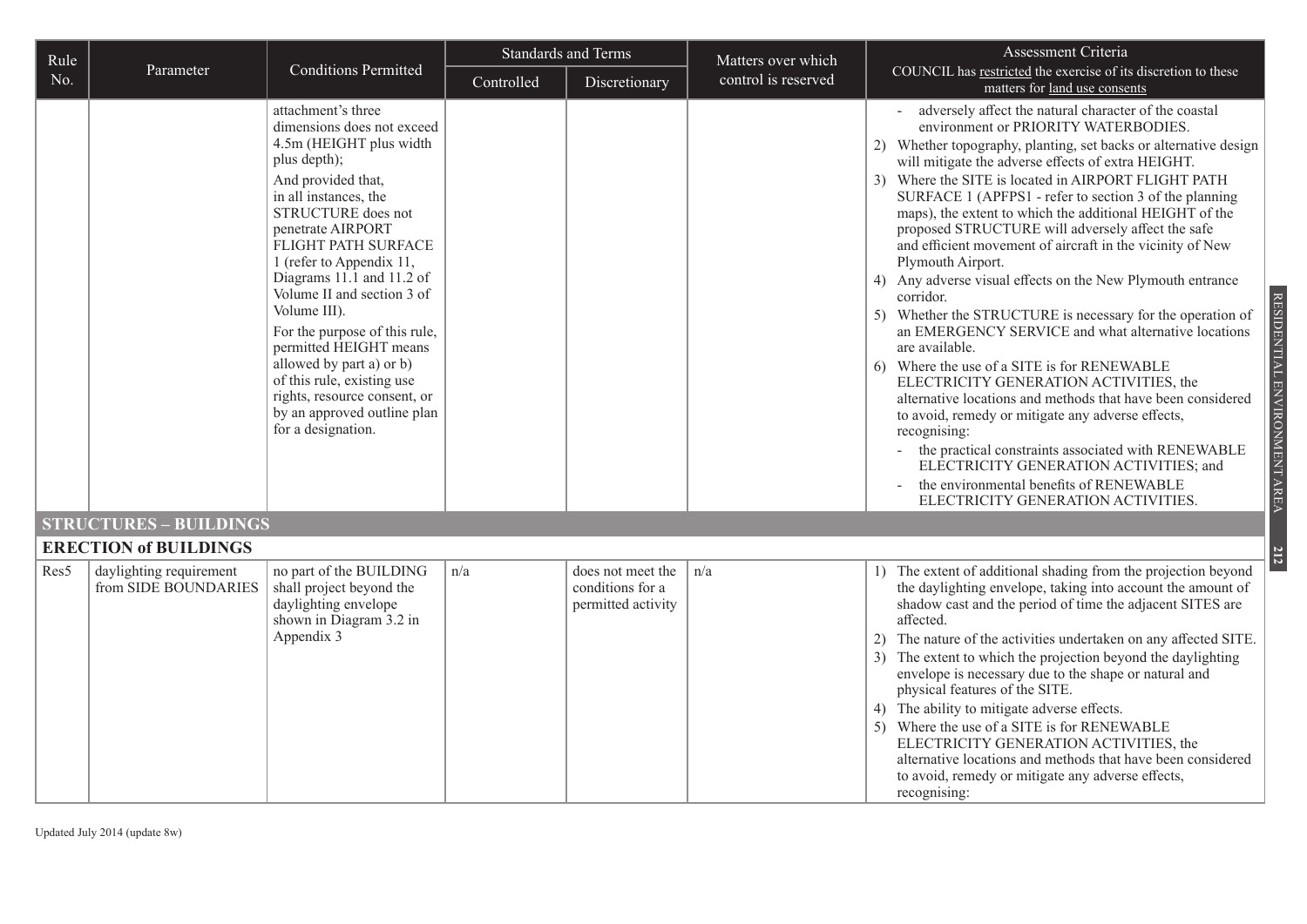| Rule             |                                                                                                        |                                                                                                                                                                                                                                                    |            | <b>Standards and Terms</b>                                  | Matters over which  | Assessment Criteria                                                                                                                                                                                                                                                                                                                                                                                                                                                                                                                                                                                                                                                                                                                                                                                                                                                                                                                                            |
|------------------|--------------------------------------------------------------------------------------------------------|----------------------------------------------------------------------------------------------------------------------------------------------------------------------------------------------------------------------------------------------------|------------|-------------------------------------------------------------|---------------------|----------------------------------------------------------------------------------------------------------------------------------------------------------------------------------------------------------------------------------------------------------------------------------------------------------------------------------------------------------------------------------------------------------------------------------------------------------------------------------------------------------------------------------------------------------------------------------------------------------------------------------------------------------------------------------------------------------------------------------------------------------------------------------------------------------------------------------------------------------------------------------------------------------------------------------------------------------------|
| No.              | Parameter                                                                                              | <b>Conditions Permitted</b>                                                                                                                                                                                                                        | Controlled | Discretionary                                               | control is reserved | COUNCIL has restricted the exercise of its discretion to these<br>matters for land use consents                                                                                                                                                                                                                                                                                                                                                                                                                                                                                                                                                                                                                                                                                                                                                                                                                                                                |
|                  |                                                                                                        |                                                                                                                                                                                                                                                    |            |                                                             |                     | the practical constraints associated with RENEWABLE<br>ELECTRICITY GENERATION ACTIVITIES; and<br>the environmental benefits of RENEWABLE<br>ELECTRICITY GENERATION ACTIVITIES.                                                                                                                                                                                                                                                                                                                                                                                                                                                                                                                                                                                                                                                                                                                                                                                 |
| Res <sub>6</sub> | daylighting requirement<br>for BUILDINGS from<br>a ROAD BOUNDARY<br>within the FRONT YARD<br>of a SITE | no part of the BUILDING<br>shall project beyond the<br>daylighting envelope<br>shown in Diagram 3.2 in<br>Appendix 3                                                                                                                               | n/a        | does not meet the<br>conditions for a<br>permitted activity | n/a                 | 1) The extent of additional shading from the projection beyond<br>the daylighting envelope, taking into account the amount<br>of shadow cast and the period of time the road frontage is<br>affected.<br>The extent to which the projection beyond the daylighting<br>2)<br>envelope is necessary due to the shape or natural and<br>physical features of the SITE.<br>3) The ability to mitigate adverse effects through the use of<br>RESIDENTIAL ENVIRONMENT AREA<br>screening, planting or alternate design.<br>Where the use of a SITE is for RENEWABLE<br>4)<br>ELECTRICITY GENERATION ACTIVITIES, the<br>alternative locations and methods that have been considered<br>to avoid, remedy or mitigate any adverse effects,<br>recognising:<br>the practical constraints associated with RENEWABLE<br>$\overline{\phantom{a}}$<br>ELECTRICITY GENERATION ACTIVITIES; and<br>the environmental benefits of RENEWABLE<br>ELECTRICITY GENERATION ACTIVITIES. |
| Res7             | maximum HEIGHT                                                                                         | 9 <sub>m</sub><br>In addition, any attachment<br>to a BUILDING may<br>exceed the permitted<br>HEIGHT of the<br>BUILDING provided that<br>the sum of the attachment's<br>three dimensions does not<br>exceed 4.5m (HEIGHT plus<br>width plus depth) | n/a        | greater than 9m                                             | n/a                 | 1) The extent to which the extra HEIGHT of the proposed<br><b>BUILDING</b> will:<br>adversely affect the character and visual amenity of the<br>surrounding area;<br>reduce privacy of adjoining SITES;<br>213<br>have an overbearing effect on SITES within the<br>RESIDENTIAL ENVIRONMENT AREA;<br>adversely affect OUTSTANDING and REGIONALLY<br>SIGNIFICANT LANDSCAPES;<br>intrude into and/or block an URBAN VIEWSHAFT (see<br>section 3 of the planning maps); and<br>adversely affect the natural character of the coastal<br>environment or PRIORITY WATERBODIES.<br>2) The extent to which topography, planting or set backs can<br>mitigate the adverse effects of extra HEIGHT.<br>3) Where the SITE is located in AIRPORT FLIGHT PATH<br>SURFACE 1 (APFPS1 - refer to section 3 of the planning<br>maps), the extent to which the additional HEIGHT of                                                                                             |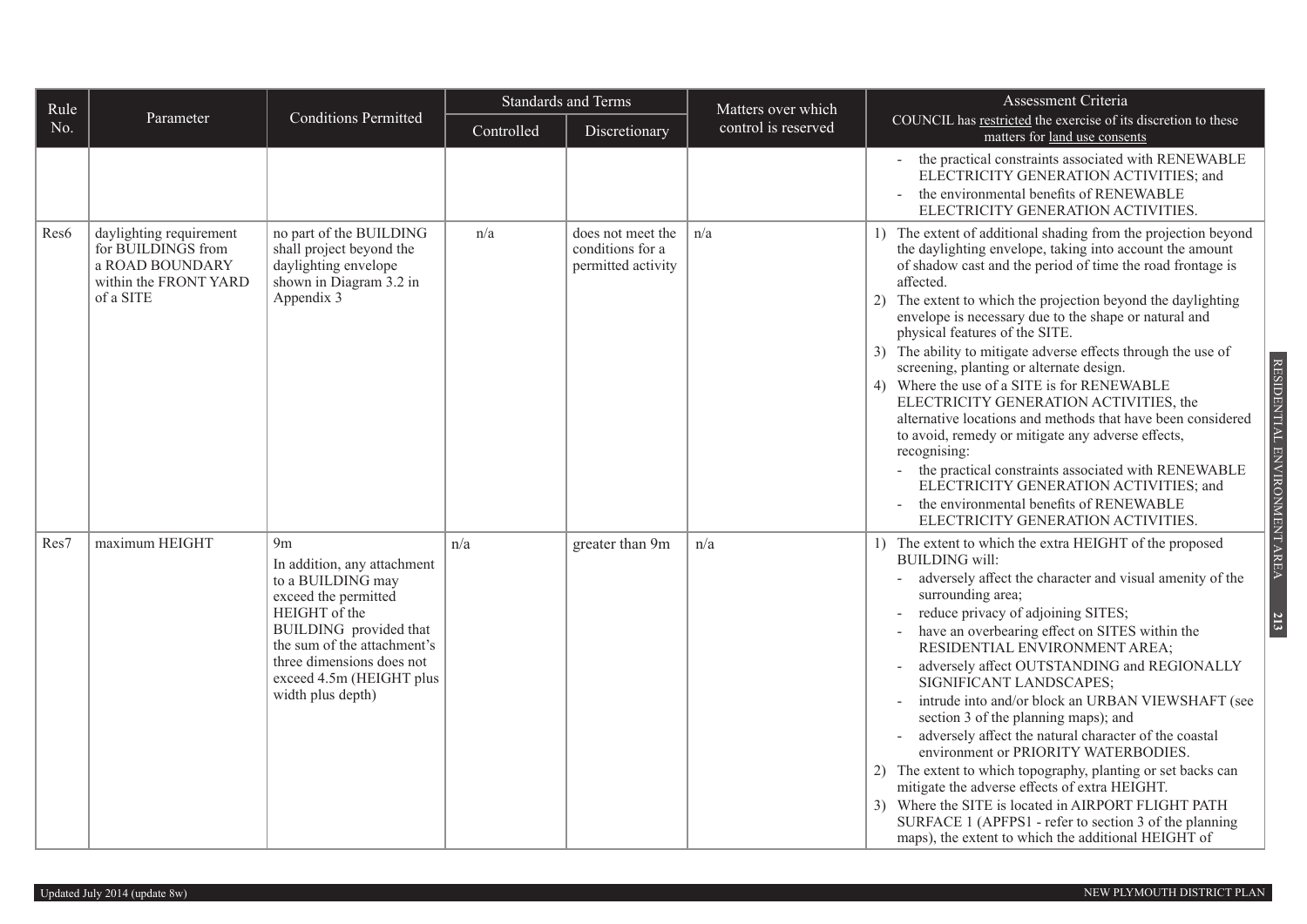| Rule |                                                                                                                                                                   |                             | <b>Standards and Terms</b> |                  | Matters over which  | Assessment Criteria                                                                                                                                                                                                                                                                                                                                                                                                                                                                                                                                                                                                                                                                                                                                                                                                                                                                                                    |  |  |
|------|-------------------------------------------------------------------------------------------------------------------------------------------------------------------|-----------------------------|----------------------------|------------------|---------------------|------------------------------------------------------------------------------------------------------------------------------------------------------------------------------------------------------------------------------------------------------------------------------------------------------------------------------------------------------------------------------------------------------------------------------------------------------------------------------------------------------------------------------------------------------------------------------------------------------------------------------------------------------------------------------------------------------------------------------------------------------------------------------------------------------------------------------------------------------------------------------------------------------------------------|--|--|
| No.  | Parameter                                                                                                                                                         | <b>Conditions Permitted</b> | Controlled                 | Discretionary    | control is reserved | COUNCIL has restricted the exercise of its discretion to these<br>matters for land use consents                                                                                                                                                                                                                                                                                                                                                                                                                                                                                                                                                                                                                                                                                                                                                                                                                        |  |  |
|      |                                                                                                                                                                   |                             |                            |                  |                     | the proposed BUILDING will adversely affect the safe<br>and efficient movement of aircraft in the vicinity of New<br>Plymouth Airport.<br>4) Any adverse visual effects on the New Plymouth entrance<br>corridor.<br>5) Whether the BUILDING is necessary for the operation of an<br>EMERGENCY SERVICE and what alternative locations are<br>available.<br>6) Where the use of a SITE is for RENEWABLE<br>ELECTRICITY GENERATION ACTIVITIES, the<br>alternative locations and methods that have been considered<br>to avoid, remedy or mitigate any adverse effects,<br>recognising:<br>the practical constraints associated with RENEWABLE<br>ELECTRICITY GENERATION ACTIVITIES; and<br>the environmental benefits of RENEWABLE<br>ELECTRICITY GENERATION ACTIVITIES.                                                                                                                                                 |  |  |
| Res8 | maximum length of a<br><b>BUILDING</b> within 10m<br>of a SIDE BOUNDARY<br>where the SITE adjoins<br>any other SITE within<br>the RESIDENTIAL<br>ENVIRONMENT AREA | 30 <sub>m</sub>             | n/a                        | greater than 30m | n/a                 | 1) The adverse effects of increased length of the BUILDING<br>on:<br>the character and visual amenity of the area; and<br>the privacy and outlook of adjoining SITES.<br>The extent to which the increased length of BUILDING will<br>2)<br>be screened by existing topography or vegetation.<br>The ability to mitigate adverse effects of the increased<br>3)<br>length of the BUILDING through the use of alternative<br>design, SITE layout, screening, planting or land contouring.<br>Where the use of a SITE is for RENEWABLE<br>4)<br>ELECTRICITY GENERATION ACTIVITIES, the<br>alternative locations and methods that have been considered<br>to avoid, remedy or mitigate any adverse effects,<br>recognising:<br>the practical constraints associated with RENEWABLE<br>$\equiv$<br>ELECTRICITY GENERATION ACTIVITIES; and<br>the environmental benefits of RENEWABLE<br>ELECTRICITY GENERATION ACTIVITIES. |  |  |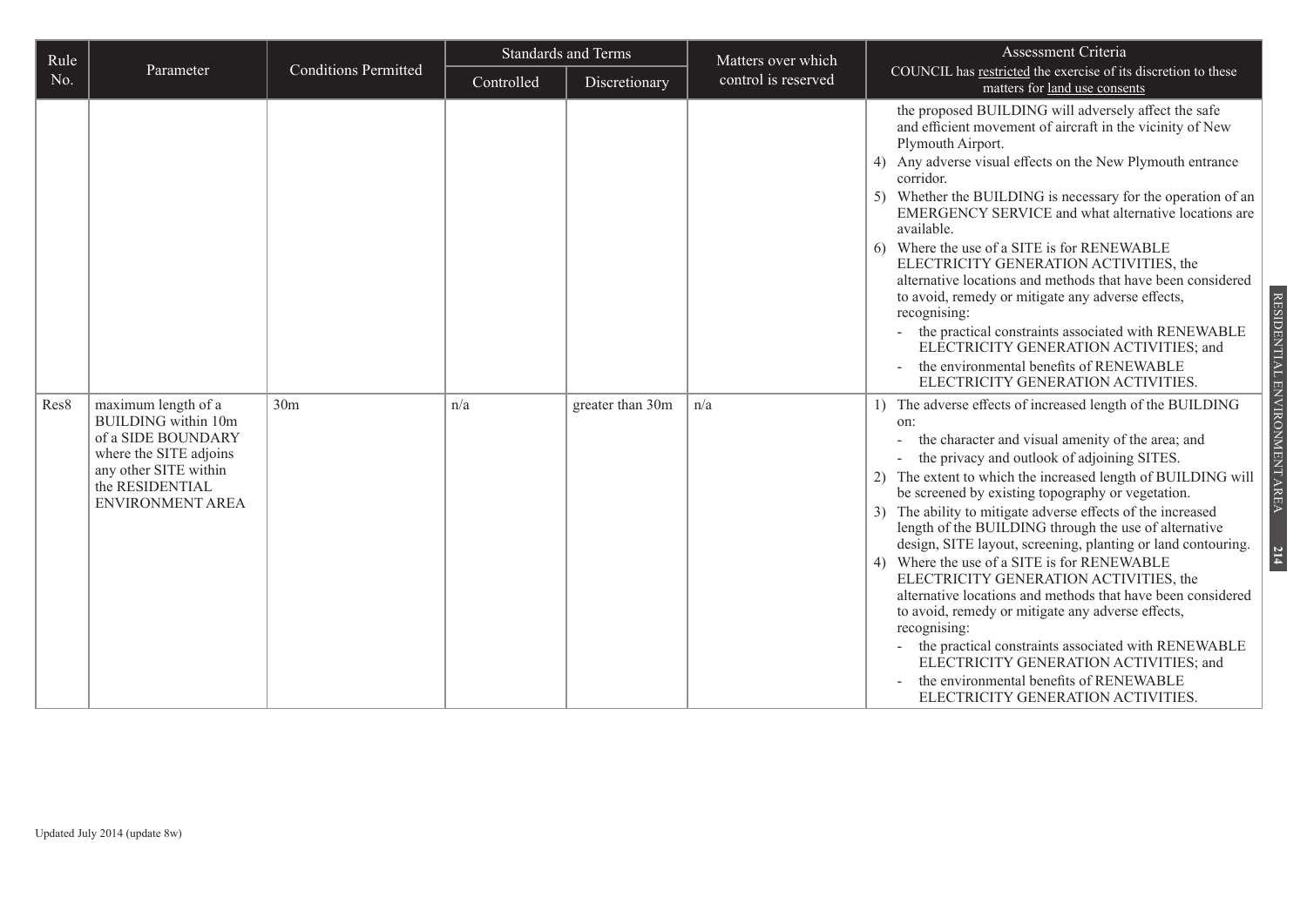| Rule  |                                                                                                                               | <b>Conditions Permitted</b> | <b>Standards and Terms</b> |                                              | Matters over which  | Assessment Criteria                                                                                                                                                                                                                                                                                                                                                                                                                                                                                                                                                                                                                                                                                                                                                                                                                           |  |  |
|-------|-------------------------------------------------------------------------------------------------------------------------------|-----------------------------|----------------------------|----------------------------------------------|---------------------|-----------------------------------------------------------------------------------------------------------------------------------------------------------------------------------------------------------------------------------------------------------------------------------------------------------------------------------------------------------------------------------------------------------------------------------------------------------------------------------------------------------------------------------------------------------------------------------------------------------------------------------------------------------------------------------------------------------------------------------------------------------------------------------------------------------------------------------------------|--|--|
| No.   | Parameter                                                                                                                     |                             | Controlled                 | Discretionary                                | control is reserved | COUNCIL has restricted the exercise of its discretion to these<br>matters for land use consents                                                                                                                                                                                                                                                                                                                                                                                                                                                                                                                                                                                                                                                                                                                                               |  |  |
| Res9  | maximum number of<br><b>HABITABLE BUILDINGS</b><br>on a SITE where access is<br>obtained via a RIGHT OF<br><b>WAY</b>         |                             | n/a                        | more than 1                                  | n/a                 | 1) The extent to which the RIGHT OF WAY is capable<br>of handling traffic from the additional HABITABLE<br><b>BUILDING.</b><br>2) Whether the RIGHT OF WAY could be reasonably<br>upgraded to meet the traffic generation from the additional<br>HABITABLE BUILDING.<br>3) Any adverse nuisance effects on the amenity of SITES<br>adjoining the RIGHT OF WAY, particularly in relation to<br>sleep disturbance or noise.<br>4) Any adverse effects on the ROAD TRANSPORTATION<br>NETWORK from the traffic associated with the additional<br><b>HABITABLE BUILDING.</b><br>5) The ability to mitigate the adverse effects of extra traffic<br>generation by means including, but not limited to,<br>planting, erection of warning SIGNS on narrow sections<br>of ROAD, the erection of a fence or the RELOCATION of<br>BUILDINGS on the SITE. |  |  |
| Res10 | maximum COVERAGE<br>(excluding TEMPORARY<br>BUILDINGS) of the SITE<br>(includes the FRONT<br>YARD):<br>PAPAKAINGA<br>$\omega$ | 50%                         | n/a                        | greater than $50\%$                          | n/a                 | 1) The adverse effects of the increased COVERAGE of the<br>SITE on:<br>the character and visual amenity of the area;<br>the privacy and outlook of adjoining SITES;<br>the ability to provide adequate outdoor living space on<br>the SITE or the location of alternate recreation areas;                                                                                                                                                                                                                                                                                                                                                                                                                                                                                                                                                     |  |  |
|       | <b>HOUSING</b><br>all other BUILDINGS                                                                                         |                             |                            |                                              |                     | OUTSTANDING or REGIONALLY SIGNIFICANT<br>LANDSCAPES; and                                                                                                                                                                                                                                                                                                                                                                                                                                                                                                                                                                                                                                                                                                                                                                                      |  |  |
| Res11 | within:<br><b>RESIDENTIAL A</b>                                                                                               | 40%                         | n/a                        | greater than 40%                             |                     | the natural character of the coastal environment or<br>PRIORITY WATERBODIES.                                                                                                                                                                                                                                                                                                                                                                                                                                                                                                                                                                                                                                                                                                                                                                  |  |  |
|       | <b>ENVIRONMENT</b><br><b>AREAS</b>                                                                                            |                             |                            | but not more than<br>45%                     |                     | 2) The ability to mitigate adverse effects through the<br>imposition of conditions such as landscaping.                                                                                                                                                                                                                                                                                                                                                                                                                                                                                                                                                                                                                                                                                                                                       |  |  |
| Res12 | <b>RESIDENTIAL B</b><br><b>ENVIRONMENT</b><br><b>AREA</b>                                                                     | 50%                         | n/a                        | greater than 50%<br>but not more than<br>60% |                     | 3) Whether the protection and reuse of a Category A heritage<br>BUILDING or item mitigates the adverse effects of<br>increased SITE COVERAGE.                                                                                                                                                                                                                                                                                                                                                                                                                                                                                                                                                                                                                                                                                                 |  |  |
| Res13 | RESIDENTIAL C<br><b>ENVIRONMENT</b><br>AREA                                                                                   | 35%                         | n/a                        | greater than 35%<br>but not more than<br>45% |                     | Where the use of a SITE is for RENEWABLE<br>4)<br>ELECTRICITY GENERATION ACTIVITIES, the<br>alternative locations and methods that have been considered<br>to avoid, remedy or mitigate any adverse effects,<br>recognising:<br>- the practical constraints associated with RENEWABLE<br>ELECTRICITY GENERATION ACTIVITIES; and<br>the environmental benefits of RENEWABLE<br>ELECTRICITY GENERATION ACTIVITIES.                                                                                                                                                                                                                                                                                                                                                                                                                              |  |  |

RESIDENTIAL ENVIRONMENT AREA RESIDENTIAL ENVIRONMENT AREA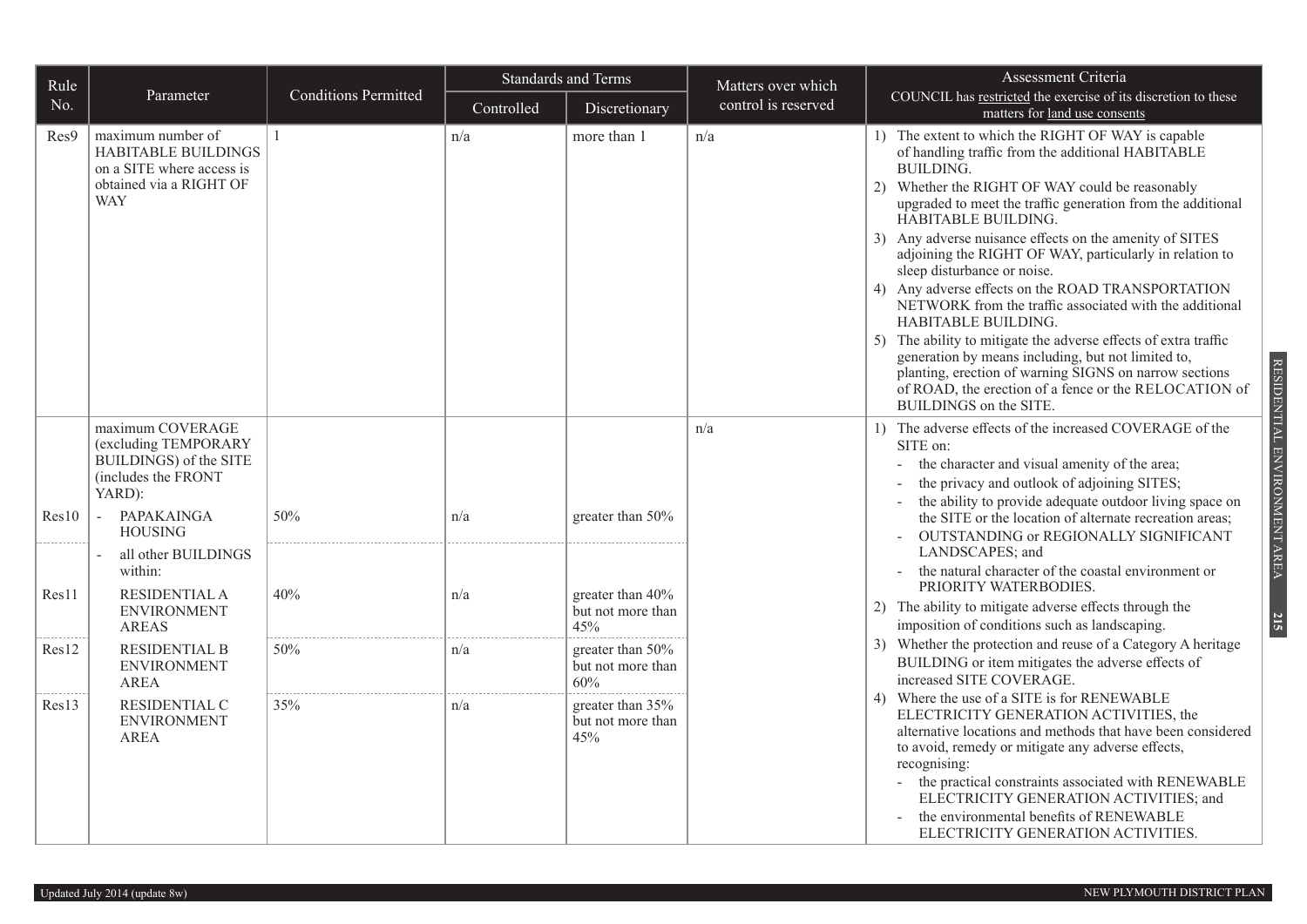| Rule  |                                                                                                             |                                                                                                                                                                                                                              | <b>Standards and Terms</b> |                                                             | Matters over which  | Assessment Criteria                                                                                                                                                                                                                                                                                                                                                                                                                                                                                                                                                                                                                                                                                                                                                                                                                                                                                                                                                                                                                                                                                                                                                                                     |
|-------|-------------------------------------------------------------------------------------------------------------|------------------------------------------------------------------------------------------------------------------------------------------------------------------------------------------------------------------------------|----------------------------|-------------------------------------------------------------|---------------------|---------------------------------------------------------------------------------------------------------------------------------------------------------------------------------------------------------------------------------------------------------------------------------------------------------------------------------------------------------------------------------------------------------------------------------------------------------------------------------------------------------------------------------------------------------------------------------------------------------------------------------------------------------------------------------------------------------------------------------------------------------------------------------------------------------------------------------------------------------------------------------------------------------------------------------------------------------------------------------------------------------------------------------------------------------------------------------------------------------------------------------------------------------------------------------------------------------|
| No.   | Parameter                                                                                                   | <b>Conditions Permitted</b>                                                                                                                                                                                                  | Controlled                 | Discretionary                                               | control is reserved | COUNCIL has restricted the exercise of its discretion to these<br>matters for land use consents                                                                                                                                                                                                                                                                                                                                                                                                                                                                                                                                                                                                                                                                                                                                                                                                                                                                                                                                                                                                                                                                                                         |
| Res14 | maximum COVERAGE of<br>the FRONT YARD<br>RESIDENTIAL A and C<br>ENVIRONMENT AREAS                           | 35%                                                                                                                                                                                                                          | n/a                        | greater than 35%                                            | n/a                 | 1) The adverse effects of the increased COVERAGE of the<br>FRONT YARD on:<br>the streetscape of the area;<br>the privacy and outlook of adjoining SITES; and                                                                                                                                                                                                                                                                                                                                                                                                                                                                                                                                                                                                                                                                                                                                                                                                                                                                                                                                                                                                                                            |
| Res15 | <b>RESIDENTIAL B</b><br><b>ENVIRONMENT AREA</b>                                                             | 50%                                                                                                                                                                                                                          | n/a                        | greater than 50%                                            |                     | the visibility for traffic leaving the SITE.<br>Any adverse visual effects on the New Plymouth entrance<br>corridor.<br>3) The extent to which the reduction in the setback is necessary<br>due to the shape or natural and physical features of the<br>SITE.<br>RESIDENTIAL ENVIRONMENT AREA<br>4) The ability of existing topography or vegetation to mitigate<br>any adverse visual effects on the streetscape.<br>5) The ability to mitigate adverse effects of the increased<br>COVERAGE of the FRONT YARD on adjoining SITES and<br>the streetscape through screening, planting and alternative<br>design.<br>6) Whether the protection and reuse of a Category A heritage<br>BUILDING or item mitigates the adverse effects of<br>increased COVERAGE of the FRONT YARD.<br>Where the use of a SITE is for RENEWABLE<br>7)<br>ELECTRICITY GENERATION ACTIVITIES, the<br>alternative locations and methods that have been considered<br>to avoid, remedy or mitigate any adverse effects,<br>recognising:<br>the practical constraints associated with RENEWABLE<br>216<br>ELECTRICITY GENERATION ACTIVITIES; and<br>the environmental benefits of RENEWABLE<br>ELECTRICITY GENERATION ACTIVITIES. |
|       | Note: For the definition of FRONT YARD including dimensions, refer to the definitions section of this plan. |                                                                                                                                                                                                                              |                            |                                                             |                     |                                                                                                                                                                                                                                                                                                                                                                                                                                                                                                                                                                                                                                                                                                                                                                                                                                                                                                                                                                                                                                                                                                                                                                                                         |
| Res16 | minimum setback from the<br>SIDE BOUNDARIES of a<br><b>SITE</b>                                             | $1.5m$ ; or<br>less than 1.5m where:<br>1) the length of all<br><b>BUILDINGS</b> erected<br>within $1.5m$ of the<br><b>SIDE BOUNDARY</b><br>does not exceed 12m or<br>50% of the boundary<br>whichever is the lesser;<br>and | n/a                        | does not meet the<br>conditions for a<br>permitted activity | n/a                 | 1) The adverse effects of non-compliance on:<br>the visual amenity of the residential area; and<br>the outlook and privacy of adjoining SITES.<br>The extent to which the reduction in the setback is necessary<br>(2)<br>due to the shape or natural and physical features of the<br>SITE.<br>The HEIGHT, bulk and location of windows of the non-<br>3)<br>complying portion of the BUILDING and how it may affect<br>the adjacent SITE.                                                                                                                                                                                                                                                                                                                                                                                                                                                                                                                                                                                                                                                                                                                                                              |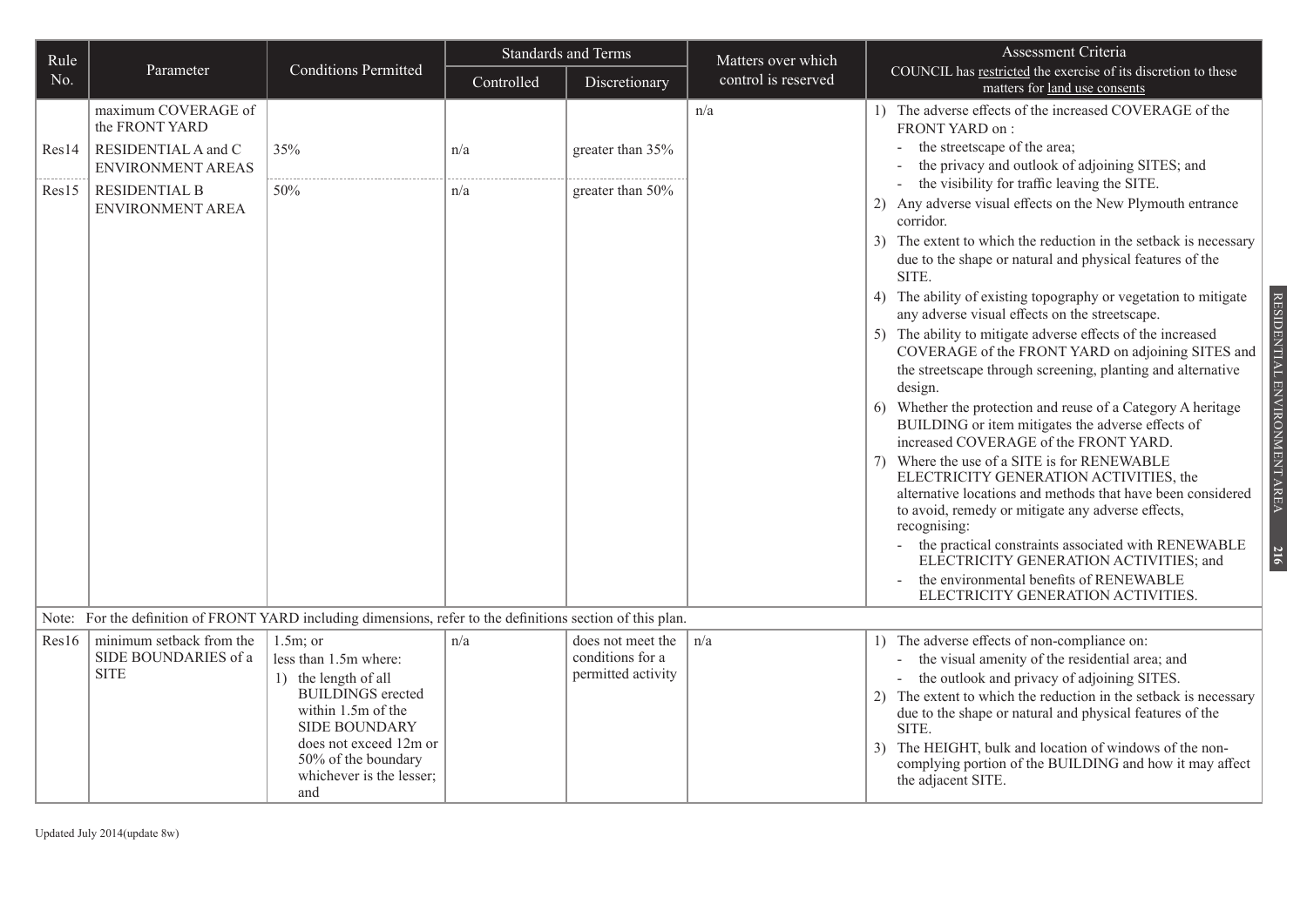| Rule  |                                                                                                                                                                    |                                                                                                          | Standards and Terms |                                                             | Matters over which  | Assessment Criteria                                                                                                                                                                                                                                                                                                                                                                                                                                                                                                                                                                                                                                                                                                                                                                                                                                                                                           |  |
|-------|--------------------------------------------------------------------------------------------------------------------------------------------------------------------|----------------------------------------------------------------------------------------------------------|---------------------|-------------------------------------------------------------|---------------------|---------------------------------------------------------------------------------------------------------------------------------------------------------------------------------------------------------------------------------------------------------------------------------------------------------------------------------------------------------------------------------------------------------------------------------------------------------------------------------------------------------------------------------------------------------------------------------------------------------------------------------------------------------------------------------------------------------------------------------------------------------------------------------------------------------------------------------------------------------------------------------------------------------------|--|
| No.   | Parameter                                                                                                                                                          | <b>Conditions Permitted</b>                                                                              | Controlled          | Discretionary                                               | control is reserved | COUNCIL has restricted the exercise of its discretion to these<br>matters for land use consents                                                                                                                                                                                                                                                                                                                                                                                                                                                                                                                                                                                                                                                                                                                                                                                                               |  |
|       |                                                                                                                                                                    | 2) the wall of any<br><b>HABITABLE ROOM</b><br>facing the boundary<br>shall have no windows<br>or doors. |                     |                                                             |                     | 4) The ability to mitigate adverse effects of the non-complying<br>portion of the BUILDING on adjoining SITES through<br>BUILDING design, including location of windows and<br>HEIGHT, screening and planting.<br>5) The extent to which the existing topography or vegetation<br>will mitigate the adverse effects on the adjoining SITE.<br>6) Whether the protection and reuse of a Category A heritage<br>BUILDING or item mitigates the adverse effects of reduced<br>setbacks.<br>7) Where the use of a SITE is for RENEWABLE<br>ELECTRICITY GENERATION ACTIVITIES, the<br>alternative locations and methods that have been considered<br>to avoid, remedy or mitigate any adverse effects,<br>recognising:<br>the practical constraints associated with RENEWABLE<br>$\sim$<br>ELECTRICITY GENERATION ACTIVITIES; and<br>the environmental benefits of RENEWABLE<br>ELECTRICITY GENERATION ACTIVITIES. |  |
| Res17 | minimum setback between<br>the closest part of any<br><b>HABITABLE BUILDING</b><br>and the centre line of a<br>high voltage transmission<br>LINE (66kv or greater) | 22m                                                                                                      | n/a                 | less than 22m                                               | n/a                 | 1) The extra level of electric magnetic field (EMF) exposure<br>residents in the HABITABLE BUILDING encounter due<br>to a reduced separation distance (refer to International<br>Commission on Non-Ionising Radiation Protection<br>Guidelines).<br>The ease of operational access to the LINES by staff and<br>2)<br>contractors responsible to the NETWORK UTILITY<br>operator to allow for upgrades and maintenance.<br>3) The integrity of the electrical supply provided by the LINE.                                                                                                                                                                                                                                                                                                                                                                                                                    |  |
| Res18 | requirement for financial<br>contributions for<br><b>DWELLING HOUSES</b>                                                                                           | meets the requirements<br>specified in Appendix 5                                                        | n/a                 | does not meet the<br>conditions for a<br>permitted activity | n/a                 | 1) Ability to provide services to an acceptable standard by<br>alternative means.<br>2) Any proposed measures to avoid, remedy or mitigate<br>adverse effects, including any environmental compensation<br>proposed.<br>3) The extent to which a financial contribution may be met by<br>offsets (see Appendix 5).                                                                                                                                                                                                                                                                                                                                                                                                                                                                                                                                                                                            |  |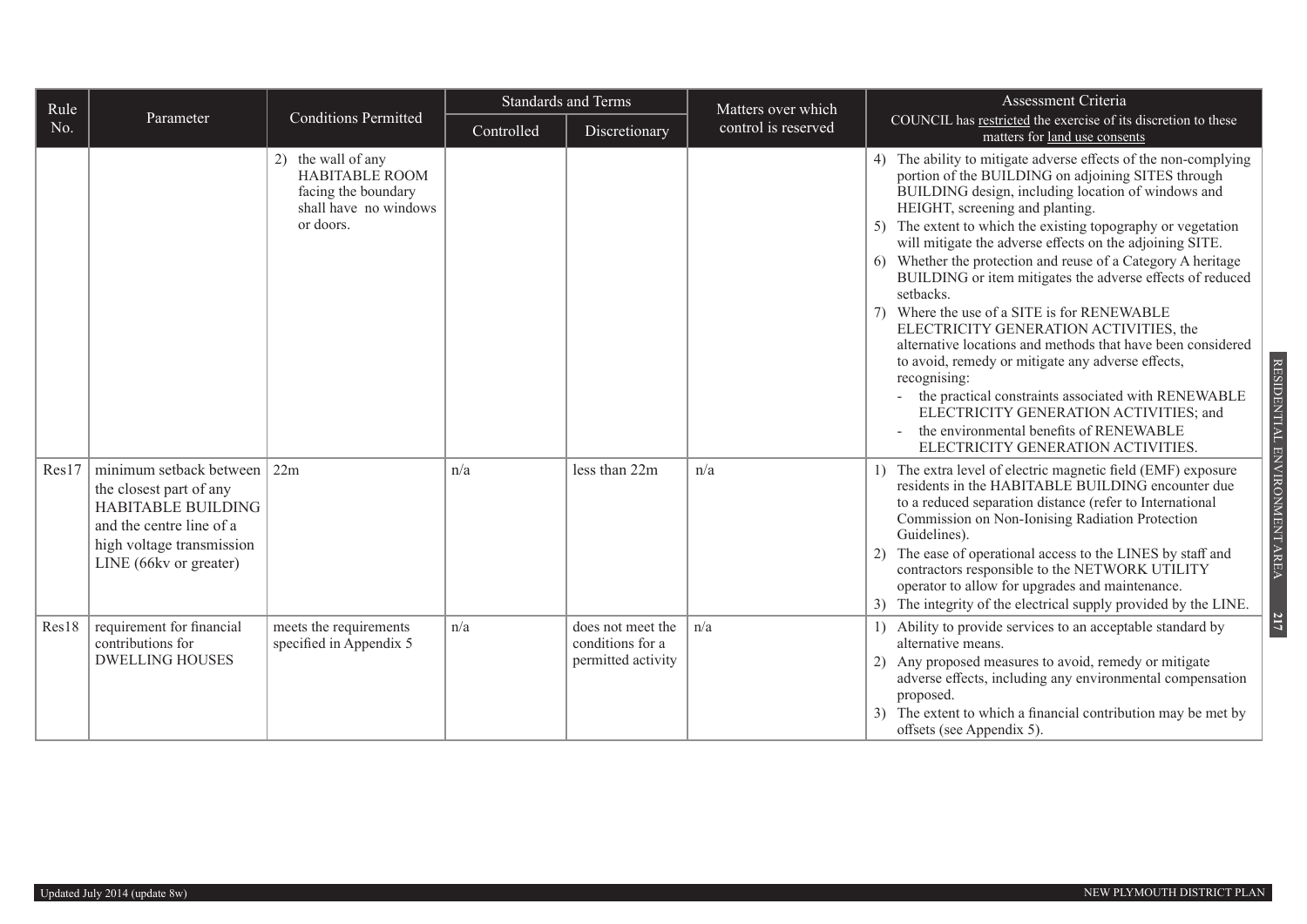| Rule  |                                                                                                                                                 |                                                                                                                                                                                                    | <b>Standards and Terms</b>                                                                                                                                                                                                                                                                                                                                                                                      |               | Matters over which                                                                                                                                                                                                                                                                              | Assessment Criteria                                                                             |  |  |  |
|-------|-------------------------------------------------------------------------------------------------------------------------------------------------|----------------------------------------------------------------------------------------------------------------------------------------------------------------------------------------------------|-----------------------------------------------------------------------------------------------------------------------------------------------------------------------------------------------------------------------------------------------------------------------------------------------------------------------------------------------------------------------------------------------------------------|---------------|-------------------------------------------------------------------------------------------------------------------------------------------------------------------------------------------------------------------------------------------------------------------------------------------------|-------------------------------------------------------------------------------------------------|--|--|--|
| No.   | Parameter                                                                                                                                       | <b>Conditions Permitted</b>                                                                                                                                                                        | Controlled                                                                                                                                                                                                                                                                                                                                                                                                      | Discretionary | control is reserved                                                                                                                                                                                                                                                                             | COUNCIL has restricted the exercise of its discretion to these<br>matters for land use consents |  |  |  |
|       | <b>RELOCATION of BUILDINGS</b>                                                                                                                  |                                                                                                                                                                                                    |                                                                                                                                                                                                                                                                                                                                                                                                                 |               |                                                                                                                                                                                                                                                                                                 |                                                                                                 |  |  |  |
| Res19 |                                                                                                                                                 | 1) Non-HABITABLE<br><b>BUILDINGS; or</b><br>2) HABITABLE<br><b>BUILDINGS</b> less than<br>10 years old; or<br><b>BUILDINGS</b><br>3 <sup>)</sup><br>associated with<br>CONSTRUCTION<br><b>WORK</b> | does not meet the<br>conditions for a<br>permitted activity<br>Except for where<br>the COUNCIL<br>considers<br>that special<br>circumstances<br>exist in relation<br>to an application,<br>applications for<br>resource consents<br>for the<br><b>RELOCATION</b><br>of BUILDINGS<br>need not be<br>served or publicly<br>notified, and<br>written approval<br>from affected<br>persons need not be<br>required. | n/a           | The reinstatement<br>1)<br>work, including any<br>repair, replacement,<br>painting or cleaning,<br>to be completed.<br>The time frame for<br>2)<br>the specified work to<br>be completed within.<br>The imposition of<br>3)<br>a refundable bond<br>equal to the cost of<br>the specified work. | n/a<br>RESIDENTIAL ENVIRONMENT AREA                                                             |  |  |  |
|       | Note: Full information on the notification of applications for resource consents is given in the implementation section of the plan (page 381). |                                                                                                                                                                                                    |                                                                                                                                                                                                                                                                                                                                                                                                                 |               |                                                                                                                                                                                                                                                                                                 |                                                                                                 |  |  |  |
|       | <b>STRUCTURES - NETWORK UTILITIES</b>                                                                                                           |                                                                                                                                                                                                    |                                                                                                                                                                                                                                                                                                                                                                                                                 |               |                                                                                                                                                                                                                                                                                                 | <b>218</b>                                                                                      |  |  |  |
|       | Installation and operation of transformers, LINES and necessary associated equipment for conveying electricity                                  |                                                                                                                                                                                                    |                                                                                                                                                                                                                                                                                                                                                                                                                 |               |                                                                                                                                                                                                                                                                                                 |                                                                                                 |  |  |  |
| Res20 | maximum electric field<br>strength measured in areas<br>reasonably accessible to the<br>public                                                  | $5 \text{ kV/m}$<br>(root-mean-square)                                                                                                                                                             | n/a                                                                                                                                                                                                                                                                                                                                                                                                             | n/a           | n/a                                                                                                                                                                                                                                                                                             | n/a                                                                                             |  |  |  |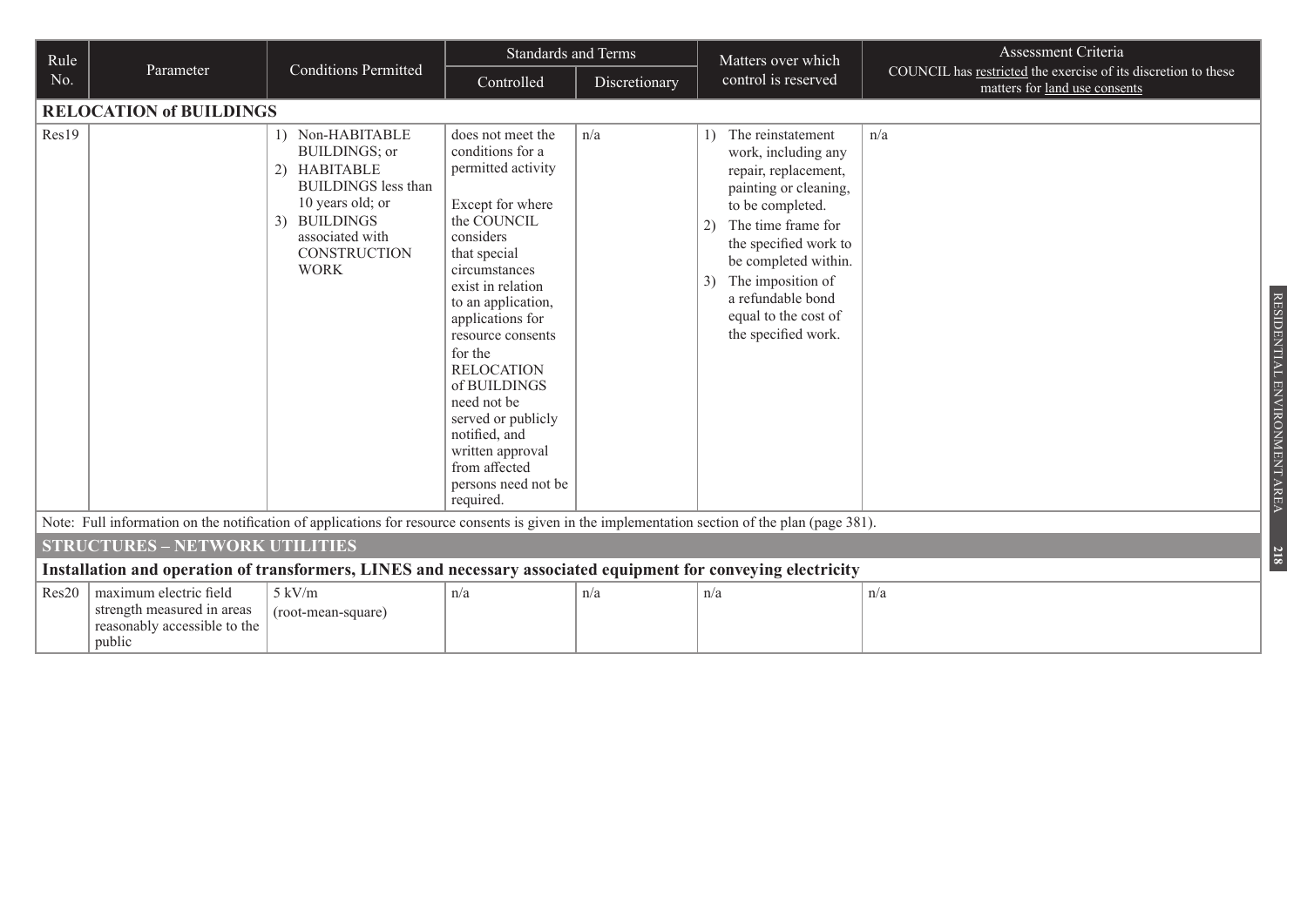| Rule                                                          |                                                                                                                                                                                                                                                              |                                                                                                                                                                                                                                                                                                                                                                                                                                                                                                                                                                            |            | <b>Standards and Terms</b>                                  | Matters over which  | Assessment Criteria                                                                                                                                                                                                                                                                                                                                                                                                                                                                                                                                                                                                                                                                                                                                                                                                                                                                                                                                                                                                                    |  |  |  |  |  |
|---------------------------------------------------------------|--------------------------------------------------------------------------------------------------------------------------------------------------------------------------------------------------------------------------------------------------------------|----------------------------------------------------------------------------------------------------------------------------------------------------------------------------------------------------------------------------------------------------------------------------------------------------------------------------------------------------------------------------------------------------------------------------------------------------------------------------------------------------------------------------------------------------------------------------|------------|-------------------------------------------------------------|---------------------|----------------------------------------------------------------------------------------------------------------------------------------------------------------------------------------------------------------------------------------------------------------------------------------------------------------------------------------------------------------------------------------------------------------------------------------------------------------------------------------------------------------------------------------------------------------------------------------------------------------------------------------------------------------------------------------------------------------------------------------------------------------------------------------------------------------------------------------------------------------------------------------------------------------------------------------------------------------------------------------------------------------------------------------|--|--|--|--|--|
| No.                                                           | Parameter                                                                                                                                                                                                                                                    | <b>Conditions Permitted</b>                                                                                                                                                                                                                                                                                                                                                                                                                                                                                                                                                | Controlled | Discretionary                                               | control is reserved | COUNCIL has restricted the exercise of its discretion to these<br>matters for land use consents                                                                                                                                                                                                                                                                                                                                                                                                                                                                                                                                                                                                                                                                                                                                                                                                                                                                                                                                        |  |  |  |  |  |
| Res21                                                         | maximum magnetic flux<br>density measured in areas<br>reasonably accessible to the<br>public                                                                                                                                                                 | 100 microtesla<br>(root-mean-square)                                                                                                                                                                                                                                                                                                                                                                                                                                                                                                                                       | n/a        | n/a                                                         | n/a                 | n/a                                                                                                                                                                                                                                                                                                                                                                                                                                                                                                                                                                                                                                                                                                                                                                                                                                                                                                                                                                                                                                    |  |  |  |  |  |
| <b>Installation and operation of COMMUNICATION FACILITIES</b> |                                                                                                                                                                                                                                                              |                                                                                                                                                                                                                                                                                                                                                                                                                                                                                                                                                                            |            |                                                             |                     |                                                                                                                                                                                                                                                                                                                                                                                                                                                                                                                                                                                                                                                                                                                                                                                                                                                                                                                                                                                                                                        |  |  |  |  |  |
| Res22                                                         | maximum field strength                                                                                                                                                                                                                                       | shall not exceed the<br>levels specified within<br>NZS2772.1:1999 and<br>NZS2772.1:1999A1,<br>measured in accordance<br>with NZS6609:2:1990 and<br>NZS6609.2:1990AA                                                                                                                                                                                                                                                                                                                                                                                                        | n/a        | n/a                                                         | n/a                 | n/a                                                                                                                                                                                                                                                                                                                                                                                                                                                                                                                                                                                                                                                                                                                                                                                                                                                                                                                                                                                                                                    |  |  |  |  |  |
|                                                               | ERECTION of SUBSTATIONS AND SWITCHING STATIONS (see also the rules for BUILDINGS where applicable)                                                                                                                                                           |                                                                                                                                                                                                                                                                                                                                                                                                                                                                                                                                                                            |            |                                                             |                     |                                                                                                                                                                                                                                                                                                                                                                                                                                                                                                                                                                                                                                                                                                                                                                                                                                                                                                                                                                                                                                        |  |  |  |  |  |
| Res23                                                         | requirement to provide<br>landscaping where<br>a SUBSTATION or<br><b>SWITCHING STATION</b><br>is greater than 10m <sup>2</sup><br>in area and greater<br>than 3m in HEIGHT,<br>where visible from an<br>adjoining RESIDENTIAL<br>ENVIRONMENT AREA<br>or ROAD | shall be screened by:<br>1) a solid fence or wall<br>with a minimum<br>HEIGHT of 1.8m, or<br>2) landscaping or<br>TREES of a minimum<br>HEIGHT of 1m at<br>installation which will<br>achieve a continuous<br>screen of a minimum of<br>1.8m in HEIGHT and<br>1.5m in width within<br>five years or<br>3) a combination of both<br>located along those<br>boundaries of the<br>SITE which adjoin<br>the RESIDENTIAL<br><b>ENVIRONMENT AREA</b><br>or ROAD<br>Note: A recommended list of species for specific locations within the district is available from the COUNCIL. | n/a        | does not meet the<br>conditions for a<br>permitted activity | n/a                 | RESIDENTIAL ENVIRONMENT AREA<br>1) The adverse effects resulting from reduced or no screening<br>on the outlook and visual amenity of adjoining SITES and<br>ROADS.<br>2) Any adverse visual effects on the New Plymouth entrance<br>corridor.<br>The ability to mitigate any adverse visual effects resulting<br>3)<br>from reduced or no screening on adjoining SITES and<br>ROADS through alternative means.<br>The ability of the topography and existing vegetation of the<br>4)<br>locality to mitigate any adverse visual aspects resulting from<br>reduced or no screening on adjoining SITES and ROADS.<br>5) Where the use of a SITE is for RENEWABLE<br>ELECTRICITY GENERATION ACTIVITIES, the<br>alternative locations and methods that have been considered<br>219<br>to avoid, remedy or mitigate any adverse effects,<br>recognising:<br>the practical constraints associated with RENEWABLE<br>ELECTRICITY GENERATION ACTIVITIES; and<br>the environmental benefits of RENEWABLE<br>ELECTRICITY GENERATION ACTIVITIES. |  |  |  |  |  |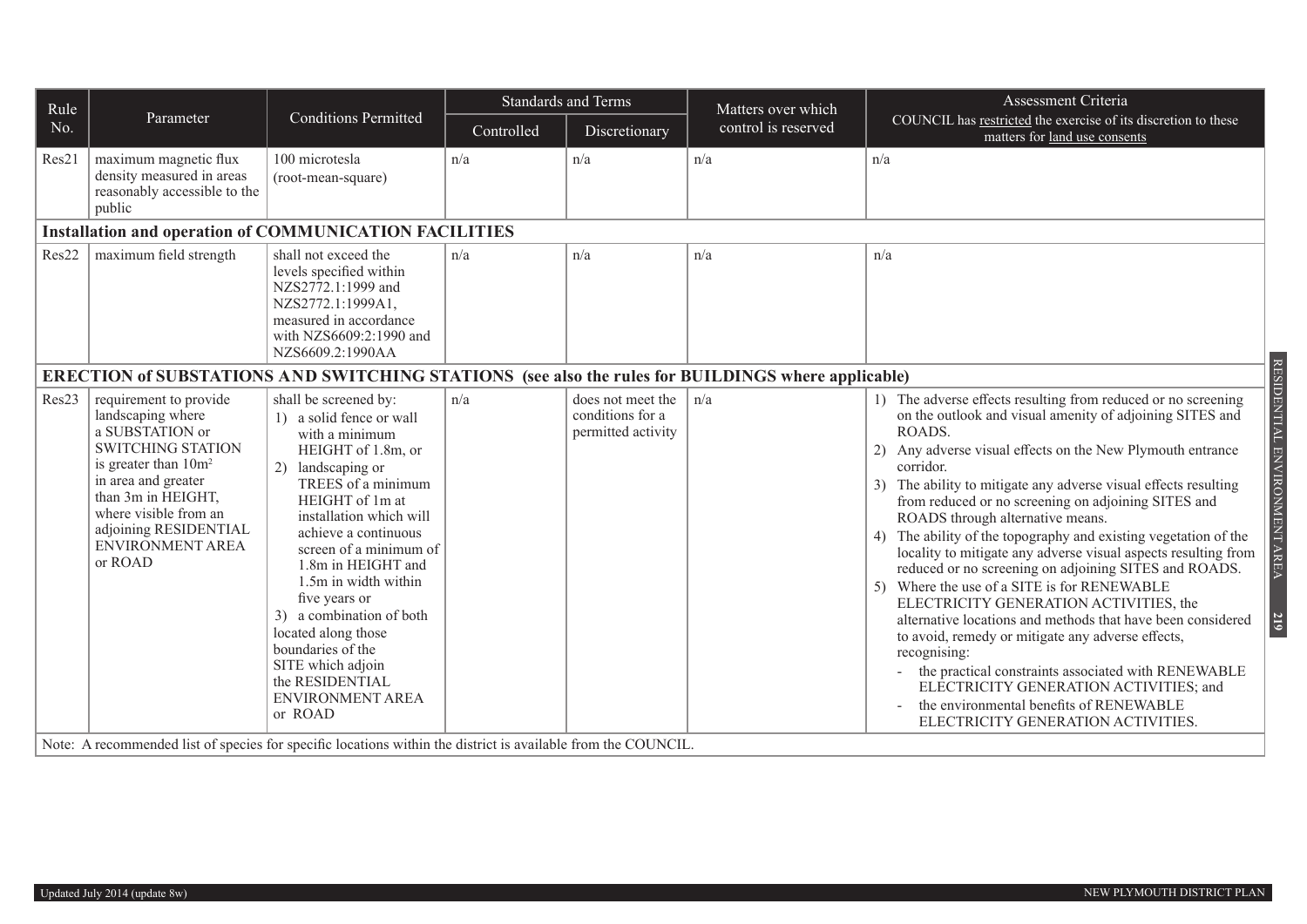| Rule           |                                                                                                                                                                                                         | <b>Conditions Permitted</b>                                                                                                                                                                                                 | <b>Standards and Terms</b> |                                                             | Matters over which  | Assessment Criteria                                                                                                                                                                                                                                                                                                                                                                                                                                                                                                                                                                                                                         |
|----------------|---------------------------------------------------------------------------------------------------------------------------------------------------------------------------------------------------------|-----------------------------------------------------------------------------------------------------------------------------------------------------------------------------------------------------------------------------|----------------------------|-------------------------------------------------------------|---------------------|---------------------------------------------------------------------------------------------------------------------------------------------------------------------------------------------------------------------------------------------------------------------------------------------------------------------------------------------------------------------------------------------------------------------------------------------------------------------------------------------------------------------------------------------------------------------------------------------------------------------------------------------|
| No.            | Parameter                                                                                                                                                                                               |                                                                                                                                                                                                                             | Controlled                 | Discretionary                                               | control is reserved | COUNCIL has restricted the exercise of its discretion to these<br>matters for land use consents                                                                                                                                                                                                                                                                                                                                                                                                                                                                                                                                             |
|                | <b>STRUCTURES - SIGNS</b>                                                                                                                                                                               |                                                                                                                                                                                                                             |                            |                                                             |                     |                                                                                                                                                                                                                                                                                                                                                                                                                                                                                                                                                                                                                                             |
|                | <b>ERECTION of OFFICIAL SIGNS</b>                                                                                                                                                                       |                                                                                                                                                                                                                             |                            |                                                             |                     |                                                                                                                                                                                                                                                                                                                                                                                                                                                                                                                                                                                                                                             |
| Res24          |                                                                                                                                                                                                         | under all circumstances                                                                                                                                                                                                     | n/a                        | n/a                                                         | n/a                 | n/a                                                                                                                                                                                                                                                                                                                                                                                                                                                                                                                                                                                                                                         |
|                |                                                                                                                                                                                                         | ERECTION of ADVERTISING SIGNS, where clearly visible from any ROAD (note: these rules apply to all ADVERTISING SIGNS)                                                                                                       |                            |                                                             |                     |                                                                                                                                                                                                                                                                                                                                                                                                                                                                                                                                                                                                                                             |
| Res25          | location of SIGNS intended   shall be located:<br>to attract the attention of<br>motorists on a SITE visible<br>from a ROAD where the<br>posted speed limit is greater<br>than or equal to 70km/h       | 1) not less than $(0.6 \times$ the<br>posted speed limit)<br>m from any other<br><b>ADVERTISING SIGN;</b><br>and<br>2) so that the<br><b>ADVERTISING SIGN</b><br>presents an unrestricted<br>view for not less than<br>180m | n/a                        | does not meet the<br>conditions for a<br>permitted activity | n/a                 | 1) Distraction or confusion to motorists in their observance<br>of traffic conditions, directions, controls and OFFICIAL<br>SIGNS due to a reduction in SIGN separation or visibility<br>distances of the proposed ADVERTISING SIGN, taking into<br>account the classification of the ROAD (by reference to the<br>ROADING HIERARCHY), the speed environment and the<br>RESIDENTIAL ENVIRONMENT AREA<br>average daily traffic volumes.<br>2) The topography of the locality and the contour of the<br>ROAD.<br>3) The proximity of other ADVERTISING SIGNS.                                                                                 |
| Res26          | general appearance of<br><b>SIGN</b>                                                                                                                                                                    | shall not emulate the form,<br>colours, shape or message<br>of any OFFICIAL SIGN or<br>signal                                                                                                                               | n/a'                       | n/a                                                         | n/a                 | n/a                                                                                                                                                                                                                                                                                                                                                                                                                                                                                                                                                                                                                                         |
| Res27          | illumination                                                                                                                                                                                            | shall not be internally or<br>externally illuminated by<br>means of flashing blinking or<br>moving lights                                                                                                                   | n/a                        | does not meet the<br>conditions for a<br>permitted activity | n/a                 | 1) The frequency, intensity and duration of the intermittent or<br>flashing light source and illumination.<br>2) The proximity of the ADVERTISING SIGN to other<br>properties and the likely effects on amenity values,<br>particularly at night-time.<br>3) Distraction or confusion to motorists in their observance<br>220<br>of traffic conditions, directions, controls and OFFICIAL<br>SIGNS due to inappropriate illumination of the proposed<br>ADVERTISING SIGN, taking into account the<br>classification of the ROAD (by reference to the ROADING<br>HIERARCHY), the speed environment and the average<br>daily traffic volumes. |
| Res28<br>Res29 | minimum lettering size<br>where clearly visible from<br>a ROAD and is intended<br>to attract the attention of<br>motorists where the posted<br>speed limit is:<br>less than 70km/h<br>70km/h or greater | $120$ mm<br>$160$ mm                                                                                                                                                                                                        | n/a<br>n/a                 | less than 120mm<br>less than 160mm                          | n/a                 | 1) Distraction or confusion to motorists in their observance<br>of traffic conditions, directions, controls and OFFICIAL<br>SIGNS due to a reduction in lettering size of the<br>proposed ADVERTISING SIGN, taking into account the<br>classification of the ROAD (by reference to the ROADING<br>HIERARCHY), the speed environment and the average<br>daily traffic volumes.                                                                                                                                                                                                                                                               |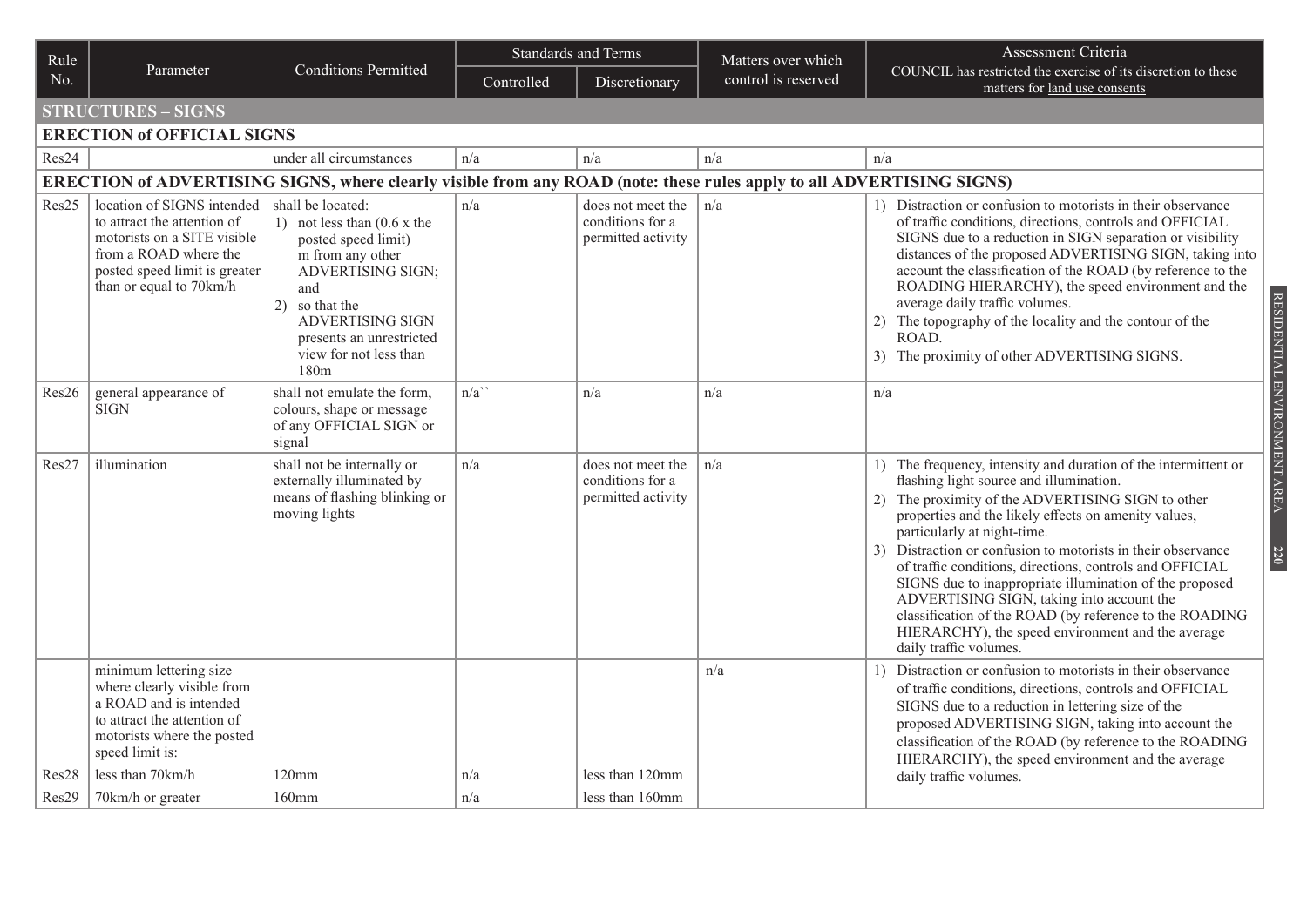| Rule  |                                                                                                                                                       |                                                                                                                                         | <b>Standards and Terms</b> |                                                             | Matters over which  | Assessment Criteria                                                                                                                                                                                                                                                                                                                                                                                                                                                                                                                                                       |  |
|-------|-------------------------------------------------------------------------------------------------------------------------------------------------------|-----------------------------------------------------------------------------------------------------------------------------------------|----------------------------|-------------------------------------------------------------|---------------------|---------------------------------------------------------------------------------------------------------------------------------------------------------------------------------------------------------------------------------------------------------------------------------------------------------------------------------------------------------------------------------------------------------------------------------------------------------------------------------------------------------------------------------------------------------------------------|--|
| No.   | Parameter                                                                                                                                             | <b>Conditions Permitted</b>                                                                                                             | Controlled                 | Discretionary                                               | control is reserved | COUNCIL has restricted the exercise of its discretion to these<br>matters for land use consents                                                                                                                                                                                                                                                                                                                                                                                                                                                                           |  |
| Res30 | movement of SIGN where<br>it is clearly visible from<br>any STATE HIGHWAY or<br>ARTERIAL ROAD                                                         | shall not involve the<br>mechanised movement of<br>any of its parts                                                                     | n/a                        | does not meet the<br>conditions for a<br>permitted activity | n/a                 | 1) Distraction or confusion to motorists in their observance<br>of traffic conditions, directions, controls and OFFICIAL<br>SIGNS due to movement of the proposed ADVERTISING<br>SIGN, taking into account the classification of the ROAD<br>(by reference to the ROADING HIERARCHY), the speed<br>environment and the average daily traffic volumes.                                                                                                                                                                                                                     |  |
| Res31 | removal of a<br><b>TEMPORARY SIGN</b>                                                                                                                 | shall be removed within<br>seven days after the SIGN<br>has either completed its<br>purpose or the event being<br>advertised has passed | n/a                        | does not meet the<br>conditions for a<br>permitted activity | n/a                 | Any adverse effects on the visual amenity of the locality<br>1)<br>and whether the proposed ADVERTISING SIGN would be<br>obtrusively visible having regard to the intended duration of<br>the display.<br>Distraction or confusion to motorists in their<br>2)<br>observance of traffic conditions, directions, controls and<br>OFFICIAL SIGNS due to the extended ERECTION<br>of the ADVERTISING SIGN, taking into account the<br>classification of the ROAD (by reference to the ROADING<br>HIERARCHY), the speed environment and the average<br>daily traffic volumes. |  |
|       | <b>ADVERTISING SIGNS)</b>                                                                                                                             |                                                                                                                                         |                            |                                                             |                     | FREESTANDING SIGNS and ADVERTISING SIGNS attached to or painted on a BUILDING and/or other STRUCTURE (see also rules that apply to all                                                                                                                                                                                                                                                                                                                                                                                                                                    |  |
| Res32 | location of<br><b>FREESTANDING SIGNS</b><br>intended to attract the<br>attention of motorists<br>within a COUNCIL or<br>STATE HIGHWAY ROAD<br>reserve | n/a                                                                                                                                     | n/a                        | under all<br>circumstances                                  | n/a                 | 1) Distraction or confusion to motorists in their observance<br>of traffic conditions, directions, controls and OFFICIAL<br>SIGNS due to the ADVERTISING SIGN being within the<br>ROAD reserve, taking into account the classification of the<br>ROAD (by reference to the ROADING HIERARCHY), the<br>speed environment and the average daily traffic volumes.<br>The topography of the locality and the contour of the<br>2)<br>ROAD.<br>The proximity of other ADVERTISING SIGNS.<br>3)                                                                                 |  |
|       | maximum SIGN DISPLAY<br><b>AREA</b>                                                                                                                   |                                                                                                                                         |                            |                                                             | n/a                 | 1) The area of the proposed SIGN in relation to the<br>architectural characteristics of the BUILDING(s) on-SITE.                                                                                                                                                                                                                                                                                                                                                                                                                                                          |  |
| Res33 | <b>TEMPORARY SIGNS</b>                                                                                                                                | $3m2$ per SIGN FACE, up to<br>6m <sup>2</sup> per ROAD<br><b>BOUNDARY</b>                                                               | n/a                        | does not meet the<br>conditions for a<br>permitted activity |                     | The adverse effects of the additional area on the<br>2)<br>architectural characteristics and visual amenity of<br>BUILDINGS and/or SITES in the immediate vicinity, taking                                                                                                                                                                                                                                                                                                                                                                                                |  |
| Res34 | PERMANENT SIGNS                                                                                                                                       | $0.5m2$ for every 20m of<br>ROAD BOUNDARY per<br><b>SITE</b>                                                                            |                            | does not meet the<br>conditions for a<br>permitted activity |                     | into account the number and sizes of any other outdoor<br>ADVERTISING SIGN and the need to avoid the cumulative<br>effect of visual intrusion or clutter.<br>Whether any support STRUCTURE is likely to be visually<br>3)<br>obtrusive in relation to the architectural features of the                                                                                                                                                                                                                                                                                   |  |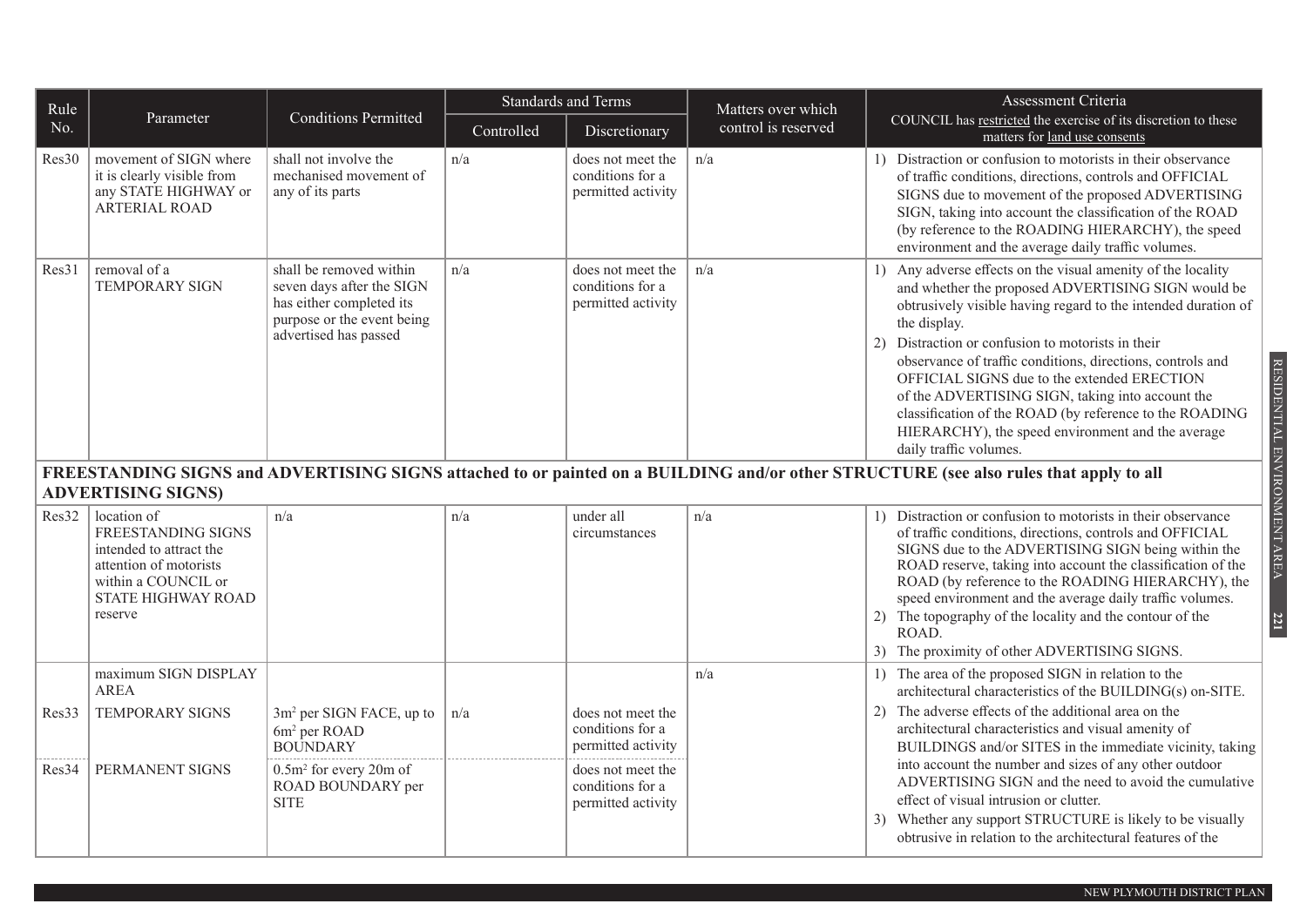| Rule  |                                                                        |                                                                                                                                                                                                                                                                                                                                                                    | <b>Standards and Terms</b> |                                                             | Matters over which                                                  | Assessment Criteria                                                                                                                                                                                                                                                                                                                                                                                                                                                                                                                                                                                                                                                                            |
|-------|------------------------------------------------------------------------|--------------------------------------------------------------------------------------------------------------------------------------------------------------------------------------------------------------------------------------------------------------------------------------------------------------------------------------------------------------------|----------------------------|-------------------------------------------------------------|---------------------------------------------------------------------|------------------------------------------------------------------------------------------------------------------------------------------------------------------------------------------------------------------------------------------------------------------------------------------------------------------------------------------------------------------------------------------------------------------------------------------------------------------------------------------------------------------------------------------------------------------------------------------------------------------------------------------------------------------------------------------------|
| No.   | Parameter                                                              | <b>Conditions Permitted</b>                                                                                                                                                                                                                                                                                                                                        | Controlled                 | Discretionary                                               | control is reserved                                                 | COUNCIL has restricted the exercise of its discretion to these<br>matters for land use consents                                                                                                                                                                                                                                                                                                                                                                                                                                                                                                                                                                                                |
|       |                                                                        |                                                                                                                                                                                                                                                                                                                                                                    |                            |                                                             |                                                                     | BUILDING to which it is attached, or in the context of the<br>street scene.<br>4) Whether any alternative forms of support would be less<br>likely to be visually obtrusive.<br>5) The length of time the SIGN will be on the SITE<br>(TEMPORARY SIGNS only).<br>6) Any adverse visual effects on the New Plymouth entrance<br>corridor.                                                                                                                                                                                                                                                                                                                                                       |
| Res35 | maximum HEIGHT<br>FREESTANDING SIGNS                                   | 2.4 <sub>m</sub>                                                                                                                                                                                                                                                                                                                                                   | 3.6 <sub>m</sub>           | greater than 3.6m                                           | 1) Location.<br>2) Design, including<br>shape, of any SIGN<br>face. | 1) The HEIGHT of the proposed SIGN in relation to the<br>architectural characteristics of the BUILDING(s) on-SITE.<br>2) The adverse effects of the additional HEIGHT on the<br>architectural characteristics and visual amenity of<br>BUILDINGS and/or SITES in the immediate vicinity, taking<br>into account the number and sizes of any other outdoor                                                                                                                                                                                                                                                                                                                                      |
| Res36 | SIGNS that are attached to<br>or painted on a BUILDING<br>or STRUCTURE | shall not project above, at<br>the point of attachment,<br>any part of the roof of a<br>BUILDING or the highest<br>point of a STRUCTURE<br>provided that where a SIGN<br>is attached to a BUILDING<br>or STRUCTURE with<br>differing roof HEIGHTS<br>it shall not project<br>above the highest point<br>of the BUILDING or<br>STRUCTURE to which it<br>is attached | n/a                        | does not meet the<br>conditions for a<br>permitted activity | n/a                                                                 | ADVERTISING SIGN and the need to avoid the cumulative<br>effect of visual intrusion or clutter.<br>3) Whether any support STRUCTURE is likely to be visually<br>obtrusive in relation to the architectural features of the<br>BUILDING to which it is attached, or in the context of the<br>street scene.<br>4) Whether any alternative forms of support would be less<br>likely to be visually obtrusive.<br>5) The impact of the HEIGHT of the ADVERTISING SIGN on<br>the visual amenity of the BUILDING(S) facade and sky line.<br>6) The length of time the SIGN will be on the SITE<br>(TEMPORARY SIGNS only).<br>7) Any adverse visual effects on the New Plymouth entrance<br>corridor. |
| Res37 | projection of SIGN over a<br><b>ROAD BOUNDARY</b>                      | n/a                                                                                                                                                                                                                                                                                                                                                                | n/a                        | under all<br>circumstances                                  | n/a                                                                 | 1) The nature of land use below or adjacent to the proposed<br>ADVERTISING SIGN and in particular, the intensity of<br>pedestrian activity in the vicinity.<br>2) The location of the ADVERTISING SIGN in relation to the<br>ROAD CARRIAGEWAY and any adverse effects from the<br>additional projection of the SIGN on the safety of pedestrian<br>and vehicular traffic.<br>The length of time the ADVERTISING SIGN will be on the<br>SITE (TEMPORARY SIGNS only).                                                                                                                                                                                                                            |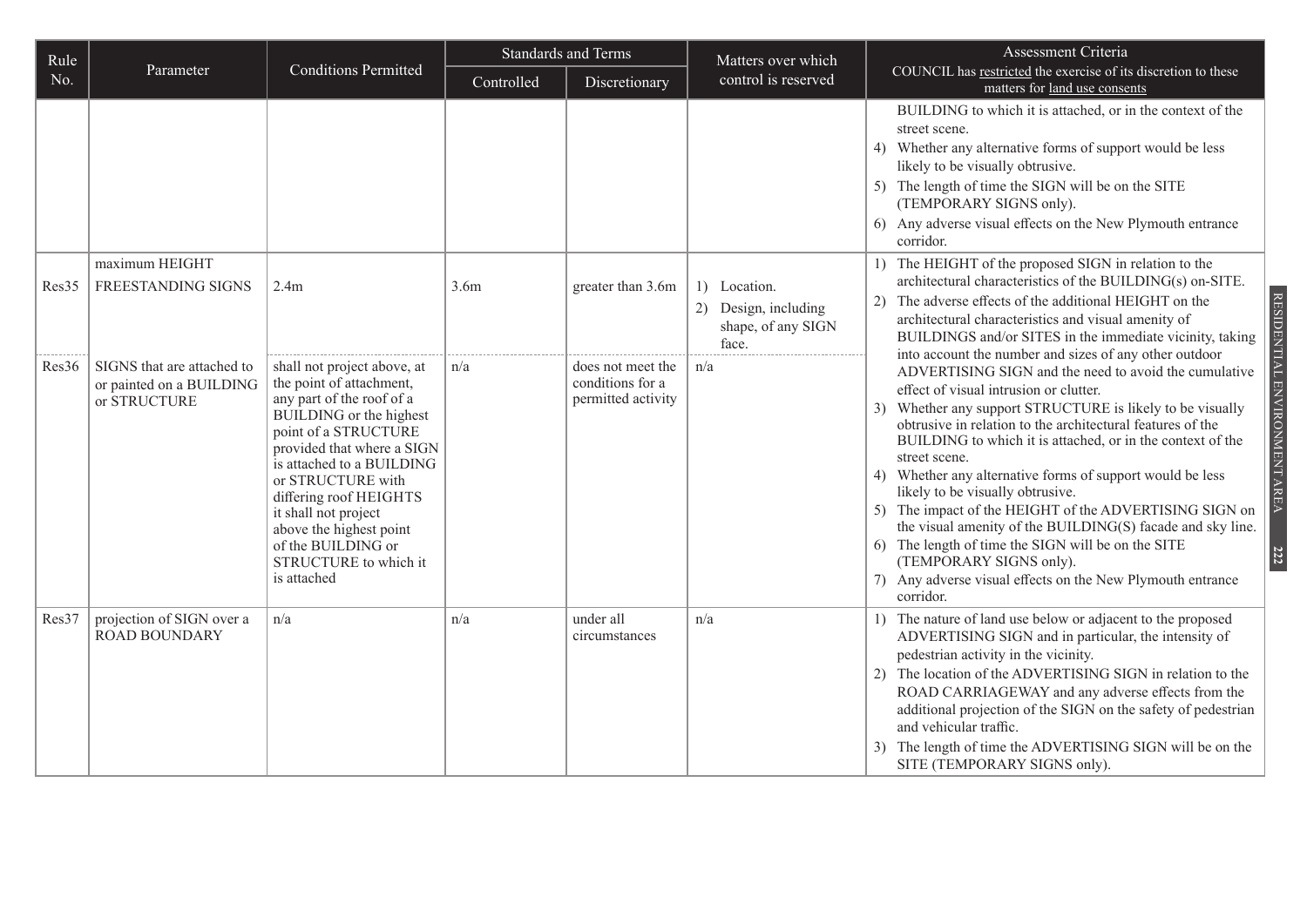| Rule   |                                                         |                                                                                                                                                              |            | <b>Standards and Terms</b>                                  | Matters over which  | Assessment Criteria                                                                                                                                                                                                                                                                                                                                                                                                                                                                                                                                                                                                                                                                     |
|--------|---------------------------------------------------------|--------------------------------------------------------------------------------------------------------------------------------------------------------------|------------|-------------------------------------------------------------|---------------------|-----------------------------------------------------------------------------------------------------------------------------------------------------------------------------------------------------------------------------------------------------------------------------------------------------------------------------------------------------------------------------------------------------------------------------------------------------------------------------------------------------------------------------------------------------------------------------------------------------------------------------------------------------------------------------------------|
| No.    | Parameter                                               | <b>Conditions Permitted</b>                                                                                                                                  | Controlled | Discretionary                                               | control is reserved | COUNCIL has restricted the exercise of its discretion to these matters for<br>land use consents                                                                                                                                                                                                                                                                                                                                                                                                                                                                                                                                                                                         |
|        | FOOTPATH SIGNS (see also rules that apply to all SIGNS) |                                                                                                                                                              |            |                                                             |                     |                                                                                                                                                                                                                                                                                                                                                                                                                                                                                                                                                                                                                                                                                         |
| Res38  | location                                                | shall be located in that<br>area of the ROAD reserve<br>directly adjoining the SITE<br>and shall not obstruct or<br>impede traffic or pedestrian<br>movement | n/a        | does not meet the<br>conditions for a<br>permitted activity | n/a                 | 1) Distraction or confusion to motorists in their observance of traffic<br>conditions, directions, controls and OFFICIAL SIGNS due to<br>the FOOTPATH SIGN being located inappropriately within<br>the ROAD reserve, taking into account the classification of the<br>ROAD (by reference to the ROADING HIERARCHY), the speed<br>environment and the average daily traffic volumes and pedestrian<br>count.<br>2) The necessity of the FOOTPATH SIGN to be located in a position<br>that may impede or adversely affect the safety of pedestrians or<br>VEHICLES.<br>3) Whether any measures can be used to mitigate any adverse effects<br>on pedestrian and vehicular traffic safety. |
| Res 39 | maximum number per SITE   1                             |                                                                                                                                                              | n/a        | more than 1                                                 | n/a                 | RESIDENTIAL ENVIRONMENT AREA<br>1) The proximity of dwellings and the visual intrusion of the<br>additional FOOTPATH SIGN(S) on other SITES adjacent to the<br>proposed SIGN, taking into account the character of the area.<br>2) The potential for conflict or hazard with either vehicular or<br>pedestrian movement.                                                                                                                                                                                                                                                                                                                                                                |
|        | <b>HEIGHT</b>                                           |                                                                                                                                                              |            |                                                             | n/a                 | 1) The HEIGHT relative to the area of the proposed FOOTPATH                                                                                                                                                                                                                                                                                                                                                                                                                                                                                                                                                                                                                             |
| Res40  | minimum                                                 | $600$ mm                                                                                                                                                     | n/a        | less than 600mm                                             |                     | SIGN.                                                                                                                                                                                                                                                                                                                                                                                                                                                                                                                                                                                                                                                                                   |
| Res41  | maximum                                                 | $900$ mm                                                                                                                                                     | n/a        | greater than<br>$900$ mm                                    |                     | 2) Any effect the HEIGHT of the FOOTPATH SIGN has on the<br>safety of pedestrian or vehicular traffic.<br>3) Distraction or confusion to motorists in their observance of traffic<br>conditions, directions, controls and OFFICIAL SIGNS due to a<br>reduced or increased HEIGHT of the proposed FOOTPATH SIGN,<br>223<br>taking into account the classification of the ROAD (by reference<br>to the ROADING HIERARCHY), the speed environment and the<br>average daily traffic volumes and pedestrian count.                                                                                                                                                                           |
|        | width                                                   |                                                                                                                                                              |            |                                                             | n/a                 | 1) The width relative to the area of the proposed FOOTPATH SIGN.                                                                                                                                                                                                                                                                                                                                                                                                                                                                                                                                                                                                                        |
| Res42  | minimum                                                 | $400$ mm                                                                                                                                                     | n/a        | less than 400mm                                             |                     | 2) Any effect the width of the FOOTPATH SIGN has on the safety of<br>pedestrian or vehicular traffic.                                                                                                                                                                                                                                                                                                                                                                                                                                                                                                                                                                                   |
| Res43  | maximum                                                 | $600$ mm                                                                                                                                                     | n/a        | greater than<br>$600$ mm                                    |                     | 3) Distraction or confusion to motorists in their observance of traffic<br>conditions, directions, controls and OFFICIAL SIGNS due to a<br>reduced or increased width of the proposed FOOTPATH SIGN,<br>taking into account the classification of the ROAD (by reference<br>to the ROADING HIERARCHY), the speed environment and the<br>average daily traffic volumes and pedestrian count.                                                                                                                                                                                                                                                                                             |

RESIDENTIAL ENVIRONMENT AREA RESIDENTIAL ENVIRONMENT AREA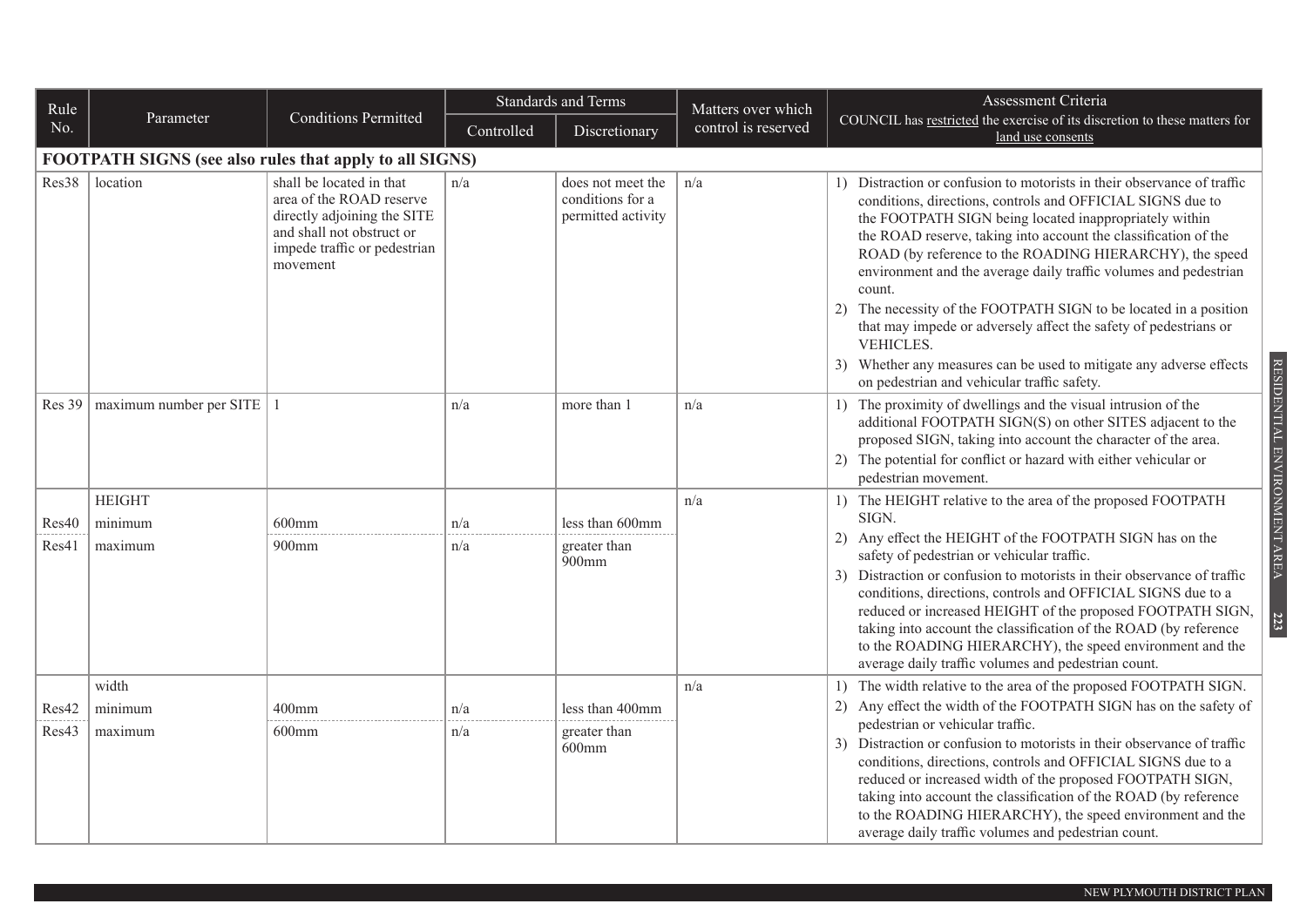| Rule  |                                                                                                 |                                                                                                                                                                                                                                                                                                                                                                                                                                                                                                                                                                                                                                                               |                                                                                                                                                                   | Standards and Terms                                                                                                   | Matters over which                                                                                                                                                                                                                              | Assessment Criteria                                                                                                                                                                                                                                                                                                                                                                                                                                                                                                                                                                                                                                                                                                                                                                                                                                                                                                                                                                                                                                                                                                                                                                                                                             |
|-------|-------------------------------------------------------------------------------------------------|---------------------------------------------------------------------------------------------------------------------------------------------------------------------------------------------------------------------------------------------------------------------------------------------------------------------------------------------------------------------------------------------------------------------------------------------------------------------------------------------------------------------------------------------------------------------------------------------------------------------------------------------------------------|-------------------------------------------------------------------------------------------------------------------------------------------------------------------|-----------------------------------------------------------------------------------------------------------------------|-------------------------------------------------------------------------------------------------------------------------------------------------------------------------------------------------------------------------------------------------|-------------------------------------------------------------------------------------------------------------------------------------------------------------------------------------------------------------------------------------------------------------------------------------------------------------------------------------------------------------------------------------------------------------------------------------------------------------------------------------------------------------------------------------------------------------------------------------------------------------------------------------------------------------------------------------------------------------------------------------------------------------------------------------------------------------------------------------------------------------------------------------------------------------------------------------------------------------------------------------------------------------------------------------------------------------------------------------------------------------------------------------------------------------------------------------------------------------------------------------------------|
| No.   | Parameter                                                                                       | <b>Conditions Permitted</b>                                                                                                                                                                                                                                                                                                                                                                                                                                                                                                                                                                                                                                   | Controlled                                                                                                                                                        | Discretionary                                                                                                         | control is reserved                                                                                                                                                                                                                             | COUNCIL has restricted the exercise of its discretion to these<br>matters for land use consents                                                                                                                                                                                                                                                                                                                                                                                                                                                                                                                                                                                                                                                                                                                                                                                                                                                                                                                                                                                                                                                                                                                                                 |
|       | <b>EARTHWORKS</b>                                                                               |                                                                                                                                                                                                                                                                                                                                                                                                                                                                                                                                                                                                                                                               |                                                                                                                                                                   |                                                                                                                       |                                                                                                                                                                                                                                                 |                                                                                                                                                                                                                                                                                                                                                                                                                                                                                                                                                                                                                                                                                                                                                                                                                                                                                                                                                                                                                                                                                                                                                                                                                                                 |
|       | <b>EXCAVATION and FILLING</b>                                                                   |                                                                                                                                                                                                                                                                                                                                                                                                                                                                                                                                                                                                                                                               |                                                                                                                                                                   |                                                                                                                       |                                                                                                                                                                                                                                                 |                                                                                                                                                                                                                                                                                                                                                                                                                                                                                                                                                                                                                                                                                                                                                                                                                                                                                                                                                                                                                                                                                                                                                                                                                                                 |
| Res44 | restrictions based on slope<br>of land<br>as part of an approved                                | under all circumstances                                                                                                                                                                                                                                                                                                                                                                                                                                                                                                                                                                                                                                       | n/a                                                                                                                                                               | n/a                                                                                                                   | n/a                                                                                                                                                                                                                                             | n/a                                                                                                                                                                                                                                                                                                                                                                                                                                                                                                                                                                                                                                                                                                                                                                                                                                                                                                                                                                                                                                                                                                                                                                                                                                             |
|       | <b>BUILDING</b> consent under<br>the Building Act 2004 or<br>an approved subdivision<br>consent |                                                                                                                                                                                                                                                                                                                                                                                                                                                                                                                                                                                                                                                               |                                                                                                                                                                   |                                                                                                                       |                                                                                                                                                                                                                                                 |                                                                                                                                                                                                                                                                                                                                                                                                                                                                                                                                                                                                                                                                                                                                                                                                                                                                                                                                                                                                                                                                                                                                                                                                                                                 |
| Res45 | all other EXCAVATION<br>and FILLING on a slope                                                  | on an AVERAGE SLOPE<br>of up to 22 degrees; or<br>on an AVERAGE SLOPE<br>greater than 22 degrees<br>where:<br>1) the HEIGHT of<br>FILL or depth of<br>EXCAVATION is no<br>greater than 1.5m in the<br>vertical; or<br>2) the HEIGHT of<br>the slope on which<br><b>EXCAVATION</b> or<br>FILLING is being<br>undertaken is no<br>greater than 3m in the<br>vertical; or<br>3) the slope created by<br>the EXCAVATION or<br>FILLING is no greater<br>than:<br>(a) 3m in HEIGHT in<br>the vertical; or<br>(b) $22$ degrees.<br>Where a slope is benched,<br>no bench shall be greater<br>than 3m in HEIGHT and<br>the benching shall not<br>result in an AVERAGE | on an AVERAGE<br>SLOPE greater<br>than 22 degrees<br>but no greater<br>than 40 degrees<br>where the criteria<br>listed in the<br>permitted column<br>are not met. | on an AVERAGE<br>SLOPE greater<br>than 40 degrees<br>where the criteria<br>in the permitted<br>column are not<br>met. | 1) Drainage of water from<br>the SITE to prevent<br>slope instability.<br>2) Clearance of<br>vegetation.<br>3) Location, depth and<br>quantity of earthworks.<br>4) Amount of impervious<br>surfaces.<br>Location of<br>5)<br><b>BUILDINGS.</b> | 1) Physical attributes of the slope, including:<br>slope angle, HEIGHT, and shape (convex or concave);<br>soil composition (grain size, potential for liquefaction or<br>compression);<br>drainage (potential for saturation);<br>shear strength; and<br>climatic factors which may affect slope stability (such as<br>heavy rainfall).<br>2) Any potential effects of the EXCAVATION or FILLING on<br>the stability or slope overland flow on the property or on any<br>adjacent properties.<br>3) Any increase in risk to human safety.<br>4) Any increase in the likelihood or magnitude of a natural<br>hazard event.<br>5) Any engineering, design or SITE measures proposed<br>to reduce slope instability (e.g. retention of vegetation,<br>provision for ground reinforcement, sub and surface water<br>control).<br>6) Proposed mitigation measures such as revegetation, slope<br>restoration etc.<br>Where the use of a SITE is for RENEWABLE<br>7)<br>ELECTRICITY GENERATION ACTIVITIES, the<br>alternative locations and methods that have been considered<br>to avoid, remedy or mitigate any adverse effects,<br>recognising:<br>- the practical constraints associated with RENEWABLE<br>ELECTRICITY GENERATION ACTIVITIES; and |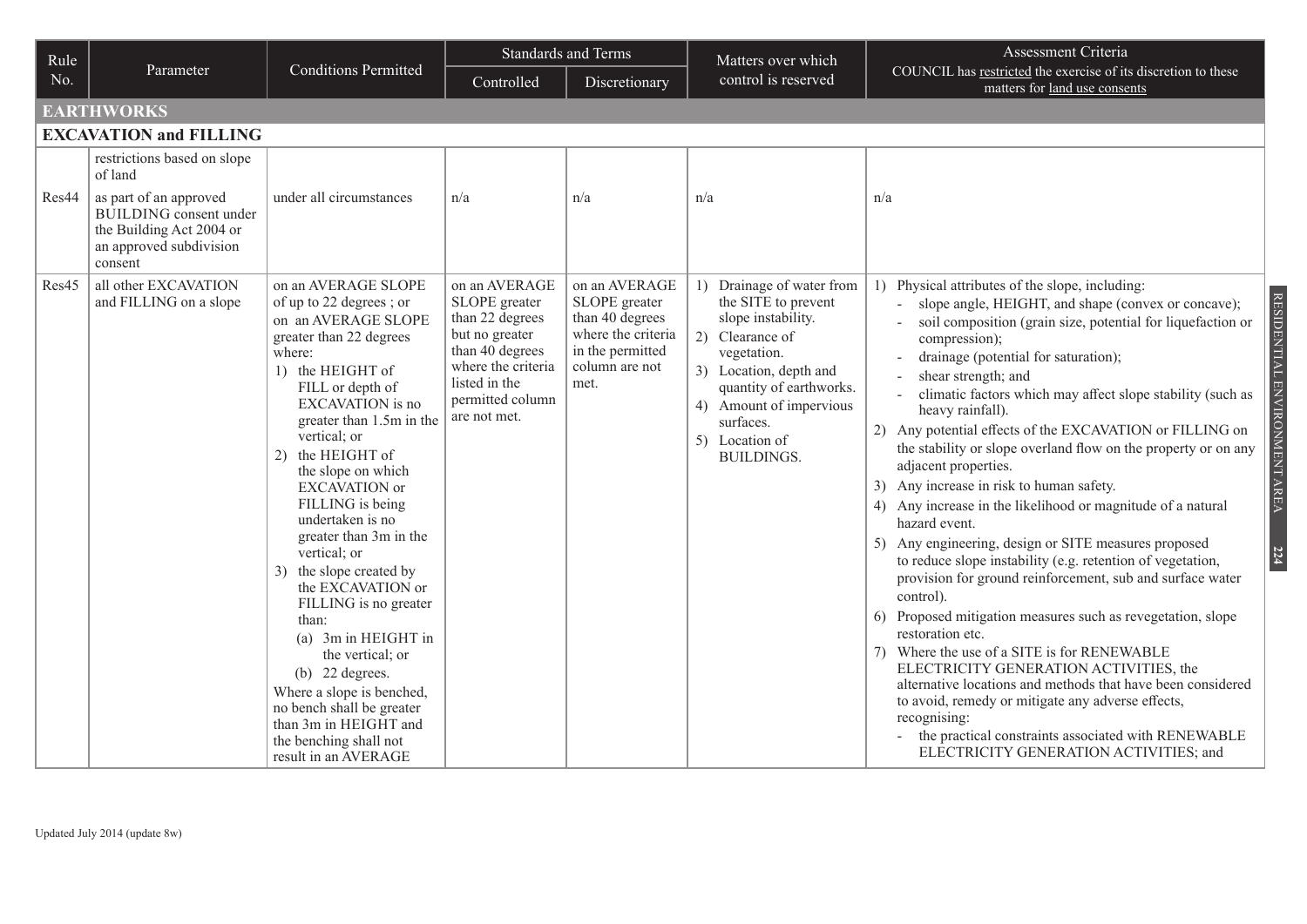| Rule  |                                                                                       |                                                                                                                                                                                                                                                                                                                                     |            | Standards and Terms                                                                              | Matters over which  | Assessment Criteria                                                                                                                                                                                                                                                                                                                                                                                                                                                                                                                                                                                                                                                                                                                                                                                                                                                                                                                                                                                                          |
|-------|---------------------------------------------------------------------------------------|-------------------------------------------------------------------------------------------------------------------------------------------------------------------------------------------------------------------------------------------------------------------------------------------------------------------------------------|------------|--------------------------------------------------------------------------------------------------|---------------------|------------------------------------------------------------------------------------------------------------------------------------------------------------------------------------------------------------------------------------------------------------------------------------------------------------------------------------------------------------------------------------------------------------------------------------------------------------------------------------------------------------------------------------------------------------------------------------------------------------------------------------------------------------------------------------------------------------------------------------------------------------------------------------------------------------------------------------------------------------------------------------------------------------------------------------------------------------------------------------------------------------------------------|
| No.   | Parameter                                                                             | <b>Conditions Permitted</b>                                                                                                                                                                                                                                                                                                         | Controlled | Discretionary                                                                                    | control is reserved | COUNCIL has restricted the exercise of its discretion to these matters<br>for land use consents                                                                                                                                                                                                                                                                                                                                                                                                                                                                                                                                                                                                                                                                                                                                                                                                                                                                                                                              |
|       |                                                                                       | SLOPE that is steeper<br>than existed prior to<br>the EXCAVATION or<br>FILLING.                                                                                                                                                                                                                                                     |            |                                                                                                  |                     | the environmental benefits of RENEWABLE<br>ELECTRICITY GENERATION ACTIVITIES.                                                                                                                                                                                                                                                                                                                                                                                                                                                                                                                                                                                                                                                                                                                                                                                                                                                                                                                                                |
| Res46 | all other EXCAVATION<br>and FILLING relative to<br>a slope greater than 40<br>degrees | 1) not closer than H to<br>the:<br>(i) base of the slope<br>(EXCAVATION<br>only)<br>(ii) top of the slope<br>(FILLING only);<br><sub>or</sub><br>2)<br>where the depth of<br>the EXCAVATION or<br>FILLING plus H is not<br>greater than 3m.<br>(where H is the HEIGHT of<br>the slope - refer to Diagram<br>10.3 in Appendix $10$ ) | n/a        | does not meet the<br>conditions for a<br>permitted activity                                      |                     | RESIDENTIAL ENVIRONMENT AREA                                                                                                                                                                                                                                                                                                                                                                                                                                                                                                                                                                                                                                                                                                                                                                                                                                                                                                                                                                                                 |
| Res47 | maximum quantity,<br>measured in non-compacted<br>form                                | 20m <sup>3</sup> per 100m <sup>2</sup> of SITE<br>area in any 12 month period                                                                                                                                                                                                                                                       | n/a        | greater than 20m <sup>3</sup><br>per 100m <sup>2</sup> of<br>SITE area in any<br>12 month period | n/a                 | 1) Extent, location and timing of EXCAVATION and FILLING.<br>2) Adverse visual effects on adjoining SITES, ROADS and<br>public areas of the additional quantity of EXCAVATION and<br>FILL.<br>3) Proposed measures for, and timing of, the restoration,<br>rehabilitation and/or screening of the additional quantity of<br>EXCAVATION or FILL.<br><b>225</b><br>4) The adverse effects on OUTSTANDING OR REGIONALLY<br>SIGNIFICANT LANDSCAPES.<br>5) Any adverse effects on the natural character of PRIORITY<br><b>WATERBODIES.</b><br>6) Any adverse visual effects on the New Plymouth entrance<br>corridor.<br>7) Where the use of a SITE is for RENEWABLE<br>ELECTRICITY GENERATION ACTIVITIES, the alternative<br>locations and methods that have been considered to avoid,<br>remedy or mitigate any adverse effects, recognising:<br>the practical constraints associated with RENEWABLE<br>ELECTRICITY GENERATION ACTIVITIES; and<br>the environmental benefits of RENEWABLE<br>ELECTRICITY GENERATION ACTIVITIES. |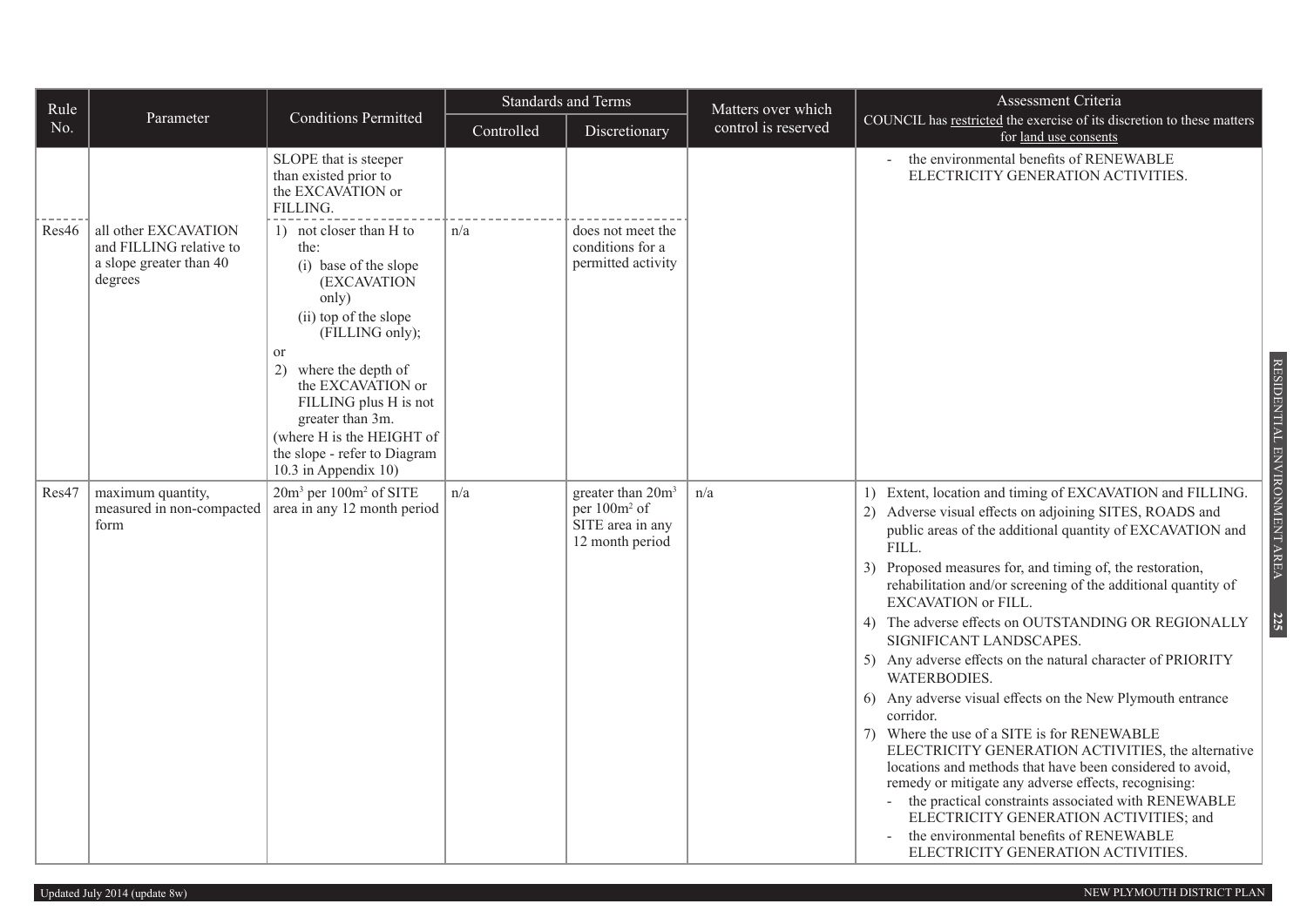| Rule  |                                                                                                                                         |                                                                                                                                                                                                                                                                                                | <b>Standards and Terms</b> |                                                             | Matters over which  | Assessment Criteria                                                                                                                                                                                                                                                                                                                                                                                                                                                                                                                                                                                                                                                                                                                                                                                                                                                                                                                                                                                                                                                                                                                                            |
|-------|-----------------------------------------------------------------------------------------------------------------------------------------|------------------------------------------------------------------------------------------------------------------------------------------------------------------------------------------------------------------------------------------------------------------------------------------------|----------------------------|-------------------------------------------------------------|---------------------|----------------------------------------------------------------------------------------------------------------------------------------------------------------------------------------------------------------------------------------------------------------------------------------------------------------------------------------------------------------------------------------------------------------------------------------------------------------------------------------------------------------------------------------------------------------------------------------------------------------------------------------------------------------------------------------------------------------------------------------------------------------------------------------------------------------------------------------------------------------------------------------------------------------------------------------------------------------------------------------------------------------------------------------------------------------------------------------------------------------------------------------------------------------|
| No.   | Parameter                                                                                                                               | <b>Conditions Permitted</b>                                                                                                                                                                                                                                                                    | Controlled                 | Discretionary                                               | control is reserved | COUNCIL has restricted the exercise of its discretion to these matters<br>for land use consents                                                                                                                                                                                                                                                                                                                                                                                                                                                                                                                                                                                                                                                                                                                                                                                                                                                                                                                                                                                                                                                                |
| Res48 | reinstatement of earthworks<br>for any EXCAVATION or<br>FILLING of greater than<br>150m <sup>3</sup> per SITE in any 12<br>month period | all bare earth shall, as soon<br>as is practicable, but not<br>later than six months from<br>the date of disturbance, be:<br>1) stabilised so that no<br>earth moves off-SITE<br>or presents a danger to<br>life or property; and<br>2) vegetated, SEALED,<br>paved, metalled or built<br>over | n/a                        | does not meet the<br>conditions for a<br>permitted activity | n/a                 | 1) Extent, location and timing of EXCAVATION and FILLING.<br>2) The ability to mitigate adverse visual effects through other<br>means (such as topography or retention of vegetation).<br>Potential for EXCAVATION or FILLING to increase the<br>3 <sup>)</sup><br>likelihood or magnitude of a natural hazard event (including<br>erosion) to occur, and any measures undertaken to avoid such<br>an event.<br>4) Proposed alternative measures for the restoration or<br>rehabilitation of the SITE.<br>5) The adverse effects on OUTSTANDING OR REGIONALLY<br>SIGNIFICANT LANDSCAPES.<br>6) Any adverse effects on the natural character of PRIORITY<br>WATERBODIES.<br>7) Any adverse visual effects on the New Plymouth entrance<br>corridor.<br>8) Where the use of a SITE is for RENEWABLE<br>ELECTRICITY GENERATION ACTIVITIES, the alternative<br>locations and methods that have been considered to avoid,<br>remedy or mitigate any adverse effects, recognising:<br>the practical constraints associated with RENEWABLE<br>ELECTRICITY GENERATION ACTIVITIES; and<br>the environmental benefits of RENEWABLE<br>ELECTRICITY GENERATION ACTIVITIES. |
| Res49 | composition of FILL                                                                                                                     | soil, concrete, brick and/or<br>rubble of not greater than<br>600mm particle size with<br>less than 5% organic matter<br>by volume                                                                                                                                                             | n/a                        | does not meet the<br>conditions for a<br>permitted activity | n/a                 | 1) Proposed composition of FILL.<br>2) Potential for decomposition, slippage, or settlement of<br>materials.<br>3) Potential danger to human health or safety.<br>4) Any adverse visual effects and the mitigation measures<br>proposed.<br>5) Where the use of a SITE is for RENEWABLE<br>ELECTRICITY GENERATION ACTIVITIES, the alternative<br>locations and methods that have been considered to avoid,<br>remedy or mitigate any adverse effects, recognising:<br>the practical constraints associated with RENEWABLE<br>ELECTRICITY GENERATION ACTIVITIES; and<br>the environmental benefits of RENEWABLE<br>ELECTRICITY GENERATION ACTIVITIES.                                                                                                                                                                                                                                                                                                                                                                                                                                                                                                           |

Note: Earthworks near a WATERCOURSE may require resource consent from Taranaki Regional Council.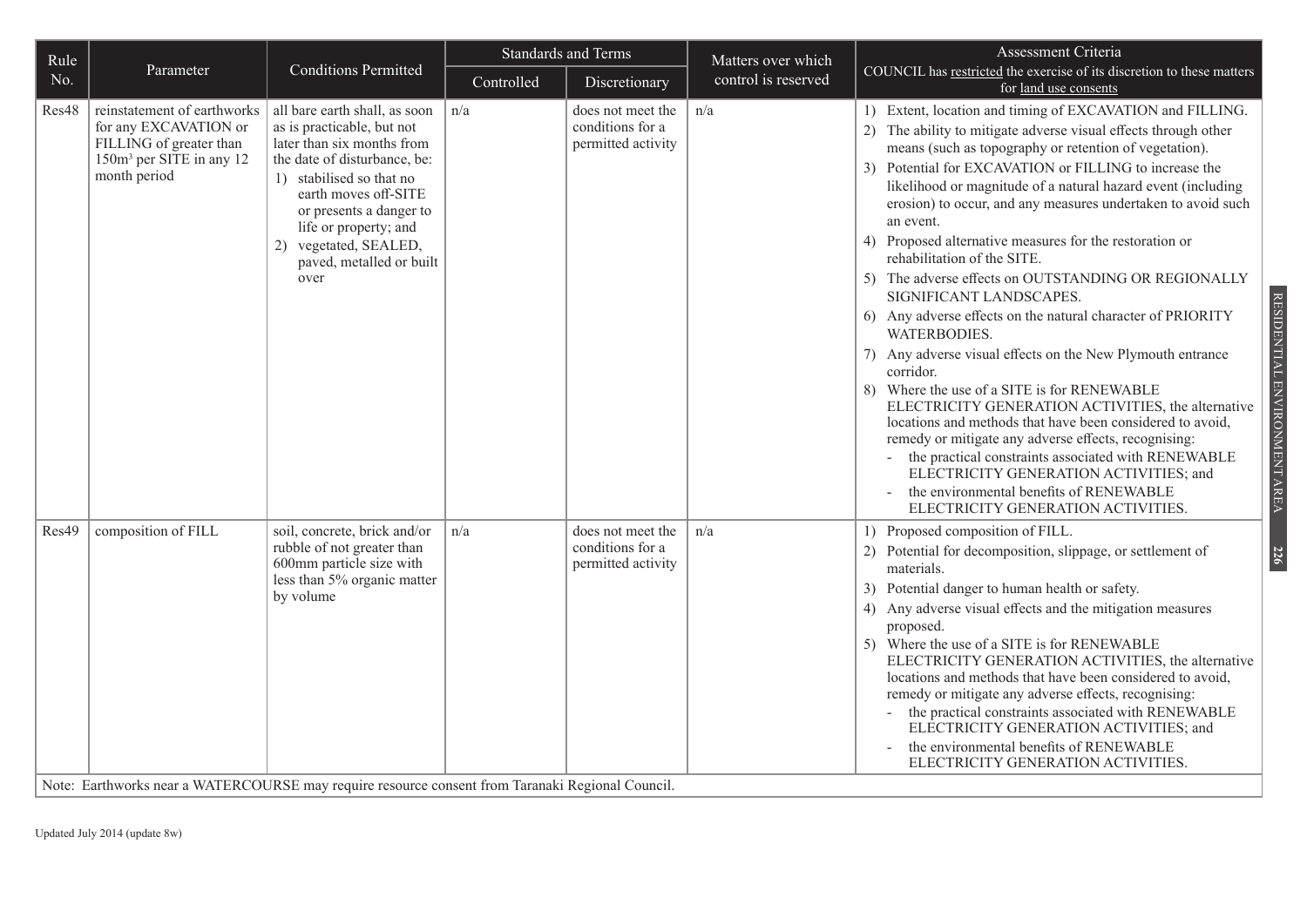| Rule  |                                              |                                                                                                 | <b>Standards and Terms</b> |                                                             | Matters over which  | Assessment Criteria                                                                                                                                                                                                                                                                                                                                                                                                                                                                                                                                                                                                                                                                                                                                                                                                                                                                                                                                                                                                                                                                                                                                                                                                                                                                                                                                                                                                                                                                                                                                                                                                                                          |
|-------|----------------------------------------------|-------------------------------------------------------------------------------------------------|----------------------------|-------------------------------------------------------------|---------------------|--------------------------------------------------------------------------------------------------------------------------------------------------------------------------------------------------------------------------------------------------------------------------------------------------------------------------------------------------------------------------------------------------------------------------------------------------------------------------------------------------------------------------------------------------------------------------------------------------------------------------------------------------------------------------------------------------------------------------------------------------------------------------------------------------------------------------------------------------------------------------------------------------------------------------------------------------------------------------------------------------------------------------------------------------------------------------------------------------------------------------------------------------------------------------------------------------------------------------------------------------------------------------------------------------------------------------------------------------------------------------------------------------------------------------------------------------------------------------------------------------------------------------------------------------------------------------------------------------------------------------------------------------------------|
| No.   | Parameter                                    | <b>Conditions Permitted</b>                                                                     | Controlled                 | Discretionary                                               | control is reserved | COUNCIL has restricted the exercise of its discretion to these<br>matters for land use consents                                                                                                                                                                                                                                                                                                                                                                                                                                                                                                                                                                                                                                                                                                                                                                                                                                                                                                                                                                                                                                                                                                                                                                                                                                                                                                                                                                                                                                                                                                                                                              |
|       | <b>HAZARDOUS SUBSTANCES</b>                  |                                                                                                 |                            |                                                             |                     |                                                                                                                                                                                                                                                                                                                                                                                                                                                                                                                                                                                                                                                                                                                                                                                                                                                                                                                                                                                                                                                                                                                                                                                                                                                                                                                                                                                                                                                                                                                                                                                                                                                              |
|       | <b>Establishment of HAZARDOUS FACILITIES</b> |                                                                                                 |                            |                                                             |                     |                                                                                                                                                                                                                                                                                                                                                                                                                                                                                                                                                                                                                                                                                                                                                                                                                                                                                                                                                                                                                                                                                                                                                                                                                                                                                                                                                                                                                                                                                                                                                                                                                                                              |
| Res50 | <b>EFFECTS RATIO</b>                         | equal to or less than 0.02<br>provided the conditions<br>set out in Appendix 6 are<br>satisfied | n/a                        | does not meet the<br>conditions for a<br>permitted activity | n/a                 | 1) The extent to which the EFFECTS RATIO is exceeded.<br>2) Location of the facility and proximity to sensitive features<br>including:<br>activities and areas involving people such as child<br>care facilities, schools, rest homes, hospitals, shopping<br>centres and residential areas;<br>WATERCOURSES, catchments, aquifers and the coast;<br>identified hazard areas such as the COASTAL HAZARD<br>AREA, FLOOD HAZARD AREA;<br>RESIDENTIAL ENVIRONMENT AREA<br>VOLCANIC HAZARD AREA or the Norfolk or<br>Inglewood FAULT LINES; and<br>any wildlife habitats including bush areas and wetlands.<br>3) Choice of SITE location including the nature of the subsoil<br>and SITE geology.<br>4) SITE design and management including:<br>SITE drainage and OFF-SITE INFRASTRUCTURE,<br>e.g. stormwater drainage systems, sewer type and<br>capacity;<br>the disposal of wastes containing HAZARDOUS<br>SUBSTANCES;<br>adherence to health and safety and/or environmental<br>management systems; and<br>self monitoring and maintenance procedures.<br>227<br>5) Risk mitigation and management measures including:<br>spill contingency and emergency planning, including<br>potential hazards, failure modes and exposure pathways;<br>emergency procedures; and<br>fire safety and fire water management.<br>6) Any potential cumulative or synergistic effects that<br>may result from the establishment and operation of the<br>HAZARDOUS FACILITY.<br>7) Transport of HAZARDOUS SUBSTANCES and any<br>adverse effects on the operation and safety of the roading<br>network.<br>8) Alternative locations or methods for undertaking the activity. |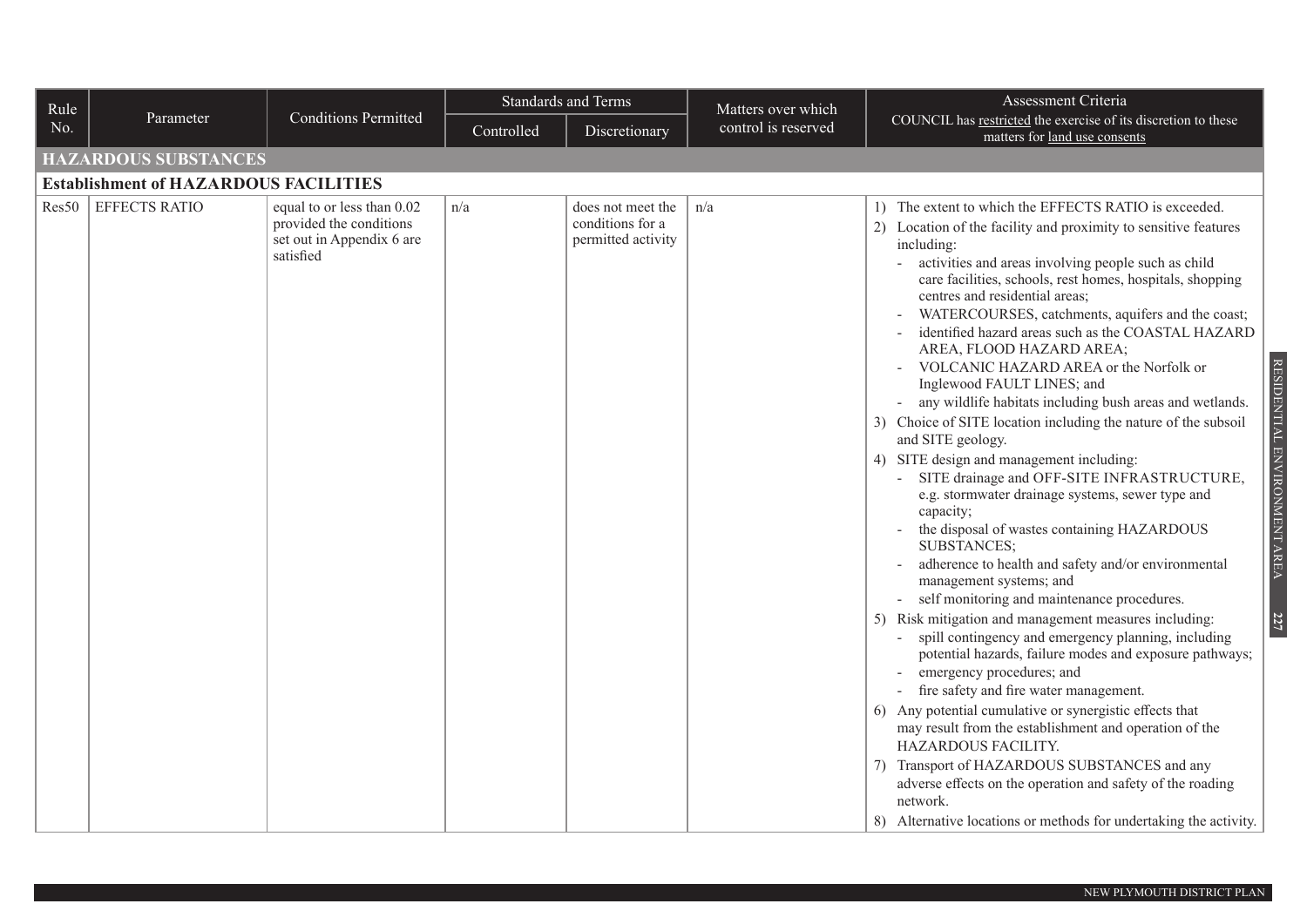| Rule  |                                                                                                                                                                                                                                              |                                                                                                                                                                                                                                                                                                                                                                                                                                             | <b>Standards and Terms</b> |                                                             | Matters over which  | Assessment Criteria                                                                                                                                                                                                                                                                                                                                                                                                                                                                                                                                                                                                                                                                                                                                                                                                                                                                                                                                                                                                                                                                                                                                                                                                         |  |
|-------|----------------------------------------------------------------------------------------------------------------------------------------------------------------------------------------------------------------------------------------------|---------------------------------------------------------------------------------------------------------------------------------------------------------------------------------------------------------------------------------------------------------------------------------------------------------------------------------------------------------------------------------------------------------------------------------------------|----------------------------|-------------------------------------------------------------|---------------------|-----------------------------------------------------------------------------------------------------------------------------------------------------------------------------------------------------------------------------------------------------------------------------------------------------------------------------------------------------------------------------------------------------------------------------------------------------------------------------------------------------------------------------------------------------------------------------------------------------------------------------------------------------------------------------------------------------------------------------------------------------------------------------------------------------------------------------------------------------------------------------------------------------------------------------------------------------------------------------------------------------------------------------------------------------------------------------------------------------------------------------------------------------------------------------------------------------------------------------|--|
| No.   | Parameter                                                                                                                                                                                                                                    | <b>Conditions Permitted</b>                                                                                                                                                                                                                                                                                                                                                                                                                 | Controlled                 | Discretionary                                               | control is reserved | COUNCIL has restricted the exercise of its discretion to these<br>matters for land use consents                                                                                                                                                                                                                                                                                                                                                                                                                                                                                                                                                                                                                                                                                                                                                                                                                                                                                                                                                                                                                                                                                                                             |  |
|       |                                                                                                                                                                                                                                              |                                                                                                                                                                                                                                                                                                                                                                                                                                             |                            |                                                             |                     | 9) Where the use of a SITE is for RENEWABLE<br>ELECTRICITY GENERATION ACTIVITIES, the<br>alternative locations and methods that have been considered<br>to avoid, remedy or mitigate any adverse effects,<br>recognising:<br>the practical constraints associated with RENEWABLE<br>ELECTRICITY GENERATION ACTIVITIES; and<br>the environmental benefits of RENEWABLE<br>ELECTRICITY GENERATION ACTIVITIES.                                                                                                                                                                                                                                                                                                                                                                                                                                                                                                                                                                                                                                                                                                                                                                                                                 |  |
|       | <b>OUTDOOR STORAGE</b>                                                                                                                                                                                                                       |                                                                                                                                                                                                                                                                                                                                                                                                                                             |                            |                                                             |                     |                                                                                                                                                                                                                                                                                                                                                                                                                                                                                                                                                                                                                                                                                                                                                                                                                                                                                                                                                                                                                                                                                                                                                                                                                             |  |
|       | <b>OUTDOOR STORAGE of items</b>                                                                                                                                                                                                              |                                                                                                                                                                                                                                                                                                                                                                                                                                             |                            |                                                             |                     |                                                                                                                                                                                                                                                                                                                                                                                                                                                                                                                                                                                                                                                                                                                                                                                                                                                                                                                                                                                                                                                                                                                                                                                                                             |  |
| Res51 | landscaping requirement<br>for OUTDOOR STORAGE<br>areas which:<br>1) amount to $14m^3$ or<br>more<br>2) are stored for a<br>period of 8, or more,<br>consecutive weeks in<br>any 12 month period;<br>and<br>3) are visible from the<br>ROAD. | shall be screened by either:<br>1) a solid fence or wall<br>with a minimum<br>HEIGHT of 1.8m; or<br>2) landscaping or<br>TREES of a minimum<br>HEIGHT of 1m at<br>installation, which will<br>achieve a continuous<br>screen of a minimum<br>HEIGHT of 1.8m and a<br>width of 1.5m with five<br>years; or<br>3) a combination of both<br>located between the<br><b>OUTDOOR STORAGE</b><br>area and those boundaries<br>which adjoin a ROAD. | n/a                        | does not meet the<br>conditions for a<br>permitted activity | n/a                 | RESIDENTIAL ENVIRONMENT AREA<br>1) Any adverse visual effects of reduced or no screening of the<br>OUTDOOR STORAGE area on the streetscape of the area.<br>2) Any adverse visual effects on the New Plymouth entrance<br>corridor.<br>3) The distance of the OUTDOOR STORAGE area from the<br>relevant boundary.<br>4) The time period, type and volume of goods for which the<br>OUTDOOR STORAGE area will be used.<br>5) The ability of the topography or existing vegetation within<br>the locality to mitigate any adverse visual effects of reduced<br>or no screening of the OUTDOOR STORAGE area on the<br>streetscape.<br>6) The ability to mitigate any adverse visual effects resulting<br>from reduced or no screening of the OUTDOOR STORAGE<br><b>228</b><br>area through alternative means.<br>Where the use of a SITE is for RENEWABLE<br>7)<br>ELECTRICITY GENERATION ACTIVITIES, the<br>alternative locations and methods that have been considered<br>to avoid, remedy or mitigate any adverse effects,<br>recognising:<br>the practical constraints associated with RENEWABLE<br>ELECTRICITY GENERATION ACTIVITIES; and<br>the environmental benefits of RENEWABLE<br>ELECTRICITY GENERATION ACTIVITIES. |  |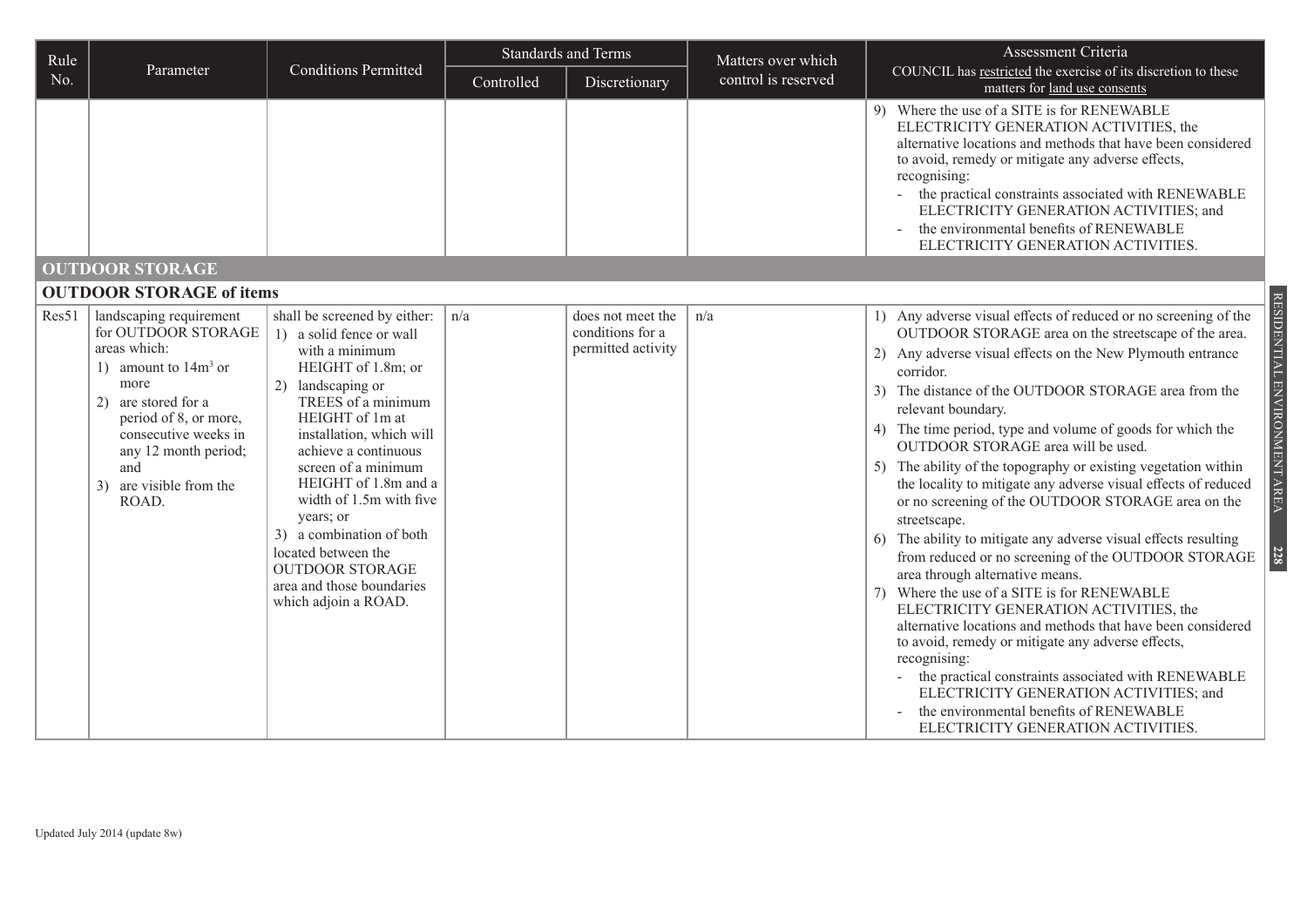| Parameter<br>control is reserved<br>No.<br>Controlled<br>Discretionary<br>matters for land use consents<br>Res52<br>landscaping requirement<br>shall be screened by:<br>n/a<br>n/a<br>1) Any adverse visual effects resulting from reduced,<br>does not meet the<br>for OUTDOOR STORAGE<br>conditions for a<br>1) a solid fence or wall of<br>areas which:<br>permitted activity<br>a minimum HEIGHT<br>1) amount to $14m3$ or<br>of $1.8m$ ; or<br>in the RESIDENTIAL ENVIRONMENT AREAS.                                                                                                                                                                                                                                                                                                                                                                                                                                                                                                                                                                                                | Rule | <b>Conditions Permitted</b> | <b>Standards and Terms</b> |  | Matters over which | Assessment Criteria                                                                                                                                                                                                                                                                                                                                                                                                                                                                                                                                                                                                                                                                                                                                                                    |
|------------------------------------------------------------------------------------------------------------------------------------------------------------------------------------------------------------------------------------------------------------------------------------------------------------------------------------------------------------------------------------------------------------------------------------------------------------------------------------------------------------------------------------------------------------------------------------------------------------------------------------------------------------------------------------------------------------------------------------------------------------------------------------------------------------------------------------------------------------------------------------------------------------------------------------------------------------------------------------------------------------------------------------------------------------------------------------------|------|-----------------------------|----------------------------|--|--------------------|----------------------------------------------------------------------------------------------------------------------------------------------------------------------------------------------------------------------------------------------------------------------------------------------------------------------------------------------------------------------------------------------------------------------------------------------------------------------------------------------------------------------------------------------------------------------------------------------------------------------------------------------------------------------------------------------------------------------------------------------------------------------------------------|
|                                                                                                                                                                                                                                                                                                                                                                                                                                                                                                                                                                                                                                                                                                                                                                                                                                                                                                                                                                                                                                                                                          |      |                             |                            |  |                    | COUNCIL has restricted the exercise of its discretion to these                                                                                                                                                                                                                                                                                                                                                                                                                                                                                                                                                                                                                                                                                                                         |
| more<br>2) landscaping or<br>TREES of a minimum<br>2) are stored for a<br>corridor.<br>HEIGHT of 1.5m at<br>period of 8, or more,<br>consecutive weeks in<br>installation which will<br>relevant boundary.<br>achieve a minimum of<br>any 12 month period;<br>1.8m in HEIGHT and<br>and<br>OUTDOOR STORAGE area will be used.<br>1.5m in width within<br>3) are visible from<br>five years; or<br>an adjoining<br>5)<br><b>RESIDENTIAL</b><br>3) a combination of both<br><b>ENVIRONMENT</b><br>located between the<br><b>AREA</b><br><b>OUTDOOR STORAGE</b><br>RESIDENTIAL ENVIRONMENT AREA.<br>area and those<br>boundaries which adjoin<br>the RESIDENTIAL<br>area through alternative means.<br><b>ENVIRONMENT AREA</b><br>Where the use of a SITE is for RENEWABLE<br>ELECTRICITY GENERATION ACTIVITIES, the<br>to avoid, remedy or mitigate any adverse effects,<br>recognising:<br>the environmental benefits of RENEWABLE<br>ELECTRICITY GENERATION ACTIVITIES.<br>Note: A recommended list of species for specific locations within the district is available from the COUNCIL. |      |                             |                            |  |                    | alternative or no screening of the OUTDOOR STORAGE<br>area on the outlook and visual amenity of adjoining SITES<br>2) Any adverse visual effects on the New Plymouth entrance<br>3) The distance of the OUTDOOR STORAGE area from the<br>4) The time period, type and volume of goods for which the<br>The ability of the topography or existing vegetation within<br>the locality to mitigate any adverse visual effects, resulting<br>from reduced or no screening, on adjoining SITES in the<br>The ability to mitigate any adverse visual effects resulting<br>from reduced or no screening of the OUTDOOR STORAGE<br>alternative locations and methods that have been considered<br>the practical constraints associated with RENEWABLE<br>ELECTRICITY GENERATION ACTIVITIES; and |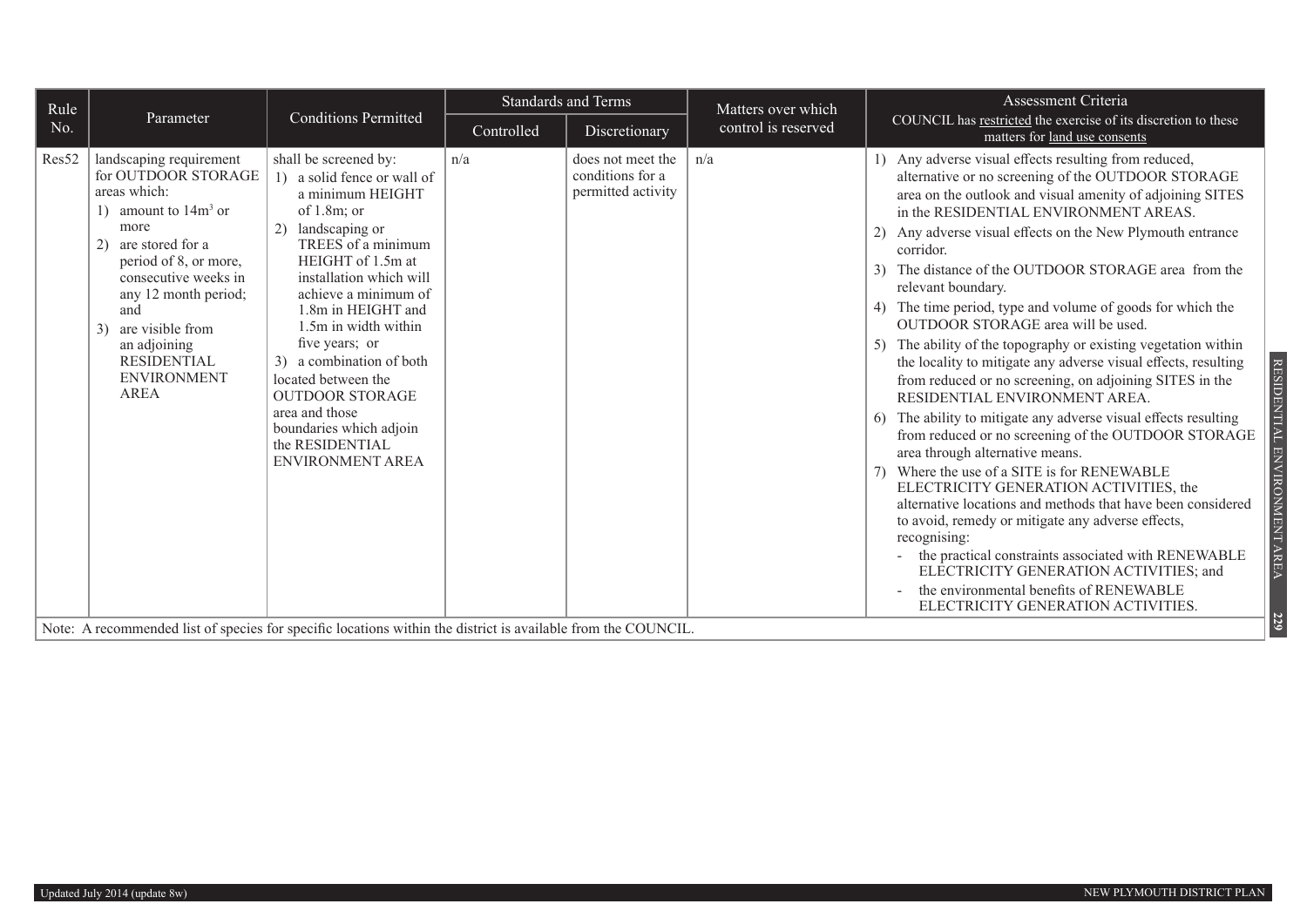| Rule  |                                                                                                                                                                                                                |                             | <b>Standards and Terms</b> |                            | Matters over which                                                                                                                                                        | Assessment Criteria                                                                                                                                                                                                                                                                                                                                                                                                                                                                                                                                                                                                                                  |  |  |  |
|-------|----------------------------------------------------------------------------------------------------------------------------------------------------------------------------------------------------------------|-----------------------------|----------------------------|----------------------------|---------------------------------------------------------------------------------------------------------------------------------------------------------------------------|------------------------------------------------------------------------------------------------------------------------------------------------------------------------------------------------------------------------------------------------------------------------------------------------------------------------------------------------------------------------------------------------------------------------------------------------------------------------------------------------------------------------------------------------------------------------------------------------------------------------------------------------------|--|--|--|
| No.   | Parameter                                                                                                                                                                                                      | <b>Conditions Permitted</b> | Controlled                 | Discretionary              | control is reserved                                                                                                                                                       | COUNCIL has restricted the exercise of its discretion to these<br>matters for land use consents                                                                                                                                                                                                                                                                                                                                                                                                                                                                                                                                                      |  |  |  |
|       | <b>CONSUMPTION OF LIQUOR</b>                                                                                                                                                                                   |                             |                            |                            |                                                                                                                                                                           |                                                                                                                                                                                                                                                                                                                                                                                                                                                                                                                                                                                                                                                      |  |  |  |
|       |                                                                                                                                                                                                                |                             |                            |                            |                                                                                                                                                                           | Use of a SITE for the on-SITE consumption of liquor where a license is required under the Sale of Liquor Act 1989 (excluding TEMPORARY EVENTS)                                                                                                                                                                                                                                                                                                                                                                                                                                                                                                       |  |  |  |
| Res53 |                                                                                                                                                                                                                | n/a                         | n/a                        | under all<br>circumstances | n/a                                                                                                                                                                       | 1) The nature and scale of the activity and its compatibility<br>with residential activity.<br>2) Noise (including from entertainment and patrons) and traffic<br>generation effects.<br>3) The topography of the SITE and neighbouring areas.<br>4) The ability to remedy or mitigate any adverse effects of the<br>activity by the layout or design of the SITE or BUILDINGS,<br>or by the provision of landscaping or similar measures.<br>5) The location of on-SITE car parking in relation to<br>neighbouring residential activities.<br>6) The days of the week which the premises are open and the<br>frequency of entertainment activities. |  |  |  |
|       | <b>SUBDIVISION</b>                                                                                                                                                                                             |                             |                            |                            |                                                                                                                                                                           |                                                                                                                                                                                                                                                                                                                                                                                                                                                                                                                                                                                                                                                      |  |  |  |
|       | <b>Subdivision of land</b>                                                                                                                                                                                     |                             |                            |                            |                                                                                                                                                                           |                                                                                                                                                                                                                                                                                                                                                                                                                                                                                                                                                                                                                                                      |  |  |  |
| Res54 | of an ALLOTMENT<br>that requires access to<br>an existing RIGHT OF<br>WAY where there is an<br>increase in the number of<br>ALLOTMENTS being<br>served by, or having<br>ownership of, a RIGHT OF<br><b>WAY</b> | n/a                         | n/a                        | under all<br>circumstances | 1) Design and layout<br>of the subdivision,<br>including position of<br>boundaries.<br>2) Development of the<br>subdivision and SITES<br>having regard to:<br>appropriate | 1) Where access is via a RIGHT OF WAY:<br>the extent to which the RIGHT OF WAY is capable<br>of handling extra traffic or parking from the land use<br>associated with the subdivision;<br>whether the RIGHT OF WAY could be reasonably<br>upgraded to meet the extra usage;<br>whether the extra use of the RIGHT OF WAY places it<br>beyond the scale of development which a RIGHT OF<br>WAY could reasonably be expected to provide access;                                                                                                                                                                                                       |  |  |  |
| Res55 | minimum ALLOTMENT<br>size, not including the area<br>required to provide access<br>to rear ALLOTMENTS:<br>where created solely<br>for NETWORK<br>UTILITIES, ROADS,<br>reserves or access                       | n/a                         | no minimum                 | n/a                        | VEHICLE access;<br>and<br>provision and<br>location of services.<br>3) Protection of:<br>natural features;<br><b>OUTSTANDING</b><br>and REGIONALLY                        | effects on the amenity of ALLOTMENTS adjoining the<br>RIGHT OF WAY; and<br>any adverse effects on the ROAD TRANSPORTATION<br>NETWORK.<br>2) Where an ALLOTMENT includes a CONTAMINATED<br>SITE, the extent of contamination, proposed use of the<br>ALLOTMENT and mitigation measures proposed.<br>3) Effects of ALLOTMENT size and shape on the character of                                                                                                                                                                                                                                                                                        |  |  |  |

Updated September 2014 (update 8aa) and February 2022 (update 8aw)

RESIDENTIAL ENVIRONMENT AREA RESIDENTIAL ENVIRONMENT AREA **230**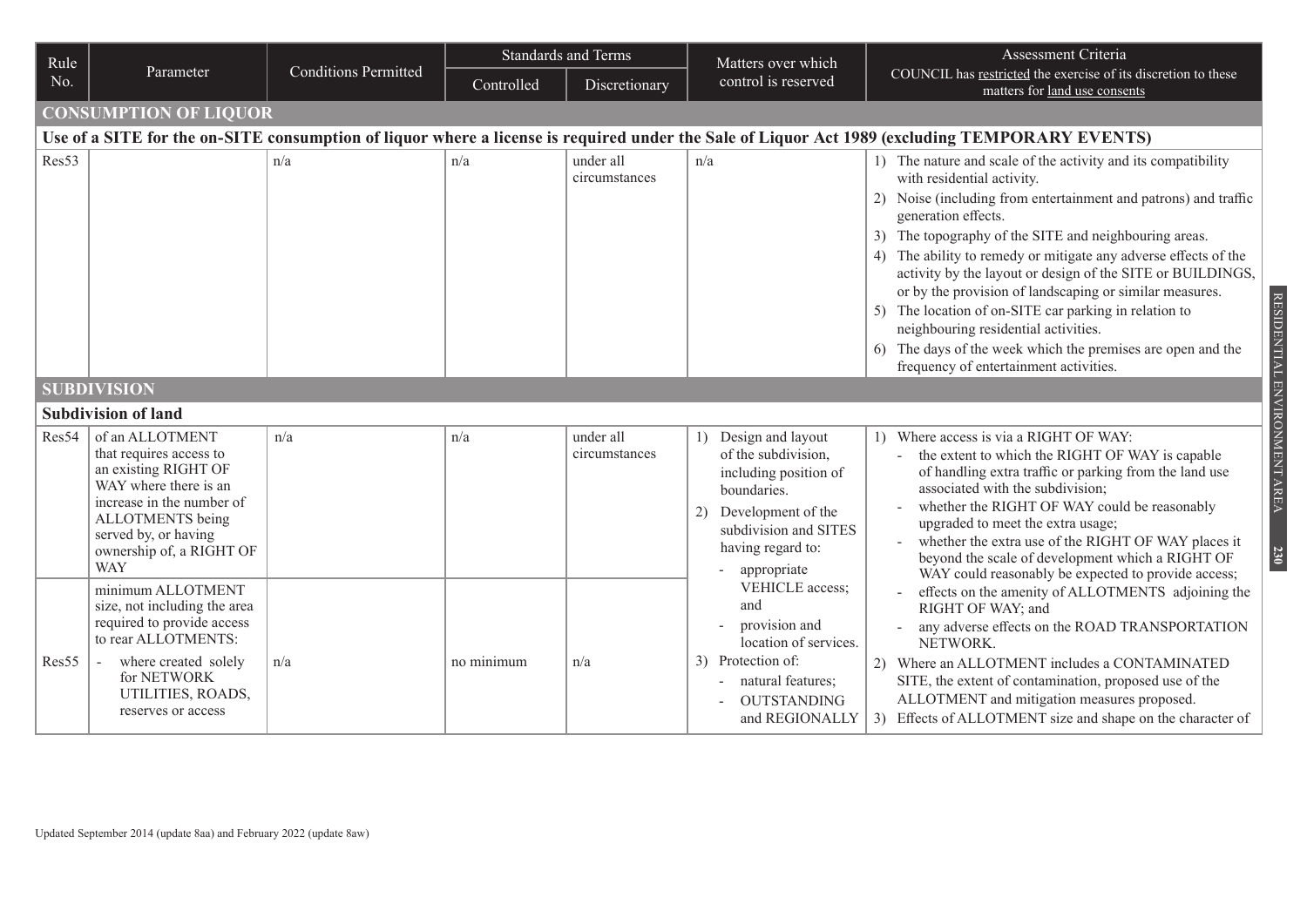| Rule  |                                                                                                                                                                               |                                                              | <b>Standards and Terms</b>                                                |                                                                                                                            | Matters over which                                                                                                                                                                                                       | Assessment Criteria                                                                                                                                                                                                                                                                                                                                                                |  |
|-------|-------------------------------------------------------------------------------------------------------------------------------------------------------------------------------|--------------------------------------------------------------|---------------------------------------------------------------------------|----------------------------------------------------------------------------------------------------------------------------|--------------------------------------------------------------------------------------------------------------------------------------------------------------------------------------------------------------------------|------------------------------------------------------------------------------------------------------------------------------------------------------------------------------------------------------------------------------------------------------------------------------------------------------------------------------------------------------------------------------------|--|
| No.   | Parameter                                                                                                                                                                     | <b>Conditions Permitted</b>                                  | Controlled                                                                | Discretionary                                                                                                              | control is reserved                                                                                                                                                                                                      | COUNCIL has restricted the exercise of its discretion to these<br>matters for land use consents                                                                                                                                                                                                                                                                                    |  |
| Res56 | <b>RESIDENTIAL A</b><br><b>ENVIRONMENT</b><br>AREA                                                                                                                            | n/a                                                          | 450m <sup>2</sup>                                                         | 400m <sup>2</sup>                                                                                                          | <b>SIGNIFICANT</b><br>LANDSCAPES;<br>and                                                                                                                                                                                 | the area, amenities of the neighbourhood and the potential<br>efficiency and range of uses of the land.<br>4) The effect of the subdivision on natural features,                                                                                                                                                                                                                   |  |
| Res57 | <b>RESIDENTIAL B</b><br><b>ENVIRONMENT</b><br><b>AREA</b>                                                                                                                     | n/a                                                          | $300m^2$                                                                  | $250m^2$                                                                                                                   | - vegetation.<br>4) Legal protection<br>of SIGNIFICANT                                                                                                                                                                   | SIGNIFICANT NATURAL AREAS, OUTSTANDING or<br>REGIONALLY SIGNIFICANT LANDSCAPES, Category<br>A heritage BUILDINGS or items and their settings,                                                                                                                                                                                                                                      |  |
| Res58 | RESIDENTIAL C<br><b>ENVIRONMENT</b><br><b>AREA</b>                                                                                                                            | n/a                                                          | 700m <sup>2</sup>                                                         | 650m <sup>2</sup>                                                                                                          | NATURAL AREAS.<br>5) Provision of<br>public space areas                                                                                                                                                                  | vegetation, wetlands, or other habitats of wildlife and any<br>existing or proposed protection or enhancement measures.<br>The effect of any methods used to make the ALLOTMENT                                                                                                                                                                                                    |  |
| Res59 | requirement to provide<br>PRACTICABLE vehicular<br>access to ALLOTMENTS<br>from a ROAD*, except<br>where created solely for<br>NETWORK UTILITIES,<br><b>ROADS</b> or reserves | n/a                                                          | meets the<br>requirements<br>specified in<br>Appendix 22.2A               | does not meet<br>the standards<br>and terms for a<br>controlled activity                                                   | for recreation.<br>conservation, or<br>pedestrian/cycle access<br>purposes.<br>6) Works to mitigate<br>against the adverse<br>effects of natural and/or                                                                  | suitable for the purpose of the subdivision on<br>the land form; or<br>the likelihood or magnitude of natural hazard events.<br>6) Effects of natural hazards on potential uses of the<br>ALLOTMENT and any methods proposed to avoid or<br>mitigate against them.                                                                                                                 |  |
| Res60 | of an ALLOTMENT that<br>will require a ROAD to be<br>vested as legal ROAD                                                                                                     | n/a                                                          | n/a                                                                       | under all<br>circumstances                                                                                                 | other hazards.<br>7) Alteration of contour,<br>earthworks and<br>clearance of vegetation.<br>8) Amalgamation<br>8)<br>requirements.<br>9) Easement requirements.<br>10) Financial contributions.<br>11) INDICATIVEROADS. | 7) Any intensification of land use due to the subdivision or<br>consequent use and the extent to which this will increase<br>risk to human life, property, INFRASTRUCTURE and the<br>environment.<br>Whether the size of the ALLOTMENTS enables use of<br>them in compliance with the relevant rules of the plan for<br>permitted activities or standards and terms for controlled |  |
| Res61 | requirement for services -<br>stormwater disposal, water<br>supply and sewage disposal                                                                                        | n/a                                                          | meets the<br>requirements<br>specified in<br>Appendix 22.2                | does not meet<br>the standards<br>and terms for a<br>controlled activity                                                   |                                                                                                                                                                                                                          |                                                                                                                                                                                                                                                                                                                                                                                    |  |
| Res62 | requirement for a<br><b>BUILDING</b> platform                                                                                                                                 | n/a                                                          | meets the<br>requirements<br>specified in<br>Appendix 22.1                | does not meet<br>the standards<br>and terms for a<br>controlled activity                                                   |                                                                                                                                                                                                                          | activities (i.e. setback requirements etc.).<br>9) Whether the non-compliance of BUILDINGS with the<br>required standards for permitted activities will adversely<br>affect the character or other aspects of the environment.                                                                                                                                                     |  |
| Res63 | requirement for existing<br><b>BUILDINGS</b> to meet<br>standards in relation to the<br>new boundaries                                                                        | meets the relevant<br>conditions for a permitted<br>activity | meets the relevant<br>standards and<br>terms for a<br>controlled activity | does not meet the<br>conditions for a<br>permitted activity<br>nor the standards<br>and terms for a<br>controlled activity |                                                                                                                                                                                                                          | 10) Effects of the proposed ROADING pattern and subdivision<br>on the INDICATIVE ROADING pattern shown on the<br>planning maps.<br>11) Effects on existing traffic levels, the ROAD<br>TRANSPORTATION NETWORK, access, stormwater<br>management, potable water supply, and wastewater<br>reticulation.                                                                             |  |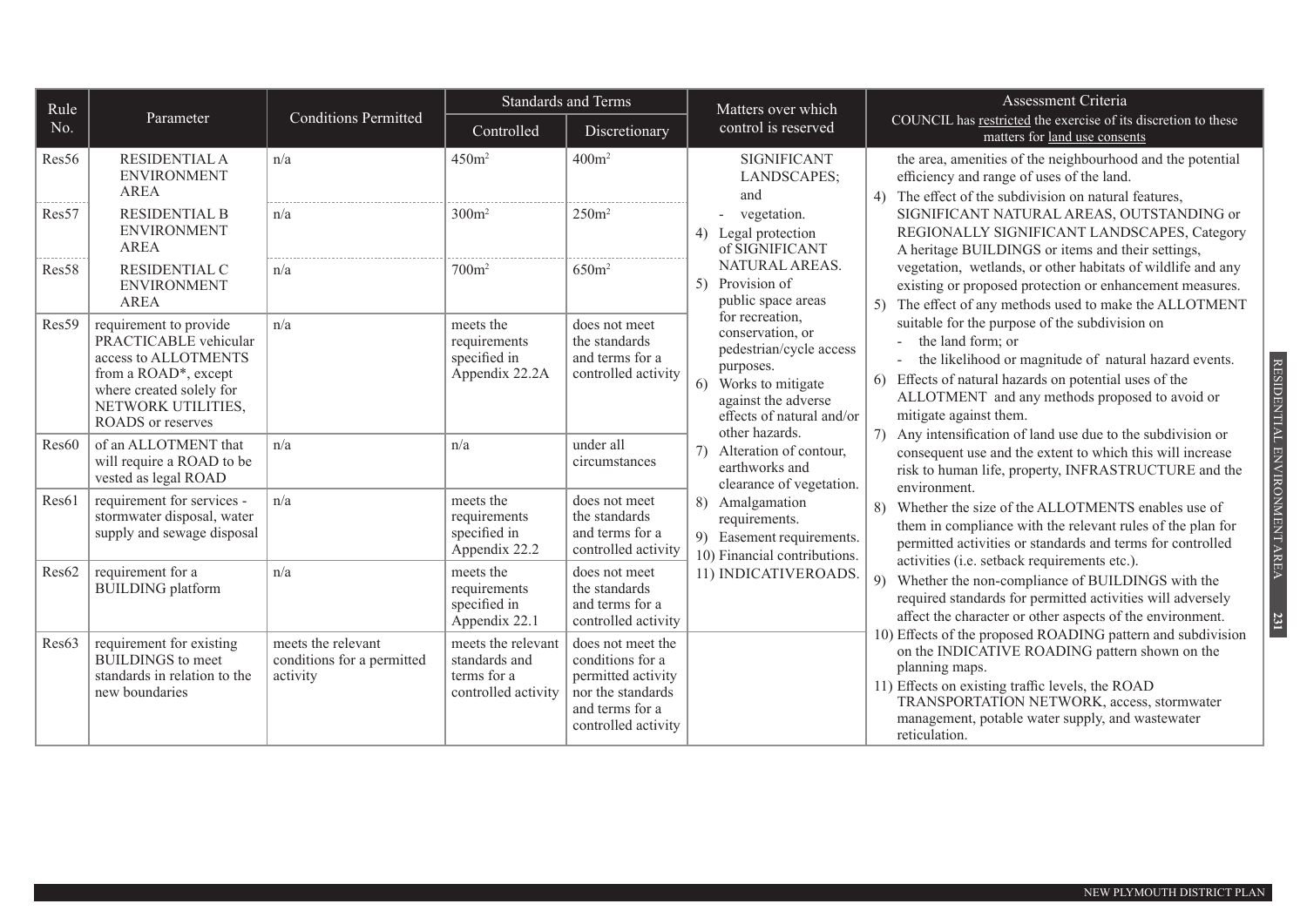| Rule  |                                            |                                                                                                                           | <b>Standards and Terms</b>                              |                                                                          | Matters over which  | Assessment Criteria                                                                                                                                                                                                                                                                                                                                                                                                                                                                                                                                                                                                                                                                                                                                                                                                                                                                                                                                                                                                                                                                                                                                                         |
|-------|--------------------------------------------|---------------------------------------------------------------------------------------------------------------------------|---------------------------------------------------------|--------------------------------------------------------------------------|---------------------|-----------------------------------------------------------------------------------------------------------------------------------------------------------------------------------------------------------------------------------------------------------------------------------------------------------------------------------------------------------------------------------------------------------------------------------------------------------------------------------------------------------------------------------------------------------------------------------------------------------------------------------------------------------------------------------------------------------------------------------------------------------------------------------------------------------------------------------------------------------------------------------------------------------------------------------------------------------------------------------------------------------------------------------------------------------------------------------------------------------------------------------------------------------------------------|
| No.   | Parameter                                  | <b>Conditions Permitted</b>                                                                                               | Controlled                                              | Discretionary                                                            | control is reserved | COUNCIL has restricted the exercise of its discretion to these<br>matters for land use consents                                                                                                                                                                                                                                                                                                                                                                                                                                                                                                                                                                                                                                                                                                                                                                                                                                                                                                                                                                                                                                                                             |
| Res64 | requirement for financial<br>contributions | n/a                                                                                                                       | meets the<br>requirements<br>specified in<br>Appendix 5 | does not meet<br>the standards<br>and terms for a<br>controlled activity |                     | 12) Ability to provide services to an acceptable standard by<br>alternative means.<br>13) The effect of the subdivision on the ability to service<br>adjoining ALLOTMENTS.<br>14) The extent to which public space areas for recreation,<br>conservation, or pedestrian/cycle access purposes are<br>provided for.<br>15) The extent to which the proposal has regard to Maori values,<br>particularly any traditional, cultural, or spiritual aspect<br>relating to the land.<br>16) Any proposed measures to avoid, remedy or mitigate<br>RESIDENTIAL<br>adverse effects, including any environmental compensation<br>proposed.<br>17) Extent to which the financial contribution may be met by<br>offsets as outlined in Appendix 5.<br>18) Where the use of a SITE is for RENEWABLE<br>ELECTRICITY GENERATION ACTIVITIES, the<br>ENVIRONMENT AREA<br>alternative locations and methods that have been considered<br>to avoid, remedy or mitigate any adverse effects,<br>recognising:<br>the practical constraints associated with RENEWABLE<br>ELECTRICITY GENERATION ACTIVITIES; and<br>the environmental benefits of RENEWABLE<br>ELECTRICITY GENERATION ACTIVITIES. |
|       |                                            | * Note: Where a subdivision proposal requires access from a STATE HIGHWAY, APPLICANTS should consult Transit New Zealand. |                                                         |                                                                          |                     |                                                                                                                                                                                                                                                                                                                                                                                                                                                                                                                                                                                                                                                                                                                                                                                                                                                                                                                                                                                                                                                                                                                                                                             |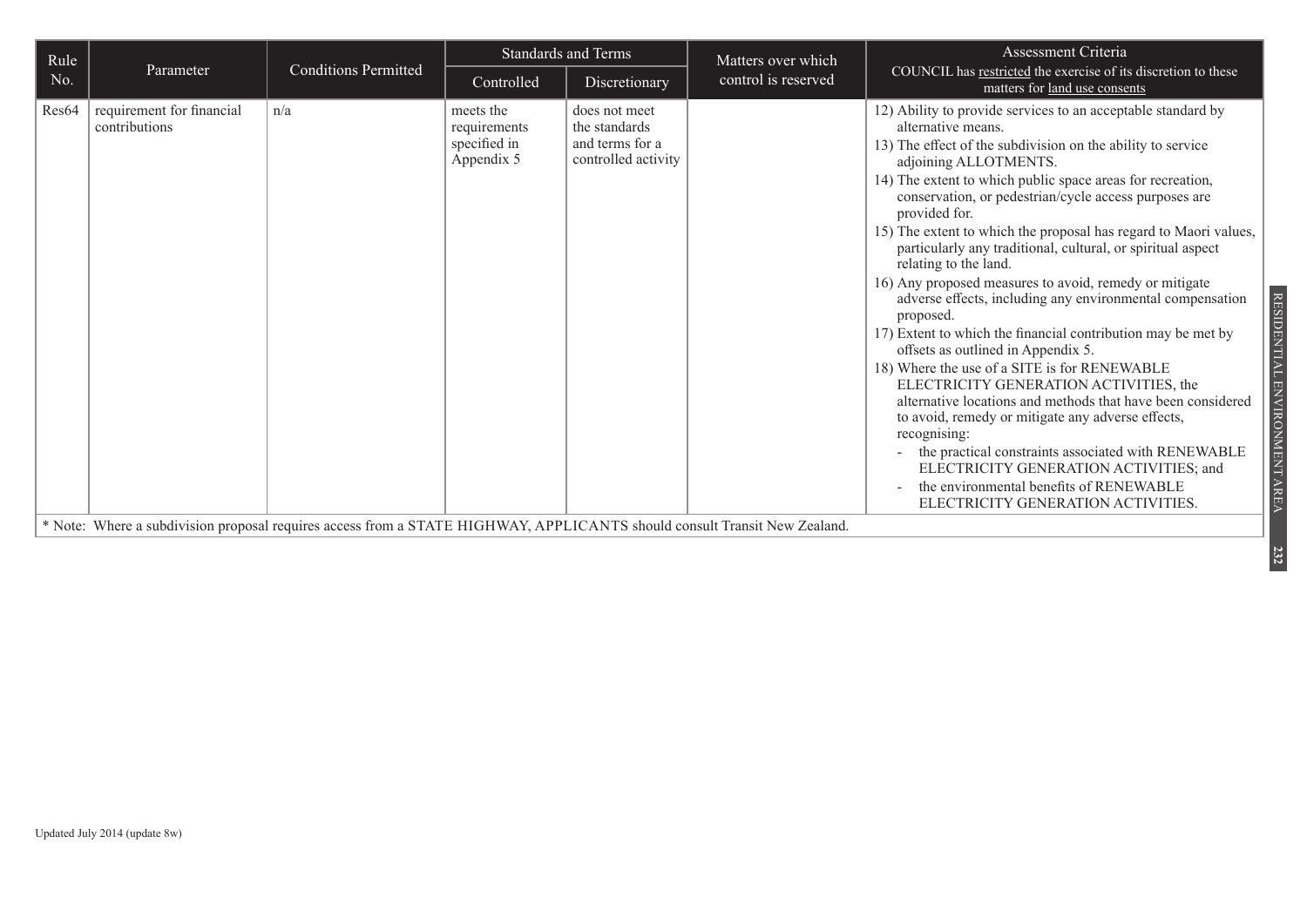#### **Rules that apply to all land uses**

| Rule         |                                                                                                                                                                                                                                                                                                                                                                                                                                                          |                                                                      |            | <b>Standards and Terms</b>                                                                    | Matters over which  | Assessment Criteria                                                                                                                                                                                                                                                                                                                                                                                                                                                                                                                                                                                                                                                                                                                                                                                                                                                                                                                                                                   |
|--------------|----------------------------------------------------------------------------------------------------------------------------------------------------------------------------------------------------------------------------------------------------------------------------------------------------------------------------------------------------------------------------------------------------------------------------------------------------------|----------------------------------------------------------------------|------------|-----------------------------------------------------------------------------------------------|---------------------|---------------------------------------------------------------------------------------------------------------------------------------------------------------------------------------------------------------------------------------------------------------------------------------------------------------------------------------------------------------------------------------------------------------------------------------------------------------------------------------------------------------------------------------------------------------------------------------------------------------------------------------------------------------------------------------------------------------------------------------------------------------------------------------------------------------------------------------------------------------------------------------------------------------------------------------------------------------------------------------|
| No.          | Parameter                                                                                                                                                                                                                                                                                                                                                                                                                                                | <b>Conditions Permitted</b>                                          | Controlled | Discretionary                                                                                 | control is reserved | COUNCIL has restricted the exercise of its discretion to these<br>matters for land use consents                                                                                                                                                                                                                                                                                                                                                                                                                                                                                                                                                                                                                                                                                                                                                                                                                                                                                       |
| <b>LIGHT</b> |                                                                                                                                                                                                                                                                                                                                                                                                                                                          |                                                                      |            |                                                                                               |                     |                                                                                                                                                                                                                                                                                                                                                                                                                                                                                                                                                                                                                                                                                                                                                                                                                                                                                                                                                                                       |
|              | <b>Emission of light (excluding TEMPORARY EVENTS)</b>                                                                                                                                                                                                                                                                                                                                                                                                    |                                                                      |            |                                                                                               |                     |                                                                                                                                                                                                                                                                                                                                                                                                                                                                                                                                                                                                                                                                                                                                                                                                                                                                                                                                                                                       |
| Res65        | maximum level of LIGHT<br>OVERSPILL, measured at:<br>any point at a distance<br>of 2m or greater from<br>within the boundary<br>of any RECEIVING<br>SITE; or where any<br>part of a BUILDING<br>located within a<br><b>RECEIVING SITE</b><br>is within 2m of the<br>boundary of that SITE,<br>LIGHT OVERSPILL<br>may be measured at<br>the exterior surface<br>of any window of any<br><b>HABITABLE ROOM</b><br><b>RESIDENTIAL</b><br><b>ENVIRONMENT</b> | 10 lux (in both the<br>horizontal and vertical                       | n/a        | greater than 10<br>lux (in both the<br>horizontal and                                         | n/a                 | 1) HEIGHT, direction, angle and shielding of light source.<br>2) Screening of the light source, including fences and planting.<br>Contrast of background illumination.<br>3)<br>Duration of light emission.<br>4)<br>The amount of light emission measured in lux.<br>The extent to which the light source:<br>6<br>RESIDENTIAL ENVIRONMENT AREA<br>adversely impacts on local amenity;<br>is necessary for reasons of safety or security, enhanced<br>amenity or public enjoyment; and<br>can be modified, shielded, screened or operated so as to<br>mitigate any adverse effects arising from excessive light<br>levels.<br>7) Where the use of a SITE is for RENEWABLE<br>ELECTRICITY GENERATION ACTIVITIES, the<br>alternative locations and methods that have been considered<br>to avoid, remedy or mitigate any adverse effects,<br>recognising:<br>the practical constraints associated with RENEWABLE<br>$\overline{\phantom{a}}$<br>ELECTRICITY GENERATION ACTIVITIES; and |
| Res66        | <b>AREAS</b><br><b>BUSINESS,</b><br><b>INDUSTRIAL</b><br>or OPEN SPACE<br><b>ENVIRONMENT</b>                                                                                                                                                                                                                                                                                                                                                             | planes)<br>20 lux (in both the<br>horizontal and vertical<br>planes) | n/a        | vertical planes)<br>greater than 20<br>lux (in both the<br>horizontal and<br>vertical planes) |                     | the environmental benefits of RENEWABLE<br>ELECTRICITY GENERATION ACTIVITIES.<br>233                                                                                                                                                                                                                                                                                                                                                                                                                                                                                                                                                                                                                                                                                                                                                                                                                                                                                                  |
| Res67        | <b>AREAS</b><br>the NOTIONAL<br><b>BOUNDARY</b> of<br>any RECEIVING<br>SITE located<br>within the RURAL<br><b>ENVIRONMENT</b><br><b>AREA</b>                                                                                                                                                                                                                                                                                                             | 10 lux (in both the<br>horizontal and vertical<br>planes)            | n/a        | greater than 10<br>lux (in both the<br>horizontal and<br>vertical planes)                     |                     |                                                                                                                                                                                                                                                                                                                                                                                                                                                                                                                                                                                                                                                                                                                                                                                                                                                                                                                                                                                       |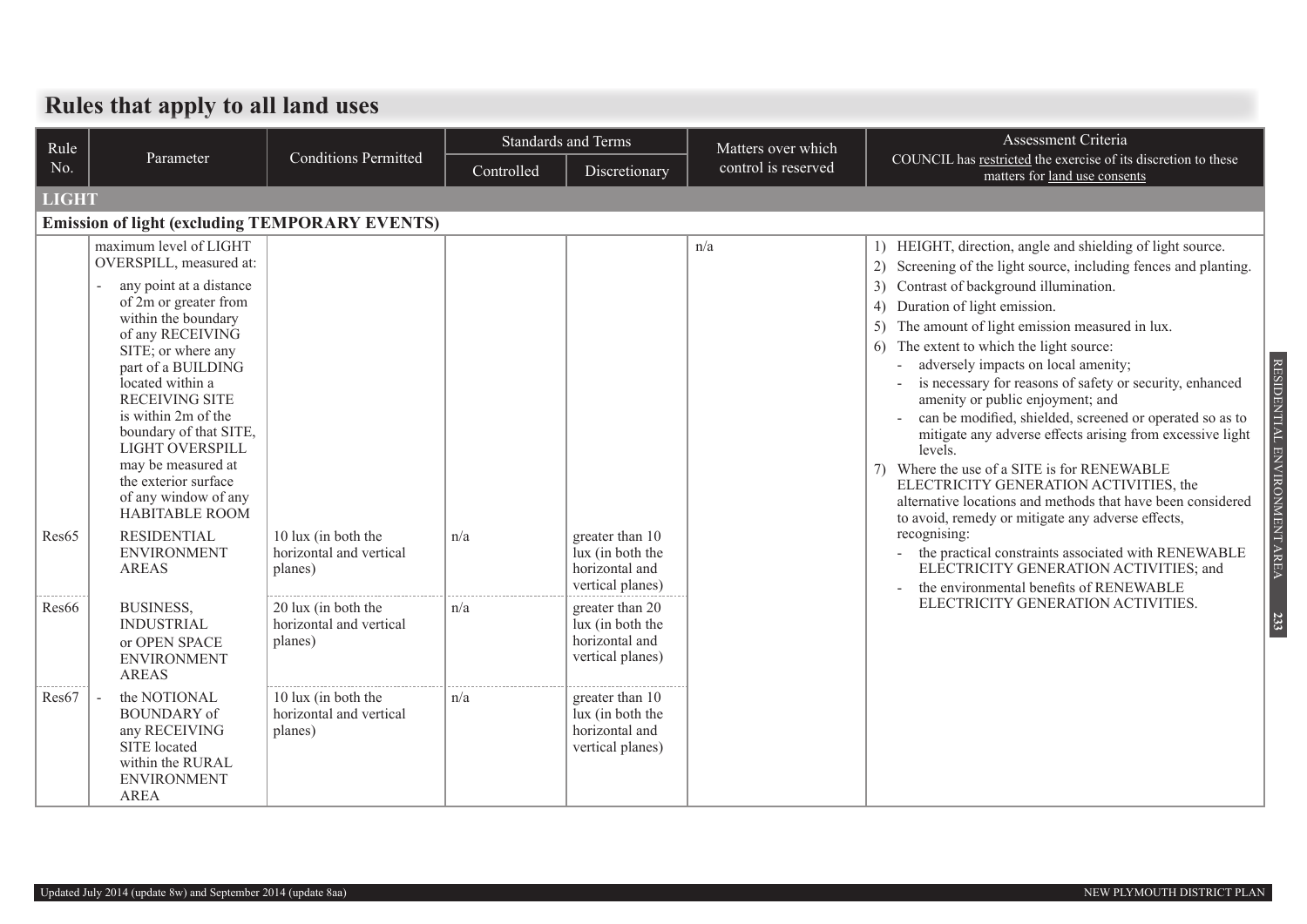| Rule         |                                                                                                                                                                                                              |                                                                                                  |            | <b>Standards and Terms</b>                                  | Matters over which  | Assessment Criteria                                                                                                                                                                                                                                                                                                                                                                                         |
|--------------|--------------------------------------------------------------------------------------------------------------------------------------------------------------------------------------------------------------|--------------------------------------------------------------------------------------------------|------------|-------------------------------------------------------------|---------------------|-------------------------------------------------------------------------------------------------------------------------------------------------------------------------------------------------------------------------------------------------------------------------------------------------------------------------------------------------------------------------------------------------------------|
| No.          | Parameter                                                                                                                                                                                                    | <b>Conditions Permitted</b>                                                                      | Controlled | Discretionary                                               | control is reserved | COUNCIL has restricted the exercise of its discretion to these<br>matters for land use consents                                                                                                                                                                                                                                                                                                             |
| <b>NOISE</b> |                                                                                                                                                                                                              |                                                                                                  |            |                                                             |                     |                                                                                                                                                                                                                                                                                                                                                                                                             |
|              | <b>Emission of noise</b>                                                                                                                                                                                     |                                                                                                  |            |                                                             |                     |                                                                                                                                                                                                                                                                                                                                                                                                             |
| Res68        | noise generated by<br>CONSTRUCTION WORK,<br>measured in accordance<br>with NZS 6803P:1984<br>The Measurement and<br>Assessment of Noise from<br>Construction, Maintenance<br>and Demolition Work             | meets the conditions for<br>a permitted activity as<br>specified in Table 12.1 in<br>Appendix 12 | n/a        | does not meet the<br>conditions for a<br>permitted activity | n/a                 | 1) Ambient noise levels and any special character of noise<br>from any existing activities, the nature and character of<br>any changes to the sound received at any RECEIVING<br>SITE and the degree to which such sounds are compatible<br>with the surrounding activities.<br>2) The length of time, and the level by which, the noise<br>standards (refer to Appendix 12) will be exceeded,              |
| Res69        | noise generated by wind<br>turbines, measured in<br>accordance with NZS<br>6808:2010 Acoustics - Wind<br>Farm Noise                                                                                          | meets the conditions for<br>a permitted activity as<br>specified in Table 12.1 in<br>Appendix 12 | n/a        | does not meet the<br>conditions for a<br>permitted activity |                     | particularly at night.<br>3) The nature and location of nearby activities and the effects<br>they may experience resulting from increased noise levels.<br>4) Whether the noise levels are likely to detract from the<br>amenity or general environmental quality of the area in                                                                                                                            |
| Res70        | noise generated by<br>helicopters operating<br>from HELICOPTER<br>LANDING AREAS,<br>measured in accordance<br>with NZS6807:1994 Noise<br>Management and Land Use<br>Planning for Helicopter<br>Landing Areas | meets the conditions for<br>a permitted activity as<br>specified in Table 12.1 in<br>Appendix 12 | n/a        | does not meet the<br>conditions for a<br>permitted activity |                     | which they are received.<br>5) Whether the noise levels are likely to cause sleep<br>disturbance or result in adverse health effects.<br>6) The topography of the SITE and any influence this may<br>have on noise transmission.<br>7) Any mitigation of the noise proposed, in accordance<br>with a best practicable option approach (e.g. SITE layout<br>and design, design and location of STRUCTURES,   |
| Res71        | noise generated by<br><b>EMERGENCY SERVICES.</b><br>measured in accordance<br>with NZS 6801:1991<br>Measurement of Sound and<br>NZS 6802:1991 Assessment<br>of Environmental Sound                           | meets the conditions for<br>a permitted activity as<br>specified in Table 12.1 in<br>Appendix 12 | n/a        | does not meet the<br>conditions for a<br>permitted activity |                     | BUILDINGS and equipment and the timing of operations).<br>8) Where the use of a SITE is for RENEWABLE<br>ELECTRICITY GENERATION ACTIVITIES, the<br>alternative locations and methods that have been<br>considered to avoid, remedy or mitigate any adverse<br>effects, recognising:<br>the practical constraints associated with RENEWABLE<br>$\omega_{\rm{eff}}$<br>ELECTRICITY GENERATION ACTIVITIES; and |
| Res72        | noise generated by any<br>other activity (excluding<br>TEMPORARY EVENTS),<br>measured in accordance<br>with NZS 6801:1991<br>Measurement of Sound and<br>NZS 6802:1991 Assessment<br>of Environmental Sound  | meets the conditions for<br>a permitted activity as<br>specified in Table 12.1 in<br>Appendix 12 | n/a        | does not meet the<br>conditions for a<br>permitted activity |                     | the environmental benefits of RENEWABLE<br>ELECTRICITY GENERATION ACTIVITIES.                                                                                                                                                                                                                                                                                                                               |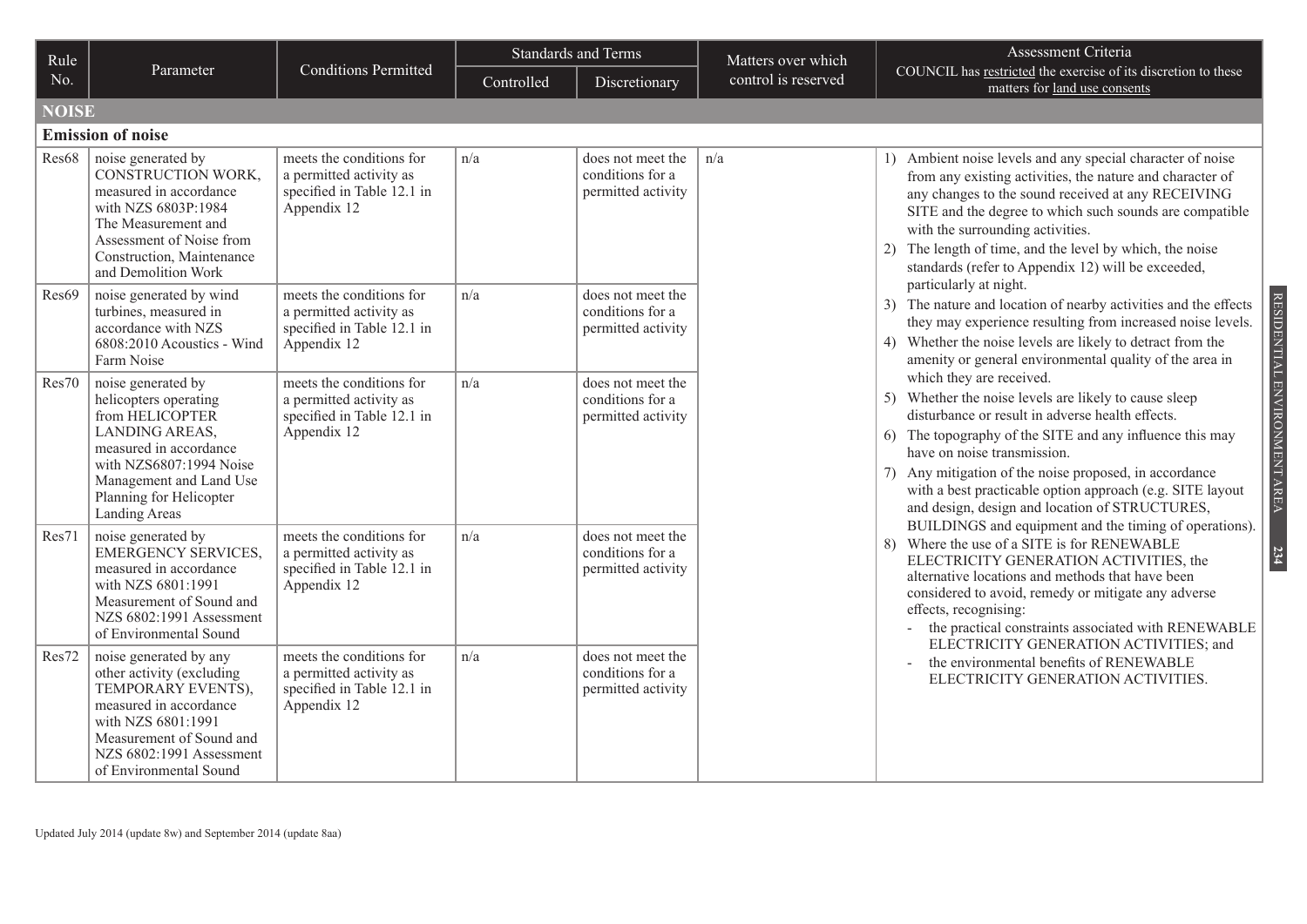| Rule  |                                       |                                                                                                                                                                                                            | <b>Standards and Terms</b>                                                                                      |                                                                                                                            | Matters over which                                           | Assessment Criteria                                                                                                                                                                                                                                                                                                                                                                                                                                                                                                                                                                                                                                                                                                                                                                                 |
|-------|---------------------------------------|------------------------------------------------------------------------------------------------------------------------------------------------------------------------------------------------------------|-----------------------------------------------------------------------------------------------------------------|----------------------------------------------------------------------------------------------------------------------------|--------------------------------------------------------------|-----------------------------------------------------------------------------------------------------------------------------------------------------------------------------------------------------------------------------------------------------------------------------------------------------------------------------------------------------------------------------------------------------------------------------------------------------------------------------------------------------------------------------------------------------------------------------------------------------------------------------------------------------------------------------------------------------------------------------------------------------------------------------------------------------|
| No.   | Parameter                             | <b>Conditions Permitted</b>                                                                                                                                                                                | Controlled                                                                                                      | Discretionary                                                                                                              | control is reserved                                          | COUNCIL has restricted the exercise of its discretion to these matters<br>for land use consents                                                                                                                                                                                                                                                                                                                                                                                                                                                                                                                                                                                                                                                                                                     |
|       | <b>TRAFFIC AND TRANSPORT</b>          |                                                                                                                                                                                                            |                                                                                                                 |                                                                                                                            |                                                              |                                                                                                                                                                                                                                                                                                                                                                                                                                                                                                                                                                                                                                                                                                                                                                                                     |
|       |                                       |                                                                                                                                                                                                            |                                                                                                                 |                                                                                                                            |                                                              | Requirement to provide VEHICLE ACCESS POINTS, on-SITE parking for MEDIUM SERVICE VEHICLES or larger, loading and standing areas, and on-SITE                                                                                                                                                                                                                                                                                                                                                                                                                                                                                                                                                                                                                                                        |
|       |                                       | manoeuvring and queuing (excluding TEMPORARY EVENTS)<br>Note: If parking is provided, then the design of it is required to meet the dimension requirements as required by Res74 and Part B of Appendix 23. |                                                                                                                 |                                                                                                                            |                                                              |                                                                                                                                                                                                                                                                                                                                                                                                                                                                                                                                                                                                                                                                                                                                                                                                     |
| Res73 | <b>VEHICLE ACCESS</b><br><b>POINT</b> | meets the conditions<br>for a permitted activity<br>as specified in Part A in<br>Appendix 23                                                                                                               | n/a                                                                                                             | does not meet the<br>conditions for a<br>permitted activity                                                                | n/a                                                          | 1) Whether the VEHICLE ACCESS POINT is sufficiently<br>removed from an intersection having regard to traffic volumes<br>on roads, the 85th percentile speed of VEHICLES on ROADS<br>and any other factors that will prevent congestion between                                                                                                                                                                                                                                                                                                                                                                                                                                                                                                                                                      |
| Res74 | parking                               | meets the conditions for<br>a permitted activity as<br>specified in Part B in<br>Appendix 23                                                                                                               | n/a                                                                                                             | does not meet the<br>conditions for a<br>permitted activity                                                                | 1) Signage<br>2) Design<br>3) Location<br>4) Formation       | VEHICLES turning at the VEHICLE ACCESS POINT or at the<br>intersection.<br>Whether there is a need to separate entry and exit points in<br>2)<br>order to reduce potential traffic confusion and congestion.<br>Whether the physical form of the ROAD will minimise the<br>3)<br>adverse effects of inappropriate access manoeuvres, for                                                                                                                                                                                                                                                                                                                                                                                                                                                            |
| Res75 | LOADING and<br><b>STANDING SPACE</b>  | meets the conditions for<br>a permitted activity as<br>specified in Part C in<br>Appendix 23                                                                                                               | n/a                                                                                                             | does not meet the<br>conditions for a<br>permitted activity                                                                | n/a                                                          | RESIDENTIAL ENVIRONMENT AREA<br>example whether the ROAD offers good visibility, the presence<br>of a solid median to stop right hand turns, or a flush median to<br>assist right hand turns.<br>The extent to which the safety and efficiency of the ROAD<br>4)                                                                                                                                                                                                                                                                                                                                                                                                                                                                                                                                    |
| Res76 | <b>DRIVEWAY</b>                       | meets the conditions for<br>a permitted activity as<br>specified in Part D in<br>Appendix 23                                                                                                               | n/a                                                                                                             | does not meet the<br>conditions for a<br>permitted activity                                                                | n/a                                                          | TRANSPORTATION NETWORK would be adversely affected<br>by parking, loading, manoeuvring and/or queuing VEHICLES<br>due to inappropriate design or construction.<br>Whether the protection and reuse of a Category A heritage<br>5)                                                                                                                                                                                                                                                                                                                                                                                                                                                                                                                                                                   |
| Res77 | on-SITE<br>MANOEUVRING SPACE          | meets the conditions<br>for a permitted activity<br>as specified in Part E in<br>Appendix 23                                                                                                               | n/a                                                                                                             | does not meet the<br>conditions for a<br>permitted activity                                                                | n/a                                                          | BUILDING or item mitigates the adverse effects of reduced<br>number of parking spaces for MEDIUM SERVICE VEHICLES<br>or larger, LOADING and/or STANDING SPACES and the<br>provision or reduction of QUEUING and/or MANOEUVRING<br>SPACES.                                                                                                                                                                                                                                                                                                                                                                                                                                                                                                                                                           |
| Res78 | on-SITE QUEUING<br><b>SPACE</b>       | meets the conditions<br>for a permitted activity<br>as specified in Part F in<br>Appendix 23                                                                                                               | meets the<br>standards and<br>terms for a<br>controlled activity<br>as specified<br>in Part F of<br>Appendix 23 | does not meet the<br>conditions for a<br>permitted activity<br>nor the standards<br>and terms for a<br>controlled activity | 1) QUEUING SPACE<br>2) Design<br>3) Location<br>4) Formation | <b>235</b><br>6)<br>Whether particular mitigation measures such as an acceleration<br>or deceleration lane are required due to the volume of and<br>speed of VEHICLES on the ROAD.<br>Any cumulative effects of extra VEHICLE ACCESS POINTS<br>7)<br>on the function of the ROAD BOUNDARY in terms of its<br>position in the ROADING HIERARCHY.<br>8) Whether the speed environment on the ROAD, as determined<br>by the 85th percentile speed data, is such that the sight distance<br>standards in the plan can be safely reduced.<br>9) The types of VEHICLES serving the SITE, their intensity, the<br>time of day the SITE is frequented and the likely anticipated<br>VEHICLE generation.<br>10) Whether parking provided on a separate SITE is compatible<br>with the surrounding land uses. |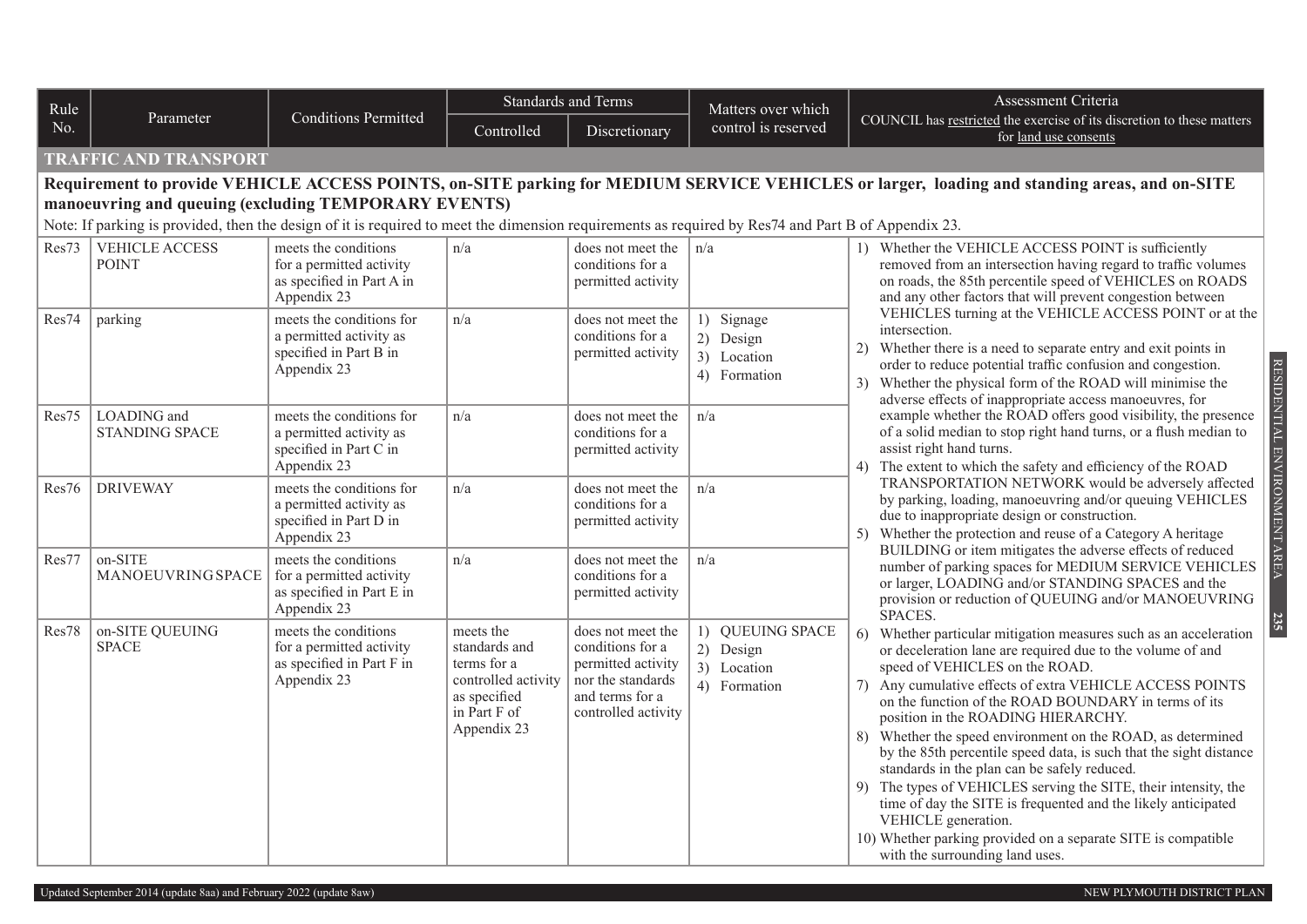| Rule |           |                             |            | <b>Standards and Terms</b> | Matters over which  | Assessment Criteria                                                                                                                                                                                                                                                                                                                                                                                                                                                                                                                                                                                                                                                                                                                                                                                                                                                                                                                                                                                                                                                                                                                                                                                                                                                                                                                                                                                                                                                                                                                                                                                                                                                                                                                                                                                                                                                                                                                                                                                                                                                                                                                                                                                                                 |
|------|-----------|-----------------------------|------------|----------------------------|---------------------|-------------------------------------------------------------------------------------------------------------------------------------------------------------------------------------------------------------------------------------------------------------------------------------------------------------------------------------------------------------------------------------------------------------------------------------------------------------------------------------------------------------------------------------------------------------------------------------------------------------------------------------------------------------------------------------------------------------------------------------------------------------------------------------------------------------------------------------------------------------------------------------------------------------------------------------------------------------------------------------------------------------------------------------------------------------------------------------------------------------------------------------------------------------------------------------------------------------------------------------------------------------------------------------------------------------------------------------------------------------------------------------------------------------------------------------------------------------------------------------------------------------------------------------------------------------------------------------------------------------------------------------------------------------------------------------------------------------------------------------------------------------------------------------------------------------------------------------------------------------------------------------------------------------------------------------------------------------------------------------------------------------------------------------------------------------------------------------------------------------------------------------------------------------------------------------------------------------------------------------|
| No.  | Parameter | <b>Conditions Permitted</b> | Controlled | Discretionary              | control is reserved | COUNCIL has restricted the exercise of its discretion to these<br>matters for land use consents                                                                                                                                                                                                                                                                                                                                                                                                                                                                                                                                                                                                                                                                                                                                                                                                                                                                                                                                                                                                                                                                                                                                                                                                                                                                                                                                                                                                                                                                                                                                                                                                                                                                                                                                                                                                                                                                                                                                                                                                                                                                                                                                     |
|      |           |                             |            |                            |                     | 11) Whether it can be demonstrated that a less than normal<br>incidence of traffic generation and associated parking for<br>MEDIUM SERVICE VEHICLES or larger, LOADING or<br>STANDING SPACES will be required by the proposal.<br>12) Whether it is physically practicable to provide the<br>required parking for MEDIUM SERVICE VEHICLES<br>or larger, LOADING, STANDING, QUEUING and/or<br>MANOEUVRING SPACES on the SITE in terms of existing<br>location of the buildings, defined retail frontage, and access<br>to the ROAD, or topography.<br>13) Whether the parking for MEDIUM SERVICE VEHICLES<br>or larger, LOADING, STANDING, QUEUING and/or<br>MANOEUVRING SPACES will be required for use outside<br>of peak traffic, cyclist or pedestrian flows.<br>14) Whether the design, grade or formation of the alternative<br>construction of LOADING or STANDING SPACE, or<br>DRIVEWAY will assist in managing any actual or potential<br>adverse effects that arise.<br>15) The adverse effects of using parking, LOADING or<br>STANDING SPACE for MANOEUVRING and/or<br>QUEUING SPACE.<br>16) Whether a significant adverse visual or nuisance effect<br>on the character and amenity of the surrounding area will<br>occur as a result of not providing the required parking<br>for MEDIUM SERVICE VEHICLES or larger, design or<br>formation of all parking spaces, LOADING, STANDING,<br>QUEUING and/or manoeuvring SPACE or access in the<br>required manner.<br>17) The adverse effects on the safety of people, both on and<br>off the SITE, due to not providing the required parking<br>for MEDIUM SERVICE VEHICLES or larger, design or<br>formation of all parking spaces, LOADING, STANDING,<br>QUEUING or manoeuvring SPACE, VEHICLE ACCESS<br>POINT or DRIVEWAY and/or inappropriate design or<br>construction of these.<br>18) Where the use of a SITE is for RENEWABLE<br>ELECTRICITY GENERATION ACTIVITIES, the<br>alternative locations and methods that have been considered<br>to avoid, remedy or mitigate any adverse effects,<br>recognising:<br>the practical constraints associated with RENEWABLE<br>$\sim$<br>ELECTRICITY GENERATION ACTIVITIES; and<br>the environmental benefits of RENEWABLE |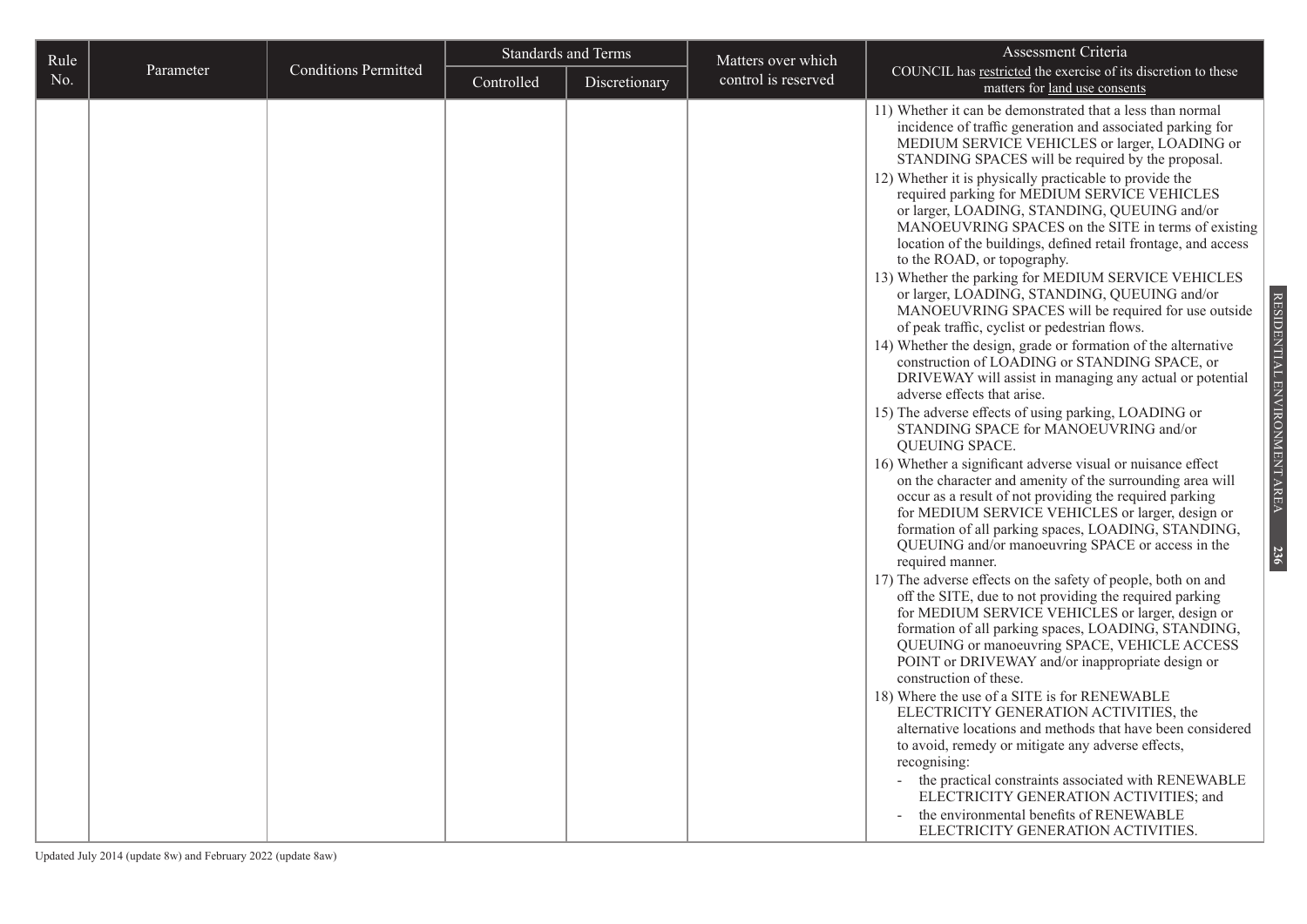| Rule  |                                                                                                                                                                                                                             |                                                                                                                                                                                                                                                                                                                                                                                                                                                                                                                                                                                                                                                                                       |            | <b>Standards and Terms</b>                                  | Matters over which  | Assessment Criteria                                                                                                                                                                                                                                                                                                                                                                                                                                                                                                                                                                                                                                                                                                                                                                                                                                                                                                                                                                       |
|-------|-----------------------------------------------------------------------------------------------------------------------------------------------------------------------------------------------------------------------------|---------------------------------------------------------------------------------------------------------------------------------------------------------------------------------------------------------------------------------------------------------------------------------------------------------------------------------------------------------------------------------------------------------------------------------------------------------------------------------------------------------------------------------------------------------------------------------------------------------------------------------------------------------------------------------------|------------|-------------------------------------------------------------|---------------------|-------------------------------------------------------------------------------------------------------------------------------------------------------------------------------------------------------------------------------------------------------------------------------------------------------------------------------------------------------------------------------------------------------------------------------------------------------------------------------------------------------------------------------------------------------------------------------------------------------------------------------------------------------------------------------------------------------------------------------------------------------------------------------------------------------------------------------------------------------------------------------------------------------------------------------------------------------------------------------------------|
| No.   | Parameter                                                                                                                                                                                                                   | <b>Conditions Permitted</b>                                                                                                                                                                                                                                                                                                                                                                                                                                                                                                                                                                                                                                                           | Controlled | Discretionary                                               | control is reserved | COUNCIL has restricted the exercise of its discretion to these matters for<br>land use consents                                                                                                                                                                                                                                                                                                                                                                                                                                                                                                                                                                                                                                                                                                                                                                                                                                                                                           |
| Res79 | requirement to provide<br>landscaping, where a SITE<br>contains four or more<br>formed car parking spaces,<br>or an equivalent sized<br>parking area, visible from<br>an adjoining ROAD                                     | 1) One TREE per four<br>spaces shall be planted<br>and maintained.<br>2) The TREE(S) shall<br>be located anywhere<br>within the parking area<br>or between the parking<br>area and the ROAD.<br>3) The TREE(S) shall<br>be a minimum of<br>1.5m in HEIGHT at<br>installation.<br>4) Where VEHICLE<br>parking or<br>manoeuvring is located<br>within the DRIPLINE<br>AREA of any of these<br>TREES barriers shall<br>be installed to ensure<br>that VEHICLES do not<br>damage these TREES.<br>5) Where existing TREES<br>located within this<br>area are to be retained,<br>these may be used as<br>part of the required<br>landscaping provided<br>they meet the above<br>conditions. | n/a        | does not meet the<br>conditions for a<br>permitted activity | n/a                 | 1) Any adverse visual effects due to reduced or no planting of the<br>parking area, on the character of the area.<br>2) Any adverse visual effects on the New Plymouth entrance corridor.<br>3) The ability to mitigate any adverse visual effects from the ROAD,<br>resulting from reduced or no planting of the parking area, through<br>alternative means.<br>4) The ability of the topography, existing planting and the layout of<br>the SITE to mitigate any adverse visual effects from the ROAD,<br>resulting from reduced or no planting of the parking area.<br>5) Where the use of a SITE is for RENEWABLE ELECTRICITY<br>GENERATION ACTIVITIES, the alternative locations and<br>methods that have been considered to avoid, remedy or mitigate<br>any adverse effects, recognising:<br>the practical constraints associated with RENEWABLE<br>ELECTRICITY GENERATION ACTIVITIES; and<br>the environmental benefits of RENEWABLE ELECTRICITY<br><b>GENERATION ACTIVITIES.</b> |
| Res80 | requirement to provide<br>landscaping where a<br>SITE contains four<br>or more formed car<br>parking spaces, or an<br>equivalent sized parking<br>area, visible from an<br>adjoining RESIDENTIAL<br><b>ENVIRONMENT AREA</b> | shall be screened by either:<br>1) a solid fence or wall of<br>a minimum HEIGHT<br>of $1.8m$ , or<br>2) landscaping or<br>TREES of a minimum<br>HEIGHT of 1m at<br>installation which will<br>achieve a continuous<br>screen of a minimum of<br>1.8m in HEIGHT and<br>1.5m in width within<br>five years; or                                                                                                                                                                                                                                                                                                                                                                          | n/a        | does not meet the<br>conditions for a<br>permitted activity | n/a                 | 1) Any adverse visual effects of non-compliance on the outlook and<br>privacy of adjoining SITES in RESIDENTIAL ENVIRONMENT<br>AREAS.<br>2) Any adverse visual effects on the New Plymouth entrance corridor.<br>3) The distance of the parking area from the boundary with the<br>RESIDENTIAL ENVIRONMENT AREA.<br>4) The time period for which the parking area will be used.<br>5) The number and type of VEHICLES parked in the area.<br>6) The ability of the topography or existing vegetation within the<br>locality to mitigate any adverse visual effects, resulting from<br>non-compliance, on adjoining SITES in the RESIDENTIAL<br>ENVIRONMENT AREA.                                                                                                                                                                                                                                                                                                                          |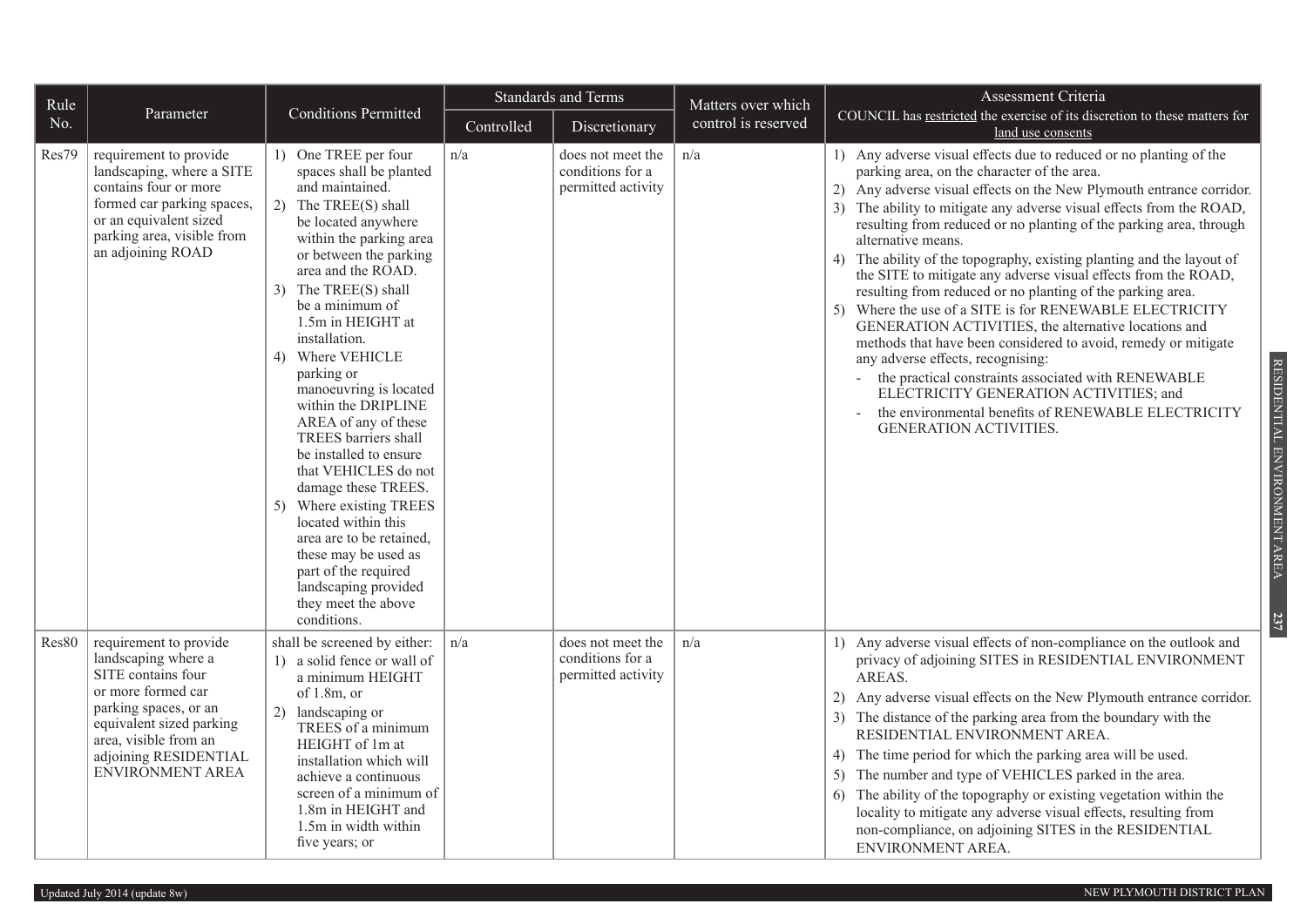| Rule  |                                                                                          |                                                                                                                                                                                                                                                                                                                                                                                    |            | <b>Standards and Terms</b> | Matters over which  | Assessment Criteria                                                                                                                                                                                                                                                                                                                                                                                                                                                                                                                                                                      |
|-------|------------------------------------------------------------------------------------------|------------------------------------------------------------------------------------------------------------------------------------------------------------------------------------------------------------------------------------------------------------------------------------------------------------------------------------------------------------------------------------|------------|----------------------------|---------------------|------------------------------------------------------------------------------------------------------------------------------------------------------------------------------------------------------------------------------------------------------------------------------------------------------------------------------------------------------------------------------------------------------------------------------------------------------------------------------------------------------------------------------------------------------------------------------------------|
| No.   | Parameter                                                                                | <b>Conditions Permitted</b>                                                                                                                                                                                                                                                                                                                                                        | Controlled | Discretionary              | control is reserved | COUNCIL has restricted the exercise of its discretion to these<br>matters for land use consents                                                                                                                                                                                                                                                                                                                                                                                                                                                                                          |
|       |                                                                                          | 3) a combination of both<br>located between the<br>parking area and those<br>boundaries which adjoin<br>the RESIDENTIAL<br>ENVIRONMENT AREA.<br>Where VEHICLE parking<br>or manoeuvring is located<br>within the DRIPLINE<br>AREA of any of this<br>landscaping or TREES,<br>barriers shall be installed<br>to ensure that VEHICLES<br>do not damage this<br>landscaping or TREES. |            |                            |                     | 7) The ability to mitigate any adverse visual effects of the<br>parking area, on adjoining SITES in the RESIDENTIAL<br>ENVIRONMENT AREA through alternative methods.<br>Where the use of a SITE is for RENEWABLE<br>8)<br>ELECTRICITY GENERATION ACTIVITIES, the<br>alternative locations and methods that have been considered<br>to avoid, remedy or mitigate any adverse effects,<br>recognising:<br>- the practical constraints associated with RENEWABLE<br>ELECTRICITY GENERATION ACTIVITIES; and<br>the environmental benefits of RENEWABLE<br>ELECTRICITY GENERATION ACTIVITIES. |
|       |                                                                                          | Note: A recommended list of species for specific locations within the district is available from the COUNCIL.                                                                                                                                                                                                                                                                      |            |                            |                     |                                                                                                                                                                                                                                                                                                                                                                                                                                                                                                                                                                                          |
|       | <b>Traffic Generation</b>                                                                |                                                                                                                                                                                                                                                                                                                                                                                    |            |                            |                     |                                                                                                                                                                                                                                                                                                                                                                                                                                                                                                                                                                                          |
|       |                                                                                          | EVENTS) for SITES obtaining access from a RIGHT OF WAY or LOCAL ROAD                                                                                                                                                                                                                                                                                                               |            |                            |                     | Generation of traffic associated with activity(s) on SITE (excluding traffic generated by CONSTRUCTION WORK or EMERGENCY SERVICES or TEMPORARY                                                                                                                                                                                                                                                                                                                                                                                                                                           |
|       | maximum trip generation,<br>measured in VEHICLE<br><b>EQUIVALENT</b><br><b>MOVEMENTS</b> |                                                                                                                                                                                                                                                                                                                                                                                    |            |                            | n/a                 | 1) The ability to mitigate the adverse effects of extra traffic<br>generation to and within the SITE.<br>2) The extent to which any increase in the number or pattern<br>of traffic movements will affect the safety or convenience                                                                                                                                                                                                                                                                                                                                                      |
| Res81 | total over 24 hours                                                                      | 30                                                                                                                                                                                                                                                                                                                                                                                 | n/a        | more than 30               |                     | of any ROAD or RIGHT OF WAY including the time of                                                                                                                                                                                                                                                                                                                                                                                                                                                                                                                                        |
| Res82 | total between 7am and<br>$10pm$ (day)                                                    | 22                                                                                                                                                                                                                                                                                                                                                                                 | n/a        | more than 22               |                     | day/night that the additional traffic movements occur and/or<br>their concentration at any particular point.                                                                                                                                                                                                                                                                                                                                                                                                                                                                             |
| Res83 | hourly between 7am and<br>$10pm$ (day)                                                   | 8                                                                                                                                                                                                                                                                                                                                                                                  | n/a        | more than 8                |                     | The extent to which any increase in the number or pattern of<br>traffic movements is likely to adversely affect the amenity                                                                                                                                                                                                                                                                                                                                                                                                                                                              |
| Res84 | total between 10pm and<br>7am (night)                                                    | 8                                                                                                                                                                                                                                                                                                                                                                                  | n/a        | more than 8                |                     | values of nearby residential properties and in particular the<br>likelihood for increased noise resulting in sleep disturbance.                                                                                                                                                                                                                                                                                                                                                                                                                                                          |
| Res85 | hourly between 10pm and<br>7am (night)                                                   | 6                                                                                                                                                                                                                                                                                                                                                                                  | n/a        | more than 6                |                     | 4) Any adverse effects on the safety and efficiency of the<br>ROAD TRANSPORTATION NETWORK and ROAD users.<br>5) The type and intensity of increased VEHICLES using the<br>ROAD or RIGHT OF WAY and how this may adversely<br>impact on the quality and maintenance requirements of<br>the ROAD OR RIGHT OF WAY pavement, taking into<br>consideration the need for a maintenance agreement to<br>address extra-ordinary repair work, widening or resurfacing<br>to and within the SITE.                                                                                                  |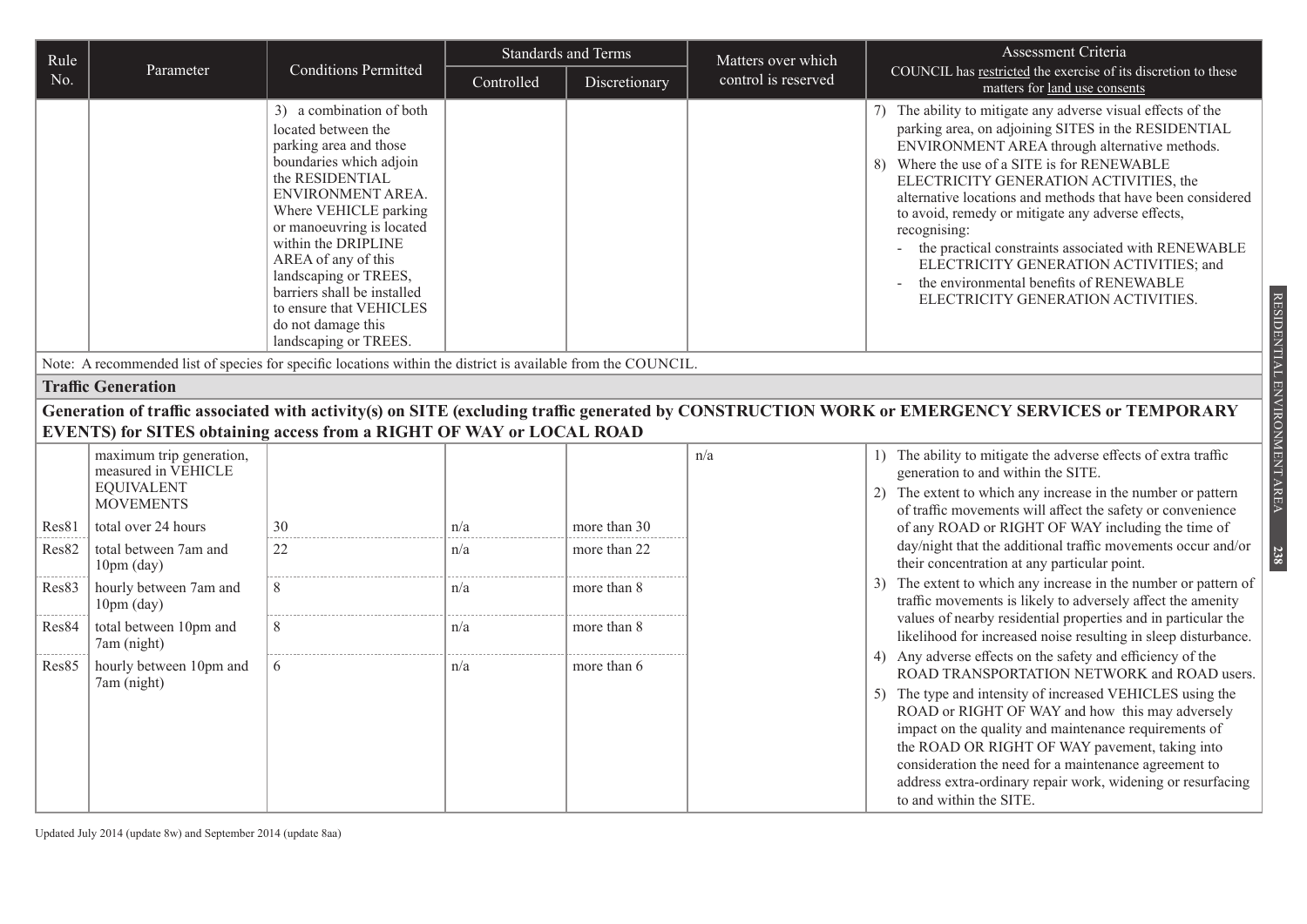| Rule  |                                                                                          |                             |            | <b>Standards and Terms</b> | Matters over which  | Assessment Criteria                                                                                                                                                                                                                                                                                                                                                                                                                                                                                                                                                                                                                                                                                                                                                                                                                                                               |
|-------|------------------------------------------------------------------------------------------|-----------------------------|------------|----------------------------|---------------------|-----------------------------------------------------------------------------------------------------------------------------------------------------------------------------------------------------------------------------------------------------------------------------------------------------------------------------------------------------------------------------------------------------------------------------------------------------------------------------------------------------------------------------------------------------------------------------------------------------------------------------------------------------------------------------------------------------------------------------------------------------------------------------------------------------------------------------------------------------------------------------------|
| No.   | Parameter                                                                                | <b>Conditions Permitted</b> | Controlled | Discretionary              | control is reserved | COUNCIL has restricted the exercise of its discretion to these<br>matters for land use consents                                                                                                                                                                                                                                                                                                                                                                                                                                                                                                                                                                                                                                                                                                                                                                                   |
|       |                                                                                          |                             |            |                            |                     | 6) Where the use of a SITE is for RENEWABLE<br>ELECTRICITY GENERATION ACTIVITIES, the<br>alternative locations and methods that have been considered<br>to avoid, remedy or mitigate any adverse effects,<br>recognising:<br>- the practical constraints associated with RENEWABLE<br>ELECTRICITY GENERATION ACTIVITIES; and<br>the environmental benefits of RENEWABLE<br>ELECTRICITY GENERATION ACTIVITIES.                                                                                                                                                                                                                                                                                                                                                                                                                                                                     |
|       |                                                                                          |                             |            |                            |                     | For SITES having access (not via a RIGHT OF WAY) a STATE HIGHWAY, COLLECTOR ROAD, or ARTERIAL ROAD (excluding TEMPORARY EVENTS)                                                                                                                                                                                                                                                                                                                                                                                                                                                                                                                                                                                                                                                                                                                                                   |
|       | maximum trip generation,<br>measured in VEHICLE<br><b>EQUIVALENT</b><br><b>MOVEMENTS</b> |                             |            |                            | n/a                 | 1) The ability to mitigate the adverse effects of extra traffic<br>generation to and within the SITE.<br>RESIDENTIAL ENVIRONMENT AREA<br>The extent to which any increase in the number or pattern<br>2)<br>of traffic movements will affect the safety or convenience                                                                                                                                                                                                                                                                                                                                                                                                                                                                                                                                                                                                            |
| Res86 | total over 24 hours                                                                      | 108                         | n/a        | more than 108              |                     | of any ROAD or RIGHT OF WAY including the time of                                                                                                                                                                                                                                                                                                                                                                                                                                                                                                                                                                                                                                                                                                                                                                                                                                 |
| Res87 | total between 7am and<br>$10pm$ (day)                                                    | 100                         | n/a        | more than 100              |                     | day/night that the additional traffic movements occur and/or<br>their concentration at any particular point.                                                                                                                                                                                                                                                                                                                                                                                                                                                                                                                                                                                                                                                                                                                                                                      |
| Res88 | hourly between 7am and<br>$10pm$ (day)                                                   | 8                           | n/a        | more than 8                |                     | The extent to which any increase in the number or pattern of<br>traffic movements is likely to adversely affect the amenity                                                                                                                                                                                                                                                                                                                                                                                                                                                                                                                                                                                                                                                                                                                                                       |
| Res89 | total between 10pm and<br>7am (night)                                                    | 16                          | n/a        | more than 16               |                     | values of nearby residential properties and in particular the<br>likelihood for increased noise resulting in sleep disturbance.                                                                                                                                                                                                                                                                                                                                                                                                                                                                                                                                                                                                                                                                                                                                                   |
| Res90 | hourly between 10pm and<br>7am (night)                                                   | 8                           | n/a        | more than 8                |                     | Any adverse effects on the safety and efficiency of the<br>4)<br>ROAD TRANSPORTATION NETWORK and ROAD users.<br>The type and intensity of increased VEHICLES using the<br>5)<br>ROAD and how this may adversely impact on the quality<br>and maintenance requirements of the ROAD pavement,<br>239<br>taking into consideration the need for a ROAD maintenance<br>agreement to address matters such as extra-ordinary repair<br>work, widening or resurfacing.<br>Where the use of a SITE is for RENEWABLE<br>6)<br>ELECTRICITY GENERATION ACTIVITIES, the<br>alternative locations and methods that have been considered<br>to avoid, remedy or mitigate any adverse effects,<br>recognising:<br>the practical constraints associated with RENEWABLE<br>ELECTRICITY GENERATION ACTIVITIES; and<br>the environmental benefits of RENEWABLE<br>ELECTRICITY GENERATION ACTIVITIES. |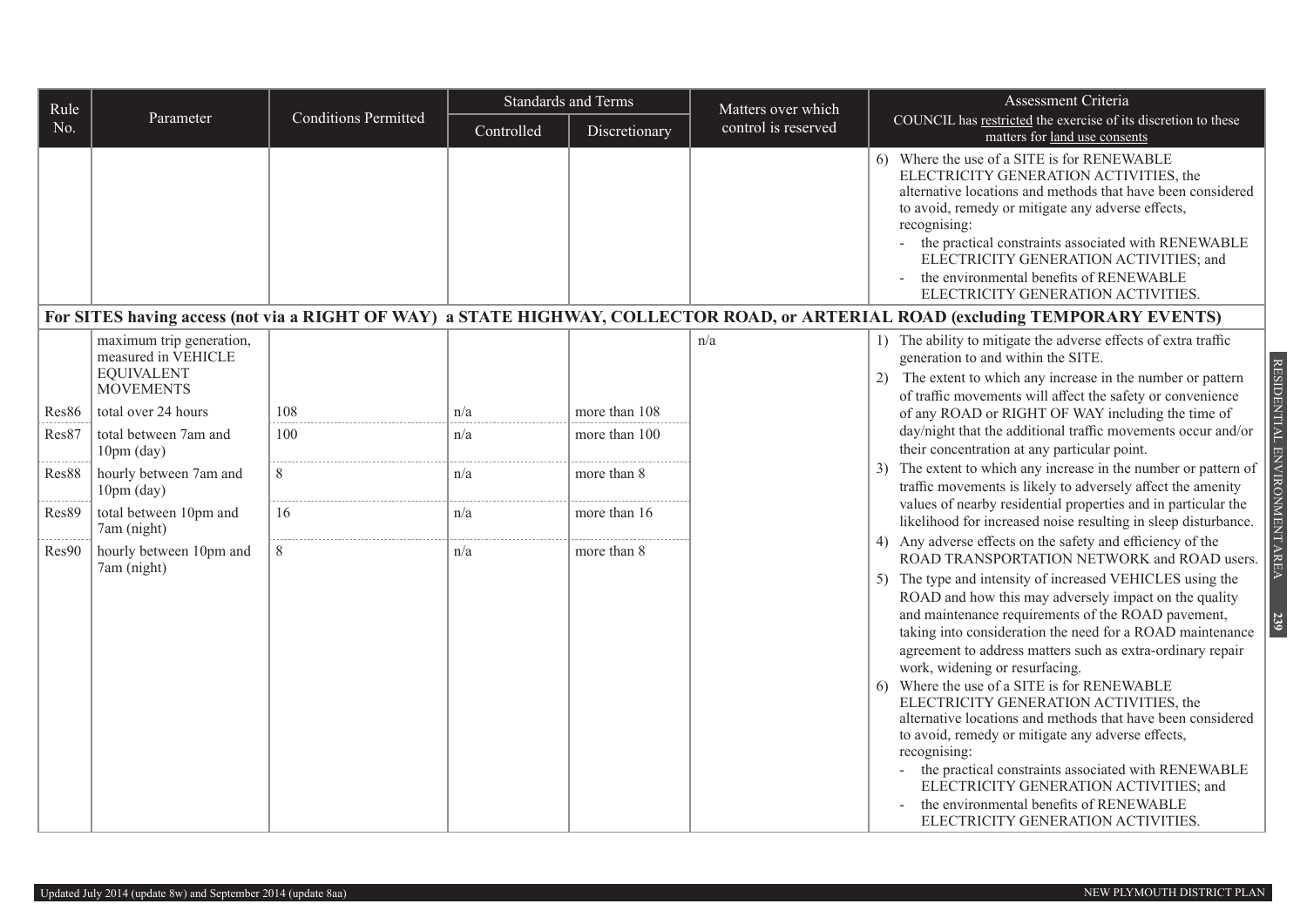| Rule                                                                                                                                                                                                    |                             |                                                                                                               | <b>Standards and Terms</b>                                   | Matters over which                                                                                                                                                                                                                                                                                                                                                                                                                                                                                                                                                                                                                                                                                                                                                     | Assessment Criteria                                                                                                                                                                                                                                                                                                                                                                                                                                                                                                                                                                                                                                                                                                                                                                                                                                                                                                     |
|---------------------------------------------------------------------------------------------------------------------------------------------------------------------------------------------------------|-----------------------------|---------------------------------------------------------------------------------------------------------------|--------------------------------------------------------------|------------------------------------------------------------------------------------------------------------------------------------------------------------------------------------------------------------------------------------------------------------------------------------------------------------------------------------------------------------------------------------------------------------------------------------------------------------------------------------------------------------------------------------------------------------------------------------------------------------------------------------------------------------------------------------------------------------------------------------------------------------------------|-------------------------------------------------------------------------------------------------------------------------------------------------------------------------------------------------------------------------------------------------------------------------------------------------------------------------------------------------------------------------------------------------------------------------------------------------------------------------------------------------------------------------------------------------------------------------------------------------------------------------------------------------------------------------------------------------------------------------------------------------------------------------------------------------------------------------------------------------------------------------------------------------------------------------|
| Parameter<br>No.                                                                                                                                                                                        | <b>Conditions Permitted</b> | Controlled                                                                                                    | Discretionary                                                | control is reserved                                                                                                                                                                                                                                                                                                                                                                                                                                                                                                                                                                                                                                                                                                                                                    | COUNCIL has restricted the exercise of its discretion to these<br>matters for land use consents                                                                                                                                                                                                                                                                                                                                                                                                                                                                                                                                                                                                                                                                                                                                                                                                                         |
| <b>TEMPORARY EVENTS</b>                                                                                                                                                                                 |                             |                                                                                                               |                                                              |                                                                                                                                                                                                                                                                                                                                                                                                                                                                                                                                                                                                                                                                                                                                                                        |                                                                                                                                                                                                                                                                                                                                                                                                                                                                                                                                                                                                                                                                                                                                                                                                                                                                                                                         |
| <b>Requirement to operate a TEMPORARY EVENT</b>                                                                                                                                                         |                             |                                                                                                               |                                                              |                                                                                                                                                                                                                                                                                                                                                                                                                                                                                                                                                                                                                                                                                                                                                                        |                                                                                                                                                                                                                                                                                                                                                                                                                                                                                                                                                                                                                                                                                                                                                                                                                                                                                                                         |
| Res91<br>the operation of a<br><b>TEMPORARY EVENT</b><br>Note: Full information on the notification of applications for resource consents is given in the implementation section of the plan (page 381) | n/a                         | a TEMPORARY<br><b>EVENT</b> that<br>occurs no more<br>than six times on<br>any one SITE in a<br>calendar year | does not meet the<br>conditions for a<br>controlled activity | 1) On-site<br><b>CONSUMPTION OF</b><br>LIQUOR.<br>2) LIGHT OVERSPILL.<br>3)<br>Noise management.<br>4)<br>The management of<br>traffic.<br>5) The provision of<br>information about the<br>activity to adjoining<br>and nearby neighbours.<br>Storage, preparation<br>6)<br>and sale of food.<br>Toilet and other<br>7)<br>facilities necessary<br>for the health and<br>safety of patrons,<br>staff, contractors and<br>performers.<br>8) Potable water supply.<br>9) First aid facilities.<br>10) Fire safety and<br>emergency egress.<br>11) Recycling and solid<br>waste disposal<br>facilities.<br>12) Duration of the event<br>and hours of operation.<br>13) Advertising signage.<br>14) Location and<br>construction of<br>STRUCTURES and<br><b>BUILDINGS.</b> | Whether traffic management techniques have been<br>considered and where necessary have been implemented for<br>the event (eg road closure, on-site maneuvering) and if the<br>techniques are considered appropriate to mitigate adverse<br>effects associated with increased traffic.<br>Whether the sale and consumption of liquor is being<br>2)<br>effectively managed.<br>3) LIGHT OVERSPILL is managed to reduce impacts on<br>surrounding properties.<br>RESIDENTIAL ENVIRONMENT AREA<br>4) Whether all potential adverse effects associated with the<br>surrounding amenity have been appropriately mitigated.<br>5) The surrounding neighbours to the event have been<br>informed about the event and given appropriate information.<br>6) Noise has been appropriately assessed by a qualified and<br>experienced person and potential adverse effects mitigated.<br>(e.g. noise monitoring condition).<br>240 |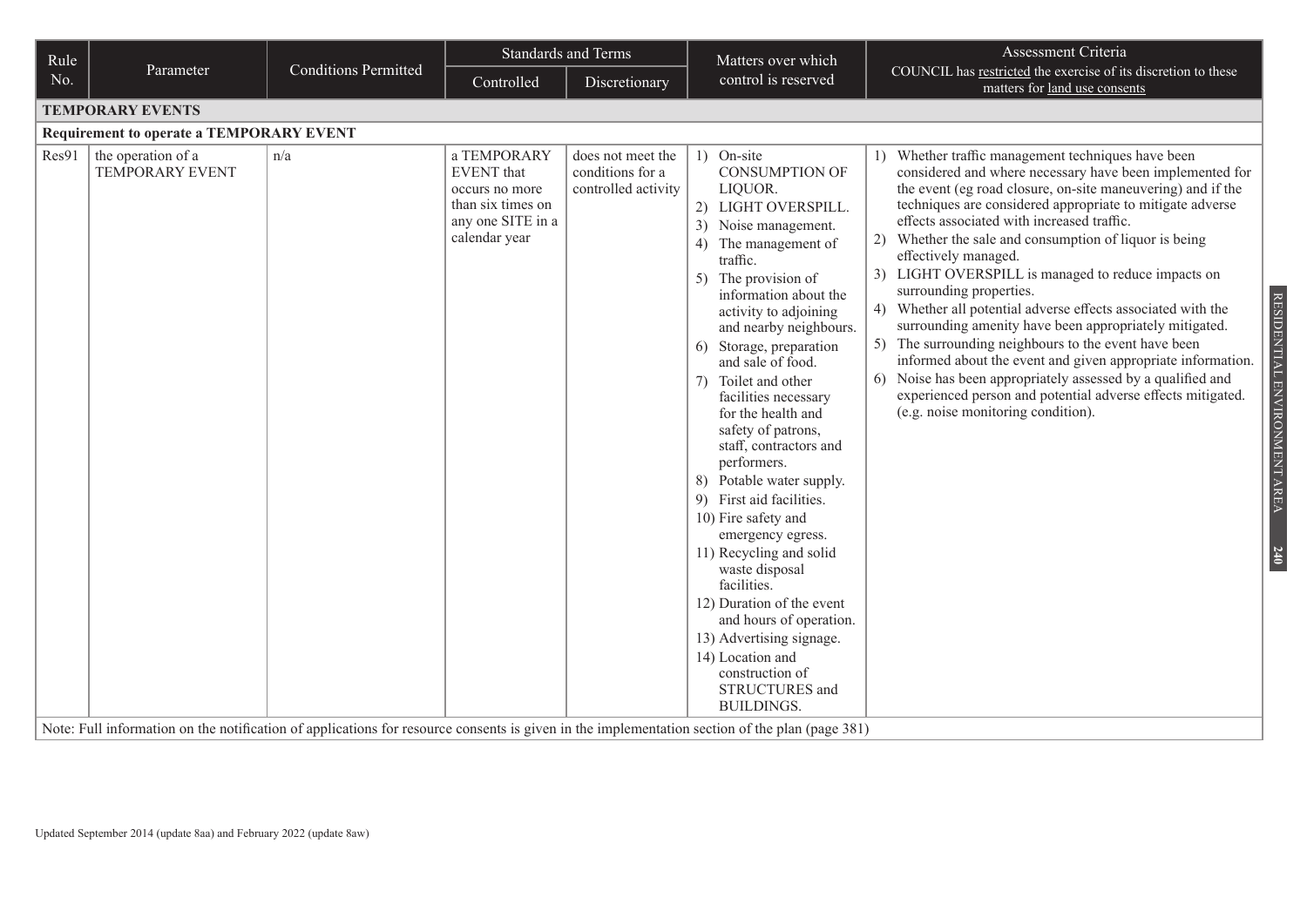| Rule  |                                                                                                                                                                              |                                                                                                   |            | <b>Standards and Terms</b>                                          | Matters over which  | Assessment Criteria                                                                                                                                                                                                                                                                                                                                                                                                                       |
|-------|------------------------------------------------------------------------------------------------------------------------------------------------------------------------------|---------------------------------------------------------------------------------------------------|------------|---------------------------------------------------------------------|---------------------|-------------------------------------------------------------------------------------------------------------------------------------------------------------------------------------------------------------------------------------------------------------------------------------------------------------------------------------------------------------------------------------------------------------------------------------------|
| No.   | Parameter                                                                                                                                                                    | <b>Conditions Permitted</b>                                                                       | Controlled | Discretionary                                                       | control is reserved | COUNCIL has restricted the exercise of its discretion to these<br>matters for land use consents                                                                                                                                                                                                                                                                                                                                           |
| Res92 | noise generated by a<br>TEMPORARY EVENT<br>measured in accordance<br>with NZS 6801:1991<br>Measurement of Sound<br>and NZS 6802:1991<br>Assessment of<br>Environmental Sound | meets the conditions for<br>a permitted activity as<br>specified in Table 12.1A in<br>Appendix 12 | n/a        | does not meet the $ n/a $<br>conditions for a<br>permitted activity |                     | 1) Consideration of the existing ambient noise levels.<br>2) The length of time that specified noise levels will be<br>exceeded (particularly at night).<br>3) The potential for cumulative noise effects which may result<br>in adverse effects on noise receivers.<br>The maximum level of noise likely to be generated, its<br>4)<br>nature, character and frequency, and the disturbance this<br>may cause to people in the vicinity. |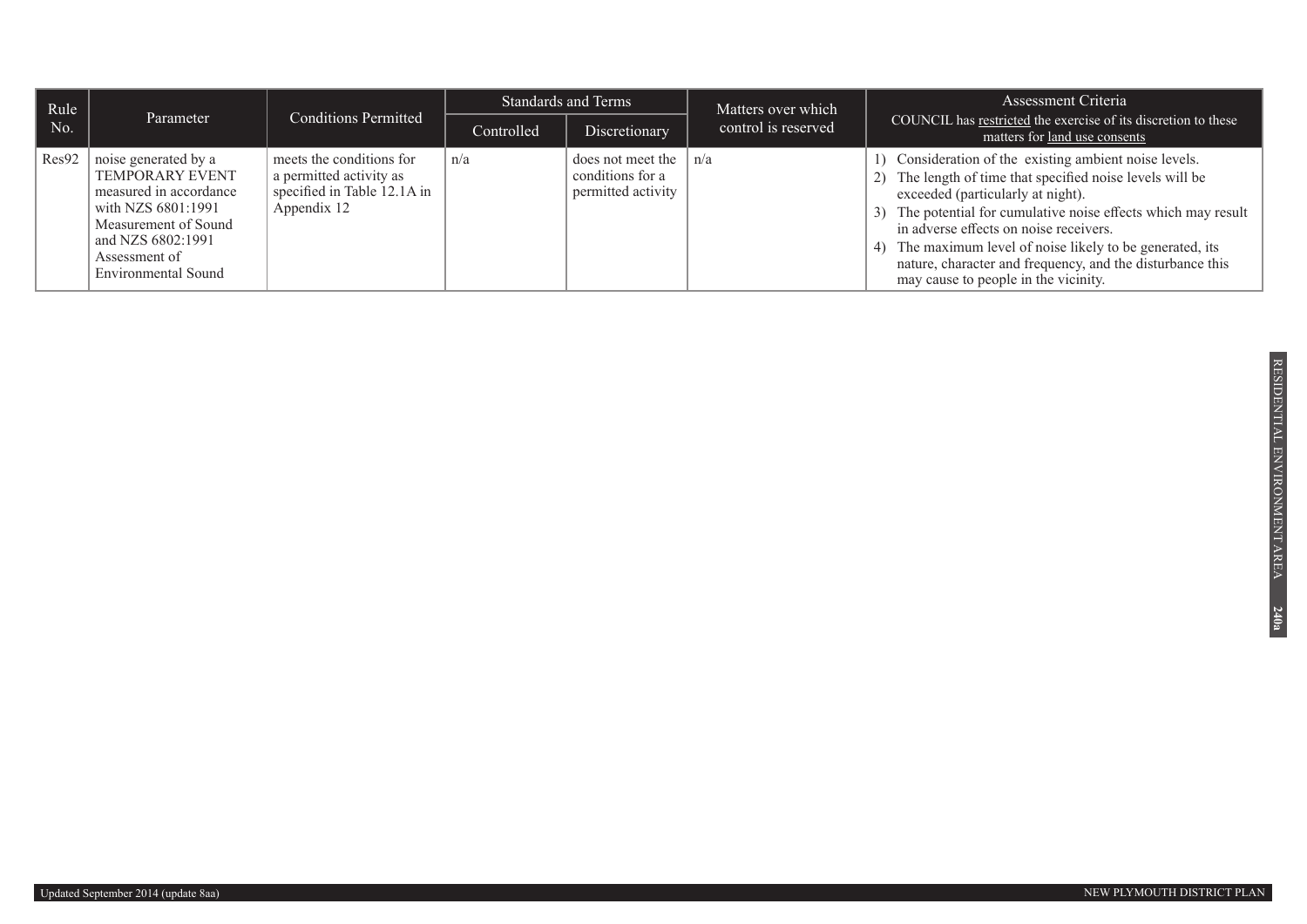## **Cross reference matrix: RESIDENTIAL ENVIRONMENT AREA rules to policies**

|                   |           |              |     |     |     |     |           |           |                                   |           |     |           |           |           | <b>TOPICS</b>        |                                       |                                                   |                                  |                   |  |                              |           |           |                |                                 |                   |
|-------------------|-----------|--------------|-----|-----|-----|-----|-----------|-----------|-----------------------------------|-----------|-----|-----------|-----------|-----------|----------------------|---------------------------------------|---------------------------------------------------|----------------------------------|-------------------|--|------------------------------|-----------|-----------|----------------|---------------------------------|-------------------|
|                   |           |              |     |     |     |     |           |           | <b>Amenity, Health and Safety</b> |           |     |           |           |           |                      | <b>HAZARDOUS</b><br><b>SUBSTANCES</b> |                                                   | <b>Natural</b><br><b>Hazards</b> | TANGATA<br>WHENUA |  | <b>Traffic and Transport</b> |           |           |                | Works<br>and<br><b>Services</b> |                   |
|                   |           |              |     |     |     |     |           |           |                                   |           |     |           |           |           | <b>Policy Number</b> |                                       |                                                   |                                  |                   |  |                              |           |           |                |                                 |                   |
| <b>Rule</b>       |           | $1.1 \t 1.2$ | 2.1 | 2.3 | 2.4 | 2.5 | 3.1       | 5.1       | 5.2                               | 5.3       | 6.1 | 6.2       | 6.3       | 6.4       |                      |                                       | 10.1 10.2 10.3 12.1 13.1 19.1 20.1 20.2 20.3 20.4 |                                  |                   |  |                              | 20.6      |           | 20.7 22.1 22.2 |                                 | Rule              |
| Res1              |           |              |     |     |     |     |           |           |                                   |           |     |           |           |           |                      |                                       |                                                   |                                  |                   |  |                              | $\bullet$ |           |                |                                 | Res1              |
| Res2              |           |              |     |     |     |     |           |           |                                   |           |     |           |           |           |                      |                                       |                                                   |                                  |                   |  |                              | $\bullet$ |           |                |                                 | Res2              |
| Res3              |           |              |     |     |     |     |           |           |                                   |           |     |           |           |           |                      |                                       |                                                   |                                  |                   |  |                              | $\bullet$ |           |                |                                 | Res3              |
| Res4              | $\bullet$ |              |     |     |     |     |           |           | $\bullet$                         |           |     |           | $\bullet$ |           |                      |                                       |                                                   |                                  |                   |  |                              |           |           |                |                                 | Res4              |
| Res5              | $\bullet$ |              |     |     |     |     |           |           |                                   |           |     | $\bullet$ |           |           |                      |                                       |                                                   |                                  |                   |  |                              |           |           |                |                                 | Res <sub>5</sub>  |
| Res6              | $\bullet$ |              |     |     |     |     |           |           |                                   |           |     | $\bullet$ |           |           |                      |                                       |                                                   |                                  |                   |  |                              |           |           |                |                                 | Res6              |
| Res7              | $\bullet$ |              |     |     |     |     |           |           | $\bullet$                         |           |     | $\bullet$ | $\bullet$ |           |                      |                                       |                                                   |                                  |                   |  |                              |           |           |                |                                 | Res7              |
| Res8              | $\bullet$ |              |     |     |     |     |           |           |                                   |           |     | $\bullet$ | $\bullet$ |           |                      |                                       |                                                   |                                  |                   |  |                              |           |           |                |                                 | Res8              |
| Res9              | $\bullet$ |              |     |     |     |     |           |           |                                   |           |     |           |           | $\bullet$ |                      |                                       |                                                   |                                  |                   |  |                              |           | $\bullet$ |                |                                 | Res9              |
| Res10             | $\bullet$ |              |     |     |     |     |           |           |                                   |           |     | $\bullet$ |           |           |                      |                                       |                                                   |                                  | $\bullet$         |  |                              |           |           |                |                                 | Res10             |
| Res11             | $\bullet$ |              |     |     |     |     |           |           |                                   |           |     | $\bullet$ | $\bullet$ |           |                      |                                       |                                                   |                                  |                   |  |                              |           |           |                |                                 | Res11             |
| Res12             | $\bullet$ |              |     |     |     |     |           |           |                                   |           |     | $\bullet$ | $\bullet$ |           |                      |                                       |                                                   |                                  |                   |  |                              |           |           |                |                                 | Res12             |
| Res13             | $\bullet$ |              |     |     |     |     |           |           |                                   |           |     | $\bullet$ | $\bullet$ |           |                      |                                       |                                                   |                                  |                   |  |                              |           |           |                |                                 | Res13             |
| Res14             | $\bullet$ |              |     |     |     |     |           |           |                                   |           |     |           | $\bullet$ |           |                      |                                       |                                                   |                                  |                   |  |                              |           |           |                |                                 | Res14             |
| Res15             | $\bullet$ |              |     |     |     |     |           |           |                                   |           |     |           | $\bullet$ |           |                      |                                       |                                                   |                                  |                   |  |                              |           |           |                |                                 | Res15             |
| Res16             | $\bullet$ |              |     |     |     |     |           |           |                                   |           |     | $\bullet$ | $\bullet$ |           |                      |                                       |                                                   |                                  |                   |  |                              |           |           |                |                                 | Res16             |
| Res17             |           |              |     |     |     |     | $\bullet$ |           |                                   |           |     |           |           |           |                      |                                       |                                                   |                                  |                   |  |                              |           |           |                |                                 | Res17             |
| Res18             |           |              |     |     |     |     |           | $\bullet$ |                                   |           |     |           |           |           |                      |                                       |                                                   |                                  |                   |  |                              |           |           | $\bullet$      | $\bullet$                       | Res18             |
| Res19             | $\bullet$ |              |     |     |     |     |           |           |                                   |           |     |           | $\bullet$ |           |                      |                                       |                                                   |                                  |                   |  |                              |           |           |                |                                 | Res19             |
| Res20             |           |              |     |     |     |     | $\bullet$ |           |                                   |           |     |           |           |           |                      |                                       |                                                   |                                  |                   |  |                              |           |           |                |                                 | Res20             |
| Res21             |           |              |     |     |     |     | $\bullet$ |           |                                   |           |     |           |           |           |                      |                                       |                                                   |                                  |                   |  |                              |           |           |                |                                 | Res21             |
| Res22             |           |              |     |     |     |     | $\bullet$ |           |                                   |           |     |           |           |           |                      |                                       |                                                   |                                  |                   |  |                              |           |           |                |                                 | Res22             |
| Res <sub>23</sub> | $\bullet$ | $\bullet$    |     |     |     |     |           |           |                                   | $\bullet$ |     |           | $\bullet$ |           |                      |                                       |                                                   |                                  |                   |  |                              |           |           |                |                                 | Res <sub>23</sub> |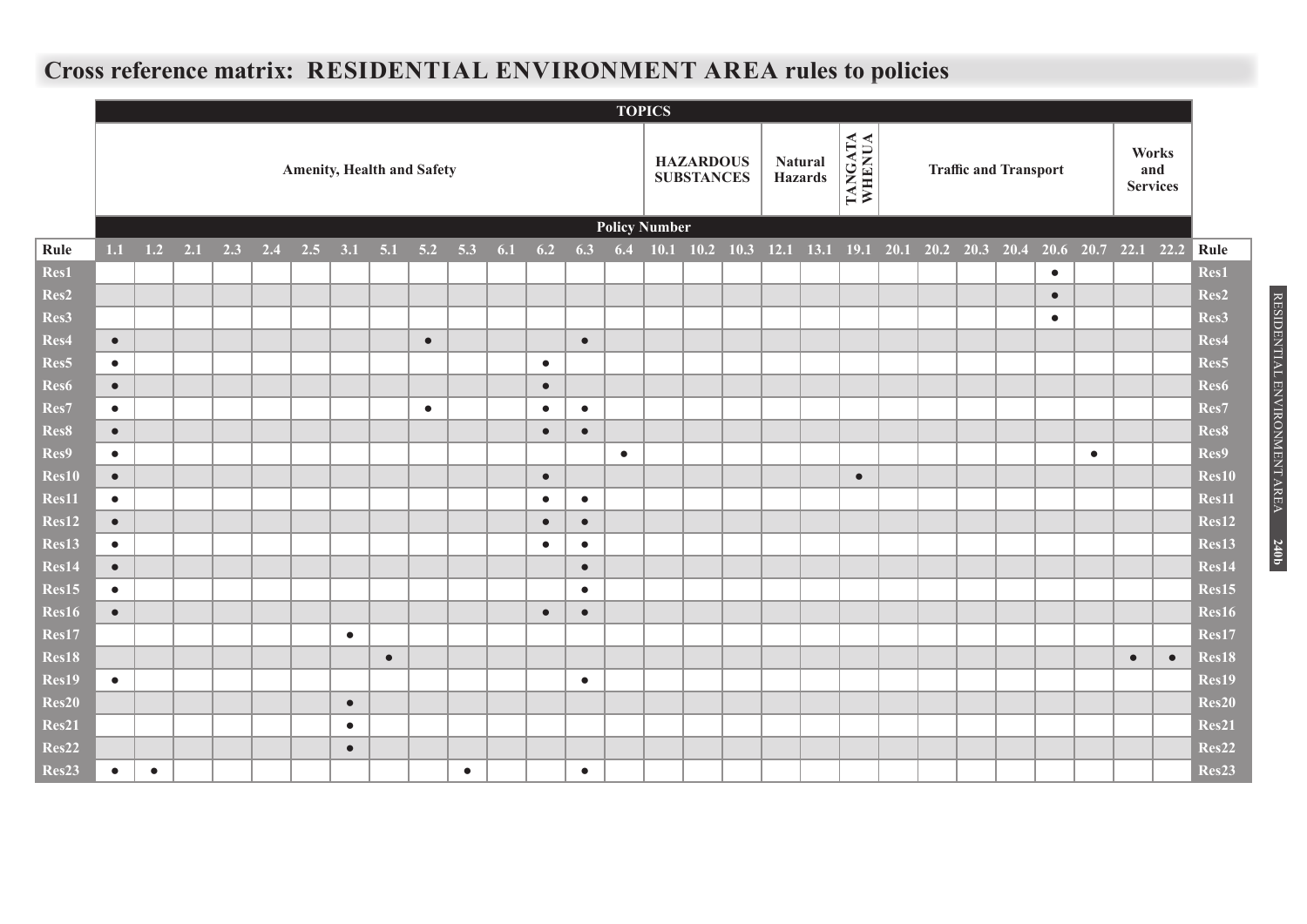|                   |                        |     |     |     |     |     |     |     |                                   |     |     |     |                        |                      | <b>TOPICS</b> |                                       |                                  |           |                   |             |                              |                        |                     |                                 |                   |
|-------------------|------------------------|-----|-----|-----|-----|-----|-----|-----|-----------------------------------|-----|-----|-----|------------------------|----------------------|---------------|---------------------------------------|----------------------------------|-----------|-------------------|-------------|------------------------------|------------------------|---------------------|---------------------------------|-------------------|
|                   |                        |     |     |     |     |     |     |     | <b>Amenity, Health and Safety</b> |     |     |     |                        |                      |               | <b>HAZARDOUS</b><br><b>SUBSTANCES</b> | <b>Natural</b><br><b>Hazards</b> |           | TANGATA<br>WHENUA |             | <b>Traffic and Transport</b> |                        |                     | Works<br>and<br><b>Services</b> |                   |
|                   |                        |     |     |     |     |     |     |     |                                   |     |     |     |                        | <b>Policy Number</b> |               |                                       |                                  |           |                   |             |                              |                        |                     |                                 |                   |
| Rule              | $1.1$                  | 1.2 | 2.1 | 2.3 | 2.4 | 2.5 | 3.1 | 5.1 | 5.2                               | 5.3 | 6.1 | 6.2 | 6.3                    | 6.4                  |               | $10.1$ $10.2$ $10.3$                  | 12.1                             | 13.1      | $19.1$ 20.1       | $20.2$ 20.3 |                              | 20.4                   | 20.6 20.7 22.1 22.2 |                                 | Rule              |
| Res24             |                        |     |     |     |     |     |     |     |                                   |     |     |     |                        |                      |               |                                       |                                  |           |                   |             |                              | $\bullet$              |                     |                                 | Res24             |
| Res <sub>25</sub> |                        |     |     |     |     |     |     |     |                                   |     |     |     |                        |                      |               |                                       |                                  |           |                   |             |                              | $\bullet$              |                     |                                 | Res <sub>25</sub> |
| Res26             |                        |     |     |     |     |     |     |     |                                   |     |     |     |                        |                      |               |                                       |                                  |           |                   |             |                              | $\bullet$              |                     |                                 | Res26             |
| Res27             |                        |     |     |     |     |     |     |     |                                   |     |     |     |                        |                      |               |                                       |                                  |           |                   |             |                              | $\bullet$              |                     |                                 | Res27             |
| Res28             |                        |     |     |     |     |     |     |     |                                   |     |     |     |                        |                      |               |                                       |                                  |           |                   |             |                              | $\bullet$              |                     |                                 | Res28             |
| Res29             |                        |     |     |     |     |     |     |     |                                   |     |     |     |                        |                      |               |                                       |                                  |           |                   |             |                              | $\bullet$              |                     |                                 | Res29             |
| Res30             |                        |     |     |     |     |     |     |     |                                   |     |     |     |                        |                      |               |                                       |                                  |           |                   |             |                              | $\bullet$              |                     |                                 | Res30             |
| Res31             | $\bullet$              |     |     |     |     |     |     |     |                                   |     |     |     | $\bullet$              |                      |               |                                       |                                  |           |                   |             |                              |                        |                     |                                 | Res31             |
| Res32             | $\bullet$              |     |     |     |     |     |     |     |                                   |     |     |     | $\bullet$              |                      |               |                                       |                                  |           |                   |             |                              | $\bullet$              |                     |                                 | Res32             |
| Res33             | $\bullet$              |     |     |     |     |     |     |     |                                   |     |     |     | $\bullet$              |                      |               |                                       |                                  |           |                   |             |                              | $\bullet$              |                     |                                 | Res33             |
| Res34             | $\bullet$              |     |     |     |     |     |     |     |                                   |     |     |     | $\bullet$              |                      |               |                                       |                                  |           |                   |             |                              | $\bullet$              |                     |                                 | Res34             |
| Res35             | $\bullet$              |     |     |     |     |     |     |     |                                   |     |     |     | $\bullet$              |                      |               |                                       |                                  |           |                   |             |                              | $\bullet$              |                     |                                 | Res35             |
| Res36             | $\bullet$              |     |     |     |     |     |     |     |                                   |     |     |     | $\bullet$              |                      |               |                                       |                                  |           |                   |             |                              | $\bullet$              |                     |                                 | Res36             |
| Res37             |                        |     |     |     |     |     |     |     |                                   |     |     |     |                        |                      |               |                                       |                                  |           |                   |             |                              | $\bullet$              |                     |                                 | Res37             |
| Res38<br>Res39    | $\bullet$<br>$\bullet$ |     |     |     |     |     |     |     |                                   |     |     |     | $\bullet$<br>$\bullet$ |                      |               |                                       |                                  |           |                   |             |                              | $\bullet$              |                     |                                 | Res38<br>Res39    |
| Res40             |                        |     |     |     |     |     |     |     |                                   |     |     |     |                        |                      |               |                                       |                                  |           |                   |             |                              | $\bullet$<br>$\bullet$ |                     |                                 | Res40             |
| Res41             |                        |     |     |     |     |     |     |     |                                   |     |     |     |                        |                      |               |                                       |                                  |           |                   |             |                              | $\bullet$              |                     |                                 | Res41             |
| Res42             |                        |     |     |     |     |     |     |     |                                   |     |     |     |                        |                      |               |                                       |                                  |           |                   |             |                              | $\bullet$              |                     |                                 | Res42             |
| Res43             |                        |     |     |     |     |     |     |     |                                   |     |     |     |                        |                      |               |                                       |                                  |           |                   |             |                              | $\bullet$              |                     |                                 | Res43             |
| Res44             |                        |     |     |     |     |     |     |     |                                   |     |     |     |                        |                      |               |                                       | $\bullet$                        | $\bullet$ |                   |             |                              |                        |                     |                                 | Res44             |
| Res45             |                        |     |     |     |     |     |     |     |                                   |     |     |     |                        |                      |               |                                       | $\bullet$                        | $\bullet$ |                   |             |                              |                        |                     |                                 | Res45             |
| Res46             |                        |     |     |     |     |     |     |     |                                   |     |     |     |                        |                      |               |                                       | $\bullet$                        | $\bullet$ |                   |             |                              |                        |                     |                                 | Res46             |
| Res47             | $\bullet$              |     |     |     |     |     |     |     |                                   |     |     |     | $\bullet$              |                      |               |                                       |                                  |           |                   |             |                              |                        |                     |                                 | Res47             |
| Res48             | $\bullet$              |     |     |     |     |     |     |     |                                   |     |     |     | $\bullet$              |                      |               |                                       |                                  |           |                   |             |                              |                        |                     |                                 | Res48             |
| Res49             | $\bullet$              |     |     |     |     |     |     |     |                                   |     |     |     | $\bullet$              |                      |               |                                       | $\bullet$                        | $\bullet$ |                   |             |                              |                        |                     |                                 | Res49             |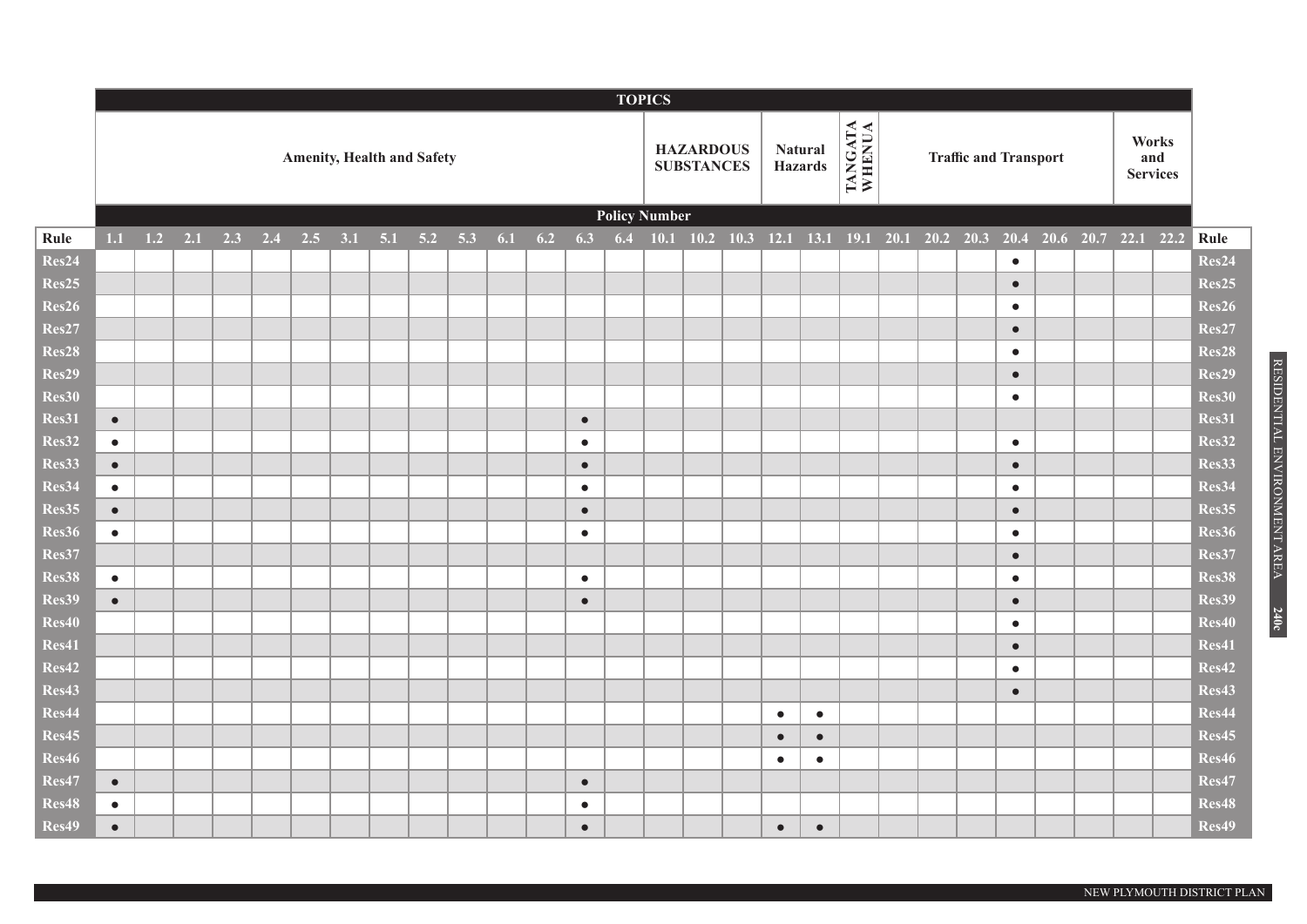|                |           |           |           |           |     |           |     |           |                                   |           |           |     |           |           | <b>TOPICS</b>        |                                       |             |                                              |                   |           |           |                              |  |           |                                 |           |                            |
|----------------|-----------|-----------|-----------|-----------|-----|-----------|-----|-----------|-----------------------------------|-----------|-----------|-----|-----------|-----------|----------------------|---------------------------------------|-------------|----------------------------------------------|-------------------|-----------|-----------|------------------------------|--|-----------|---------------------------------|-----------|----------------------------|
|                |           |           |           |           |     |           |     |           | <b>Amenity, Health and Safety</b> |           |           |     |           |           |                      | <b>HAZARDOUS</b><br><b>SUBSTANCES</b> | Hazards     | <b>Natural</b>                               | TANGATA<br>WHENUA |           |           | <b>Traffic and Transport</b> |  |           | Works<br>and<br><b>Services</b> |           |                            |
|                |           |           |           |           |     |           |     |           |                                   |           |           |     |           |           | <b>Policy Number</b> |                                       |             |                                              |                   |           |           |                              |  |           |                                 |           |                            |
| Rule           | 1.1       | 1.2       | 2.1       | 2.3       | 2.4 | 2.5       | 3.1 | 5.1       | 5.2                               | 5.3       | 6.1       | 6.2 | 6.3       | 6.4       | 10.1                 | 10.2                                  | $10.3$ 12.1 | 13.1 19.1 20.1 20.2 20.3 20.4 20.6 20.7 22.1 |                   |           |           |                              |  |           |                                 | 22.2      | Rule                       |
| Res50          | $\bullet$ |           |           |           |     |           |     |           |                                   |           |           |     |           |           | $\bullet$            | $\bullet$                             |             |                                              |                   |           |           |                              |  |           |                                 |           | Res50                      |
| Res51          | $\bullet$ |           |           |           |     |           |     |           |                                   | $\bullet$ |           |     | $\bullet$ |           |                      |                                       |             |                                              |                   |           |           |                              |  |           |                                 |           | Res51                      |
| Res52<br>Res53 | $\bullet$ |           |           |           |     |           |     |           |                                   | $\bullet$ |           |     | $\bullet$ |           |                      |                                       |             |                                              |                   |           |           |                              |  |           |                                 |           | Res52<br>Res <sub>53</sub> |
| Res54          | $\bullet$ |           |           | $\bullet$ |     | $\bullet$ |     |           |                                   |           |           |     |           |           |                      |                                       |             |                                              |                   |           |           |                              |  | $\bullet$ |                                 |           | Res54                      |
| Res55          |           |           |           |           |     |           |     |           |                                   |           | $\bullet$ |     |           | $\bullet$ |                      |                                       |             |                                              |                   |           |           |                              |  |           |                                 |           | Res55                      |
| Res56          | $\bullet$ |           |           |           |     |           |     |           |                                   |           | $\bullet$ |     | $\bullet$ |           |                      |                                       |             |                                              |                   |           |           |                              |  |           |                                 |           | Res56                      |
| Res57          | $\bullet$ |           |           |           |     |           |     |           |                                   |           | $\bullet$ |     | $\bullet$ |           |                      |                                       |             |                                              |                   |           |           |                              |  |           |                                 |           | Res57                      |
| Res58          | $\bullet$ |           |           |           |     |           |     |           |                                   |           | $\bullet$ |     | $\bullet$ |           |                      |                                       |             |                                              |                   |           |           |                              |  |           |                                 |           | Res58                      |
| Res59          |           |           |           |           |     |           |     |           |                                   |           |           |     |           |           |                      |                                       |             |                                              |                   |           |           |                              |  | $\bullet$ |                                 |           | Res59                      |
| <b>Res60</b>   |           |           |           |           |     |           |     |           |                                   |           |           |     |           |           |                      |                                       |             |                                              |                   |           |           |                              |  | $\bullet$ |                                 |           | <b>Res60</b>               |
| Res61          |           |           |           |           |     |           |     |           |                                   |           |           |     |           |           |                      |                                       |             |                                              |                   |           |           |                              |  |           | $\bullet$                       |           | Res61                      |
| Res62          |           |           |           |           |     |           |     |           |                                   |           |           |     |           |           |                      |                                       |             |                                              |                   |           |           |                              |  |           | $\bullet$                       |           | Res62                      |
| Res63          | $\bullet$ |           |           |           |     |           |     |           |                                   |           |           |     |           |           |                      |                                       |             |                                              |                   |           |           |                              |  |           |                                 |           | Res63                      |
| Res64          |           |           |           |           |     |           |     | $\bullet$ |                                   |           |           |     |           |           |                      |                                       |             |                                              |                   |           |           |                              |  |           | $\bullet$                       | $\bullet$ | Res64                      |
| Res65          | $\bullet$ | $\bullet$ | $\bullet$ |           |     |           |     |           |                                   |           |           |     |           |           |                      |                                       |             |                                              |                   |           |           |                              |  |           |                                 |           | Res65                      |
| Res66          | $\bullet$ | $\bullet$ | $\bullet$ |           |     |           |     |           |                                   |           |           |     |           |           |                      |                                       |             |                                              |                   |           |           |                              |  |           |                                 |           | Res66                      |
| Res67          | $\bullet$ | $\bullet$ | $\bullet$ |           |     |           |     |           |                                   |           |           |     |           |           |                      |                                       |             |                                              |                   |           |           |                              |  |           |                                 |           | Res67                      |
| Res68          | $\bullet$ |           |           | $\bullet$ |     |           |     |           |                                   |           |           |     |           |           |                      |                                       |             |                                              |                   |           |           |                              |  |           |                                 |           | Res68                      |
| Res69          | $\bullet$ |           |           | $\bullet$ |     |           |     |           |                                   |           |           |     |           |           |                      |                                       |             |                                              |                   |           |           |                              |  |           |                                 |           | Res69                      |
| <b>Res70</b>   |           |           |           |           |     |           |     |           |                                   |           |           |     |           |           |                      |                                       |             |                                              |                   |           |           |                              |  |           |                                 |           | Res70                      |
| <b>Res71</b>   | $\bullet$ |           |           | $\bullet$ |     |           |     |           |                                   |           |           |     |           |           |                      |                                       |             |                                              |                   |           |           |                              |  |           |                                 |           | <b>Res71</b>               |
| Res72          | $\bullet$ | $\bullet$ |           | $\bullet$ |     |           |     |           |                                   |           |           |     |           |           |                      |                                       |             |                                              |                   |           |           |                              |  |           |                                 |           | Res72                      |
| Res73          |           |           |           |           |     |           |     |           |                                   |           |           |     |           |           |                      |                                       |             |                                              |                   | $\bullet$ |           |                              |  | $\bullet$ |                                 |           | Res73                      |
| Res74          | $\bullet$ |           |           |           |     |           |     |           |                                   |           |           |     | $\bullet$ | $\bullet$ |                      |                                       |             |                                              |                   |           | $\bullet$ | $\bullet$                    |  |           |                                 |           | Res74                      |
| Res75          | $\bullet$ |           |           |           |     |           |     |           |                                   |           |           |     | $\bullet$ | $\bullet$ |                      |                                       |             |                                              |                   |           | $\bullet$ |                              |  |           |                                 |           | Res75                      |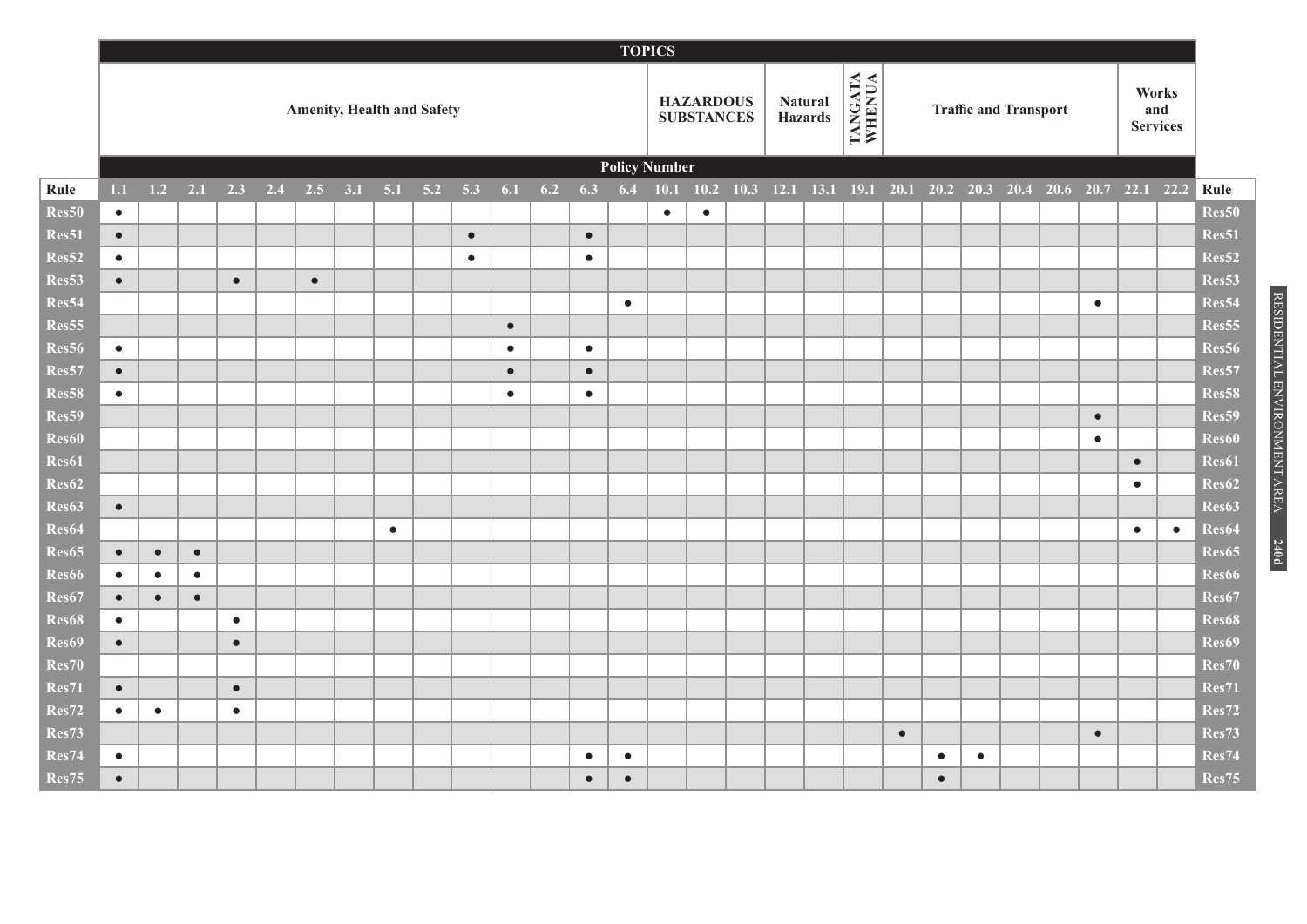|              |           |     |           |     |           |     |           |     |                                   |           |           |           |     |           | <b>TOPICS</b>        |                                       |      |                                  |                   |           |           |                              |                |                                 |      |              |
|--------------|-----------|-----|-----------|-----|-----------|-----|-----------|-----|-----------------------------------|-----------|-----------|-----------|-----|-----------|----------------------|---------------------------------------|------|----------------------------------|-------------------|-----------|-----------|------------------------------|----------------|---------------------------------|------|--------------|
|              |           |     |           |     |           |     |           |     | <b>Amenity, Health and Safety</b> |           |           |           |     |           |                      | <b>HAZARDOUS</b><br><b>SUBSTANCES</b> |      | <b>Natural</b><br><b>Hazards</b> | TANGATA<br>WHENUA |           |           | <b>Traffic and Transport</b> |                | Works<br>and<br><b>Services</b> |      |              |
|              |           |     |           |     |           |     |           |     |                                   |           |           |           |     |           | <b>Policy Number</b> |                                       |      |                                  |                   |           |           |                              |                |                                 |      |              |
| Rule         | 1.1       | 2.1 | 2.3       | 3.1 | 4.3       | 5.1 | 5.3       | 6.1 | 6.2                               | 6.3       | $6.4$ 7.1 |           | 8.1 | 9.1       | 10.1                 | 10.2                                  | 10.3 | $12.1$ 13.1                      | $19.1 \quad 20.1$ |           | 20.2      | 20.3                         | 20.4 20.6 20.7 | 22.1                            | 22.2 | Rule         |
| <b>Res76</b> |           |     |           |     |           |     |           |     |                                   |           |           |           |     |           |                      |                                       |      |                                  |                   |           | $\bullet$ |                              |                |                                 |      | <b>Res76</b> |
| Res77        |           |     |           |     |           |     |           |     |                                   |           |           |           |     |           |                      |                                       |      |                                  |                   |           | $\bullet$ |                              |                |                                 |      | Res77        |
| <b>Res78</b> |           |     |           |     |           |     |           |     |                                   |           |           |           |     |           |                      |                                       |      |                                  |                   |           | $\bullet$ |                              |                |                                 |      | Res78        |
| Res79        | $\bullet$ |     |           |     |           |     | $\bullet$ |     |                                   | $\bullet$ |           |           |     |           |                      |                                       |      |                                  |                   |           |           |                              |                |                                 |      | Res79        |
| Res80        | $\bullet$ |     |           |     |           |     | $\bullet$ |     |                                   | $\bullet$ |           |           |     |           |                      |                                       |      |                                  |                   |           |           |                              |                |                                 |      | <b>Res80</b> |
| Res81        | $\bullet$ |     |           |     |           |     |           |     |                                   |           | $\bullet$ |           |     |           |                      |                                       |      |                                  |                   |           |           | $\bullet$                    |                |                                 |      | Res81        |
| <b>Res82</b> | $\bullet$ |     |           |     |           |     |           |     |                                   |           | $\bullet$ |           |     |           |                      |                                       |      |                                  |                   |           |           | $\bullet$                    |                |                                 |      | <b>Res82</b> |
| Res83        | $\bullet$ |     |           |     |           |     |           |     |                                   |           | $\bullet$ |           |     |           |                      |                                       |      |                                  |                   |           |           | $\bullet$                    |                |                                 |      | <b>Res83</b> |
| Res84        | $\bullet$ |     |           |     |           |     |           |     |                                   |           | $\bullet$ |           |     |           |                      |                                       |      |                                  |                   |           |           | $\bullet$                    |                |                                 |      | Res84        |
| <b>Res85</b> | $\bullet$ |     |           |     |           |     |           |     |                                   |           | $\bullet$ |           |     |           |                      |                                       |      |                                  |                   |           |           | $\bullet$                    |                |                                 |      | Res85        |
| <b>Res86</b> | $\bullet$ |     |           |     |           |     |           |     |                                   |           | $\bullet$ |           |     |           |                      |                                       |      |                                  |                   |           |           | $\bullet$                    |                |                                 |      | Res86        |
| <b>Res87</b> | $\bullet$ |     |           |     |           |     |           |     |                                   |           | $\bullet$ |           |     |           |                      |                                       |      |                                  |                   |           |           | $\bullet$                    |                |                                 |      | Res87        |
| Res88        | $\bullet$ |     |           |     |           |     |           |     |                                   |           | $\bullet$ |           |     |           |                      |                                       |      |                                  |                   |           |           | $\bullet$                    |                |                                 |      | Res88        |
| <b>Res89</b> | $\bullet$ |     |           |     |           |     |           |     |                                   |           | $\bullet$ |           |     |           |                      |                                       |      |                                  |                   |           |           | $\bullet$                    |                |                                 |      | Res89        |
| Res90        | $\bullet$ |     |           |     |           |     |           |     |                                   |           | $\bullet$ |           |     |           |                      |                                       |      |                                  |                   |           |           | $\bullet$                    |                |                                 |      | Res90        |
| Res91        |           |     | $\bullet$ |     | $\bullet$ |     |           |     |                                   | $\bullet$ |           | $\bullet$ |     | $\bullet$ |                      |                                       |      |                                  |                   | $\bullet$ |           |                              |                |                                 |      | Res91        |
| Res92        |           |     | $\bullet$ |     |           |     |           |     |                                   |           |           |           |     |           |                      |                                       |      |                                  |                   |           |           |                              |                |                                 |      | Res92        |